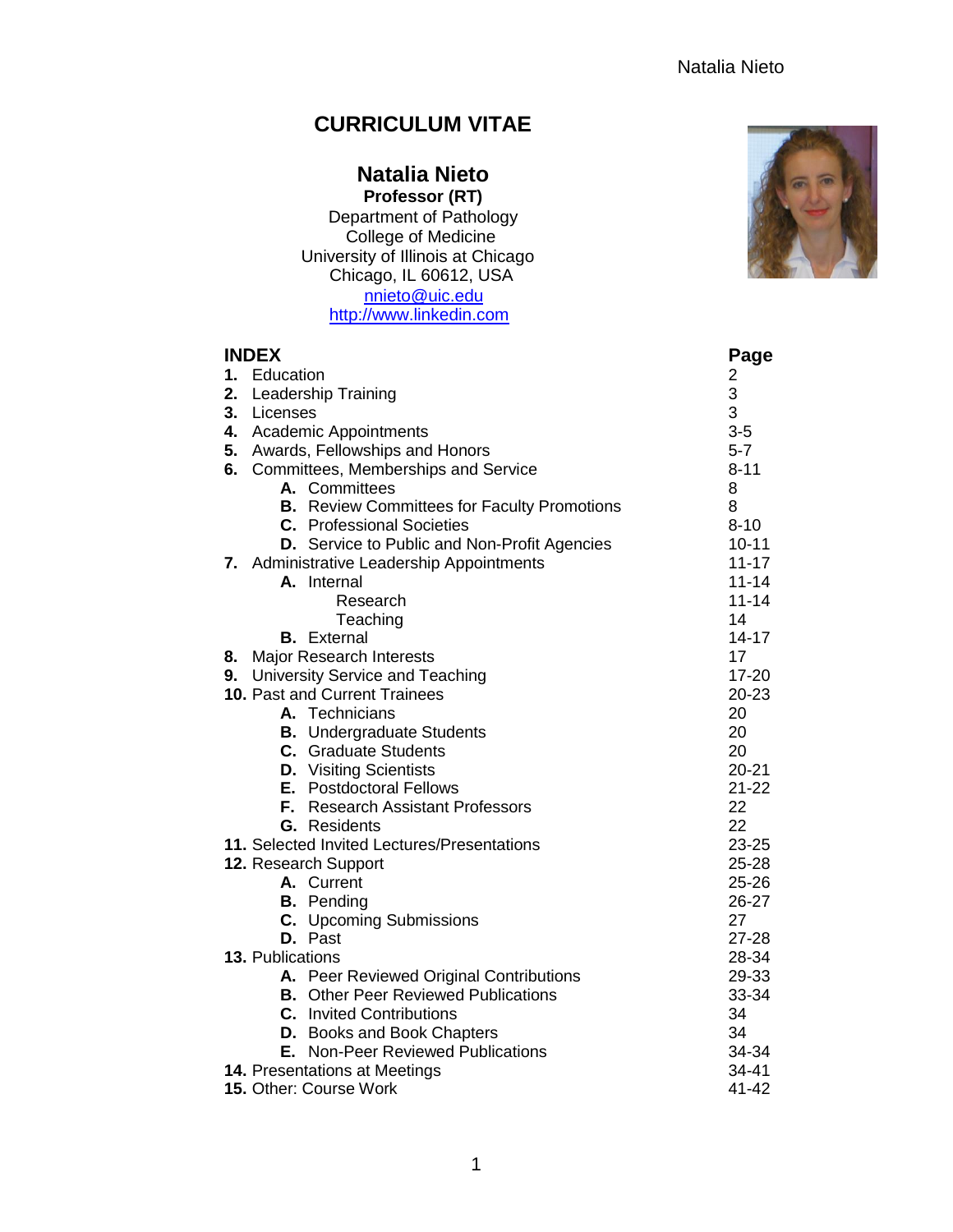## **1. EDUCATION**

9/1986-7/1991 **Pharm.D.** School of Pharmacy University of Granada (Granada, Spain) [http://farmacia.ugr.es](http://farmacia.ugr.es/) 9/1992-1/1993 **M.Sc. in Biochemistry and Molecular Biology** Mentor: Dr. M. Dolores Suárez Department of Biochemistry and Molecular Biology School of Pharmacy University of Granada (Granada, Spain) [http://farmacia.ugr.es](http://farmacia.ugr.es/) 9/1992-9/1994 **Residency – Pharmacist Specialist in Clinical Chemistry and Laboratory Medicine** University of Granada (Granada, Spain) [http://farmacia.ugr.es](http://farmacia.ugr.es/) **Internship - Clinical Biochemistry and Microbiology** University Clinic of Navarre (Pamplona, Spain) [http://www.cun.es](http://www.cun.es/) 2/1993-6/1996 **Ph.D. in Biochemistry and Molecular Biology** Mentors: Drs. Ángel Gil and M. Dolores Suárez Department of Biochemistry and Molecular Biology School of Pharmacy University of Granada (Granada, Spain) [http://farmacia.ugr.es](http://farmacia.ugr.es/) 7/1996-6/1997 **Postdoctoral Fellow** Mentor: Dr. Marcos Rojkind Marion Besin Liver Research Center Albert Einstein College of Medicine (New York, USA) [http://www.einstein.yu.edu/centers/liver-research](http://www.einstein.yu.edu/centers/liver-research/) 7/1997-6/2000 **Postdoctoral Fellow** Mentor: Dr. Arthur I. Cederbaum Department of Pharmacology and Systems Therapeutics Icahn School of Medicine at Mount Sinai (New York, USA) [http://icahn.mssm.edu/departments-and-institutes/pharmacology-and](http://icahn.mssm.edu/departments-and-institutes/pharmacology-and-systems-therapeutics)[systems-therapeutics](http://icahn.mssm.edu/departments-and-institutes/pharmacology-and-systems-therapeutics)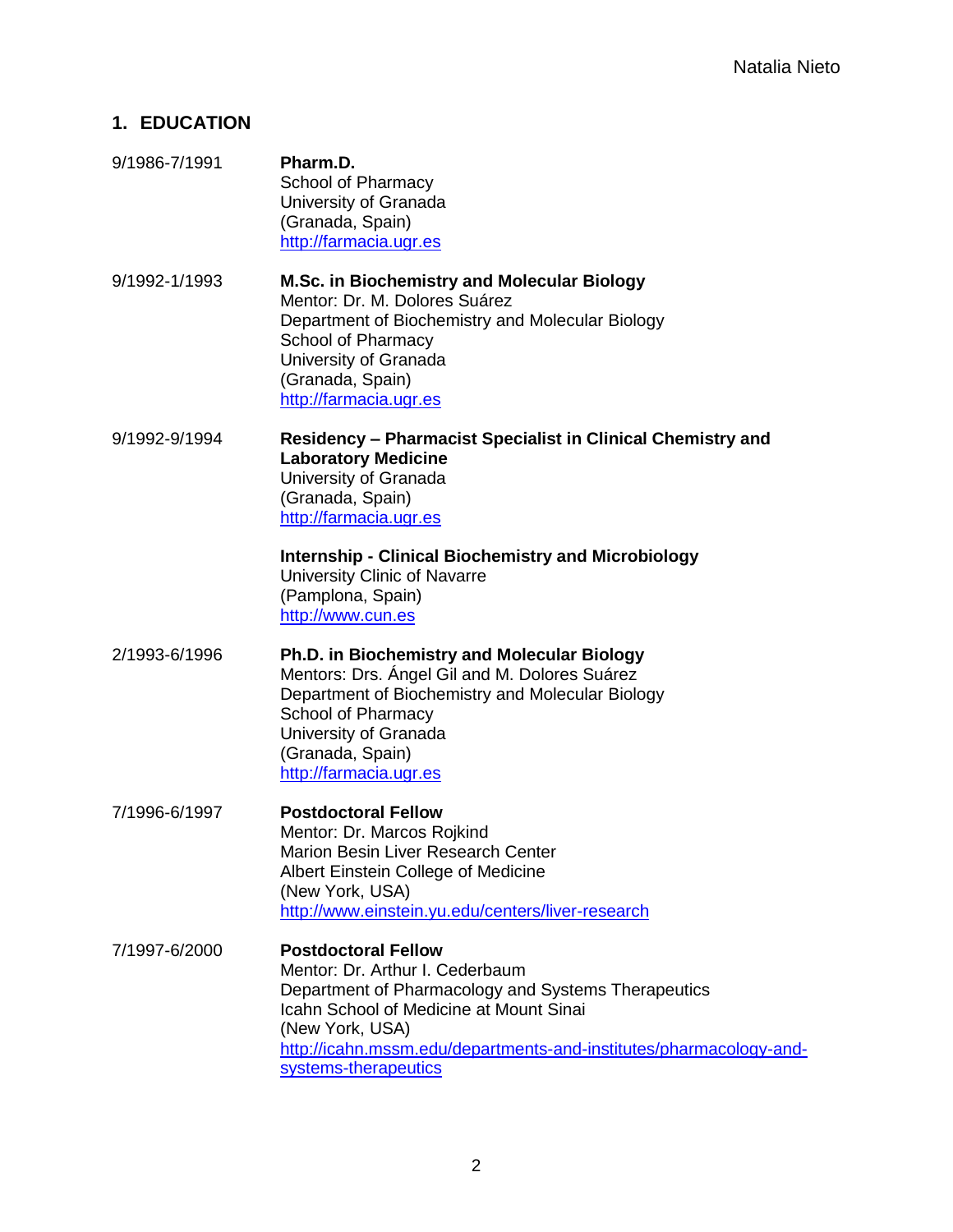## **2. LEADERSHIP TRAINING**

| 2008 | Leadership Training for High Potentials |
|------|-----------------------------------------|
|      | <b>Stern School of Business</b>         |
|      | <b>New York University</b>              |
|      | (New York, USA)                         |
|      | http://www.stern.nyu.edu                |
|      |                                         |

2008 Building Relationships that Work Wharton Executive Education University of Pennsylvania (Philadelphia, USA) [http://executiveeducation.wharton.upenn.edu](http://executiveeducation.wharton.upenn.edu/)

## **3. LICENSES**

| 2009 | Drug Enforcement Administration, No. 0400901<br>(New York, USA)    |
|------|--------------------------------------------------------------------|
| 2016 | Drug Enforcement Administration, No. 097.002106<br>(Illinois, USA) |

# **4. ACADEMIC STEPS AND APPOINTMENTS**

| 9/1991-1/1993 | <b>M.Sc. Student</b><br>Department of Biochemistry and Molecular Biology<br>School of Pharmacy<br>University of Granada<br>(Granada, Spain)<br>http://farmacia.ugr.es   |
|---------------|-------------------------------------------------------------------------------------------------------------------------------------------------------------------------|
| 9/1991-9/1994 | <b>Residency - Pharmacist Specialist in Clinical Chemistry and</b><br><b>Laboratory Medicine</b><br>University of Granada<br>(Granada, Spain)<br>http://farmacia.ugr.es |

**Internship - Clinical Biochemistry and Microbiology** University Clinic of Navarre (Pamplona, Spain) [http://www.cun.es](http://www.cun.es/)

- 2/1993-6/1996 **Ph.D. Student** Department of Biochemistry and Molecular Biology School of Pharmacy University of Granada (Granada, Spain) [http://farmacia.ugr.es](http://farmacia.ugr.es/)
- 7/1996-6/1997 **Postdoctoral Fellow** Marion Besin Liver Research Center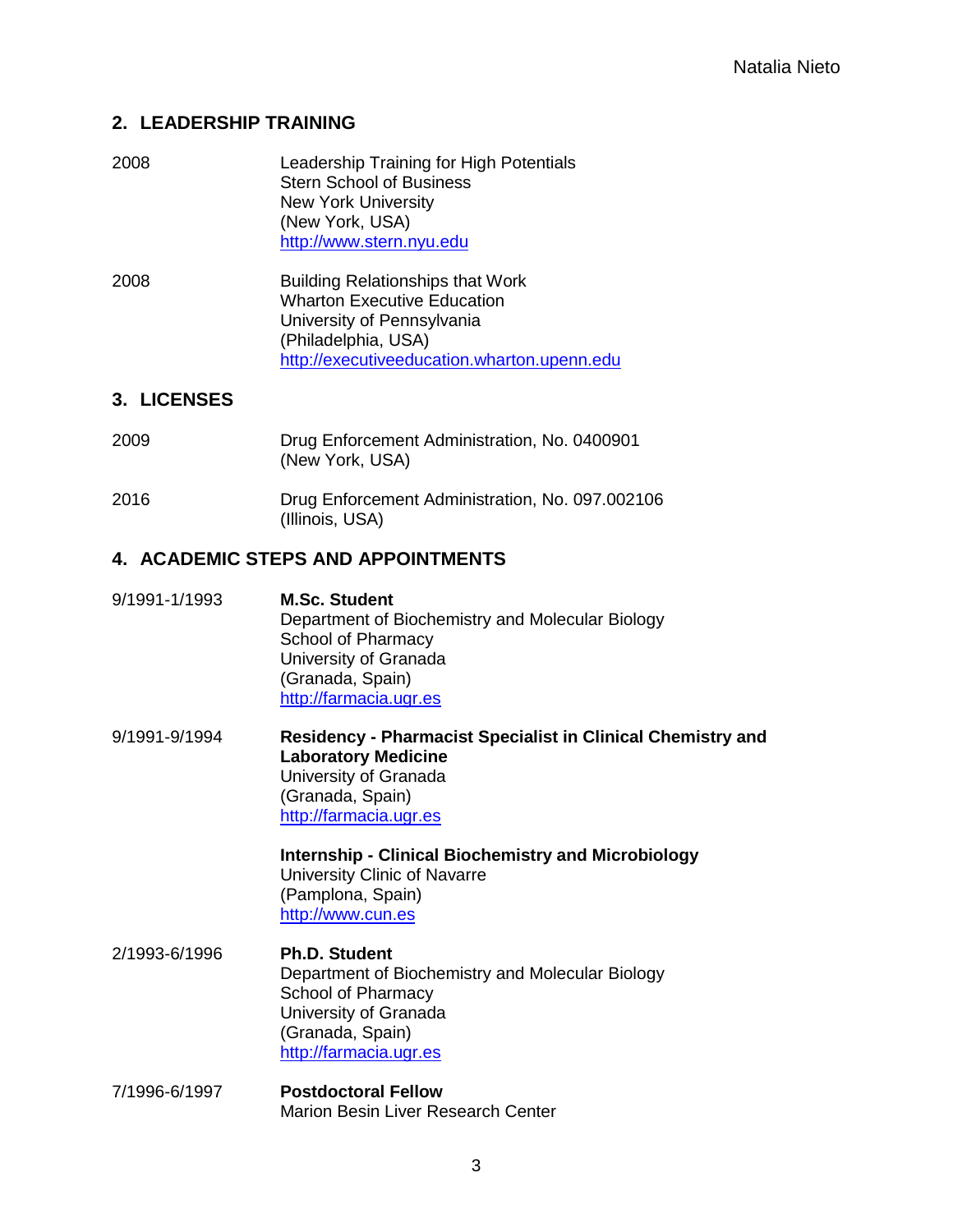| Albert Einstein College of Medicine               |
|---------------------------------------------------|
| (New York, USA)                                   |
| http://www.einstein.yu.edu/centers/liver-research |

- 7/1997-6/2000 **Postdoctoral Fellow** Department of Pharmacology and Systems Therapeutics Icahn School of Medicine at Mount Sinai (New York, USA) [http://icahn.mssm.edu/departments-and-institutes/pharmacology-and](http://icahn.mssm.edu/departments-and-institutes/pharmacology-and-systems-therapeutics)[systems-therapeutics](http://icahn.mssm.edu/departments-and-institutes/pharmacology-and-systems-therapeutics)
- 7/2000-6/2002 **Instructor, Research Track** Department of Pharmacology and Systems Therapeutics Icahn School of Medicine at Mount Sinai (New York, USA) [http://icahn.mssm.edu/departments-and-institutes/pharmacology-and](http://icahn.mssm.edu/departments-and-institutes/pharmacology-and-systems-therapeutics)[systems-therapeutics](http://icahn.mssm.edu/departments-and-institutes/pharmacology-and-systems-therapeutics)
- 2004 **Faculty Accreditation** Ministry of Science and Innovation Government of Spain [http://www.idi.mineco.gob.es](http://www.idi.mineco.gob.es/)
- 7/2002-12/2005 **Assistant Professor, Research Track**  Department of Pharmacology and Systems Therapeutics Icahn School of Medicine at Mount Sinai (New York, USA) [http://icahn.mssm.edu/departments-and-institutes/pharmacology-and](http://icahn.mssm.edu/departments-and-institutes/pharmacology-and-systems-therapeutics)[systems-therapeutics](http://icahn.mssm.edu/departments-and-institutes/pharmacology-and-systems-therapeutics)
- 1/2006-12/2008 **Assistant Professor, Tenure Track** Department of Medicine, Division of Liver Diseases Icahn School of Medicine at Mount Sinai (New York, USA) [http://icahn.mssm.edu/departments-and](http://icahn.mssm.edu/departments-and-institutes/medicine/divisions/liver-diseases)[institutes/medicine/divisions/liver-diseases](http://icahn.mssm.edu/departments-and-institutes/medicine/divisions/liver-diseases)
- 1/2006-Present **Graduate Faculty in Biomedical Sciences** Graduate School Icahn School of Medicine at Mount Sinai (New York, USA) <http://icahn.mssm.edu/education/graduate>
- 7/2008-2013 **Director, Cell Culture and Mammalian Models Core** NIAAA P20 Alcohol Center Icahn School of Medicine at Mount Sinai (New York, USA) [http://icahn.mssm.edu/research/centers/alcoholic-liver-disease-research](http://icahn.mssm.edu/research/centers/alcoholic-liver-disease-research-)center
- 1/2009-1/2015 **Associate Professor, Tenure Track**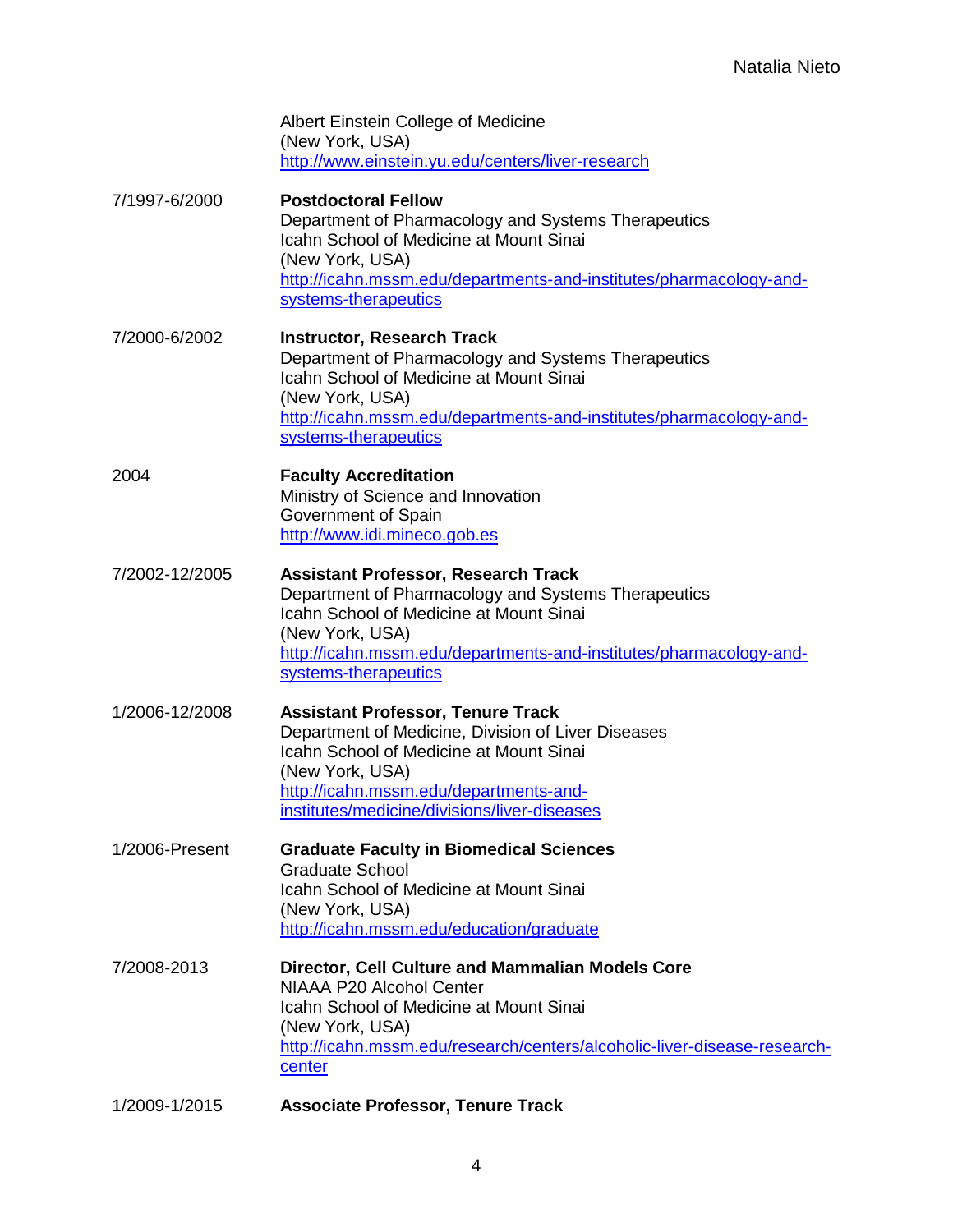Department of Medicine, Division of Liver Diseases Icahn School of Medicine at Mount Sinai (New York, USA) [http://icahn.mssm.edu/departments-and](http://icahn.mssm.edu/departments-and-institutes/medicine/divisions/liver-diseases)[institutes/medicine/divisions/liver-diseases](http://icahn.mssm.edu/departments-and-institutes/medicine/divisions/liver-diseases)

- 9/2015-Present **Faculty Member** University of Illinois Cancer Center Carcinogenesis and Chemoprevention Program College of Medicine University of Illinois at Chicago (Chicago, USA) <http://www.chicago.medicine.uic.edu/cancercenter>
- 5/2015-Present **Professor, Principal Investigator** Jesse Brown VA Medical Center (Chicago, USA) <http://www.chicago.va.gov/>
- 1/2015-Present **Professor, Tenured** Department of Pathology Department of Medicine, Division of Gastroenterology and Hepatology College of Medicine University of Illinois at Chicago (Chicago, USA) <http://pathology.uic.edu/index.asp>

# **5. AWARDS, FELLOWSHIPS AND HONORS**

- 1991 **Valedictorian Pharm. D., Class 1991** School of Pharmacy University of Granada (Granada, Spain) [http://farmacia.ugr.es](http://farmacia.ugr.es/)
- 1993-1996 **European Union Predoctoral Fellow** [http://europa.eu](http://europa.eu/)
- 1997-1998 **Plan Propio de Formación del Personal Investigador Fellow** University of Granada (Granada, Spain) [http://investigacion.ugr.es](http://investigacion.ugr.es/)
- 1999 **American Association for the Study of Liver Diseases** Award for Poster Presentation [http://www.aasld.org](http://www.aasld.org/)
- 2000 **International Society for Biomedical Research on Alcoholism** Award for Oral Presentation [http://www.isbra.com](http://www.isbra.com/)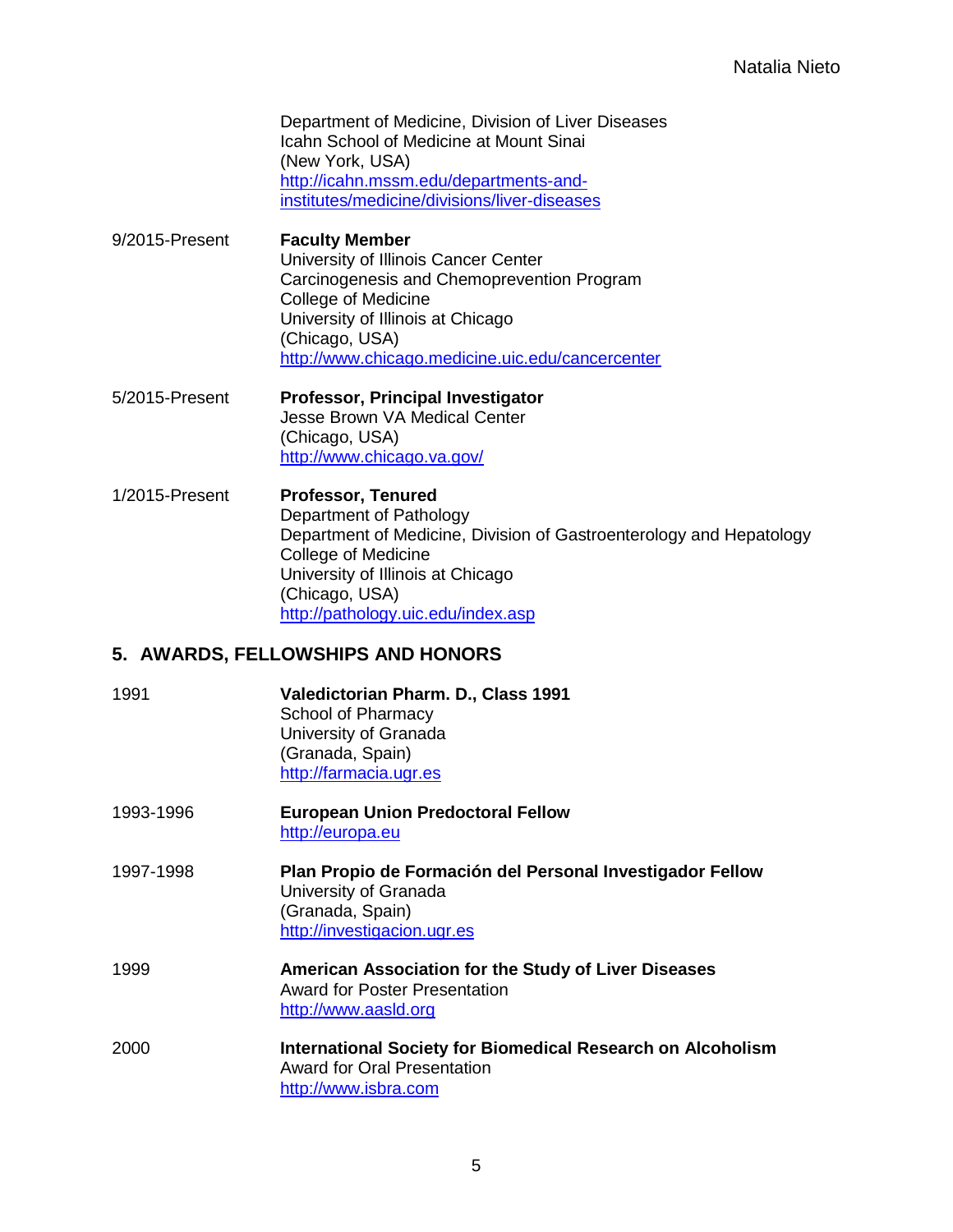| 2000-2001 | <b>Charles H. Revson Fellow in Biomedical Sciences</b><br>http://www.revsonfoundation.org                                                    |
|-----------|----------------------------------------------------------------------------------------------------------------------------------------------|
| 2001-2002 | <b>ABMRF/The Foundation for Alcohol Research Fellow</b><br>http://www.abmrf.org                                                              |
| 2002      | American Association for the Study of Liver Diseases<br><b>Award for Poster Presentation</b><br>http://www.aasld.org                         |
| 2002-2005 | <b>Liver Scholar Fellow</b><br><b>American Liver Foundation</b><br>http://www.liverfoundation.org                                            |
| 2005      | <b>European Association for the Study of the Liver</b><br>Young Investigator Travel Award<br>http://www.easl.eu                              |
| 2005      | <b>Ramon y Cajal Fellow</b><br>Government of Spain (Score: 1)<br>http://www.idi.mineco.gob.es                                                |
| 2008      | American Association for the Study of Liver Diseases<br><b>Award for two Poster Presentations</b><br>http://www.aasld.org                    |
| 2008      | <b>Invited Candidate</b><br>The U. S. Presidential Early Career Award for Scientists (PECASE)<br>http://www.nsf.gov/awards/pecase.jsp        |
| 2009      | American Association for the Study of Liver Diseases<br><b>Award for Poster Presentation</b><br>http://www.aasld.org                         |
| 2009      | <b>Research Excellence Incentive Plan</b><br>Department of Medicine<br><b>Icahn School of Medicine at Mount Sinai</b><br>http://www.mssm.edu |
| 2010      | American Association for the Study of Liver Diseases<br><b>Award for Poster Presentation</b><br>http://www.aasld.org                         |
| 2010      | <b>Research Excellence Incentive Plan</b><br>Department of Medicine<br>Icahn School of Medicine at Mount Sinai<br>http://www.mssm.edu        |
| 2011      | <b>International Society for the Hepatic Sinusoid Research</b><br>Three Young Investigator Travel Awards<br>http://www.ishsr.net             |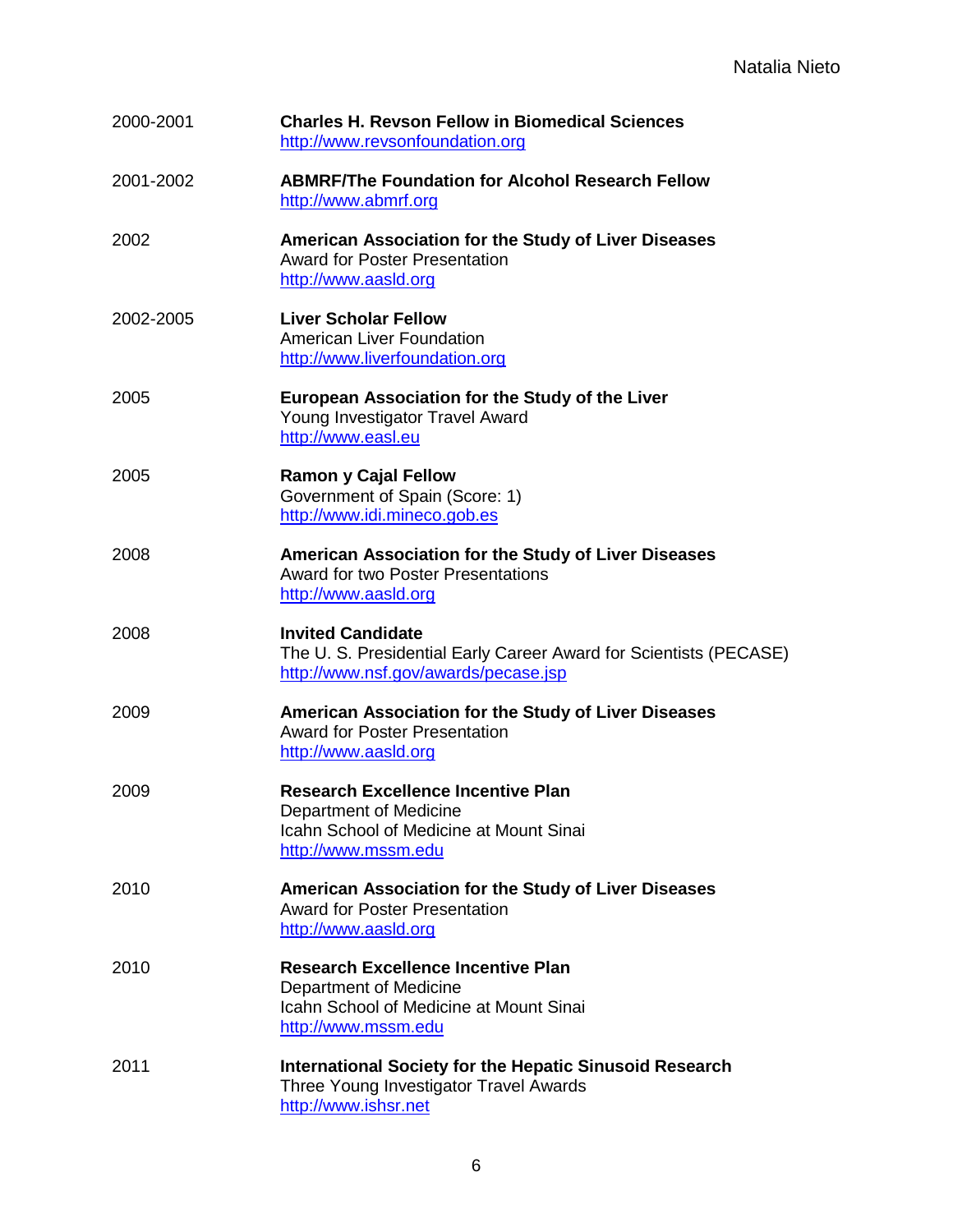| 2011 | <b>Research Excellence Incentive Plan</b><br>Department of Medicine<br>Icahn School of Medicine at Mount Sinai<br>http://www.mssm.edu                          |
|------|----------------------------------------------------------------------------------------------------------------------------------------------------------------|
| 2012 | <b>European Association for the Study of the Liver</b><br>Two Young Investigator Travel Awards<br><b>President's Choice Poster Award</b><br>http://www.easl.eu |
| 2012 | <b>Research Excellence Incentive Plan</b><br>Department of Medicine<br>Icahn School of Medicine at Mount Sinai<br>http://www.mssm.edu                          |
| 2012 | American Association for the Study of Liver Diseases<br><b>Award for Poster Presentation</b><br>http://www.aasld.org                                           |
| 2013 | <b>Research Excellence Incentive Plan</b><br>Department of Medicine<br>Icahn School of Medicine at Mount Sinai<br>http://www.mssm.edu                          |
| 2014 | 50th Anniversary Fomento Award<br>Fomento Alumni Medal<br>http://www.fomento.edu                                                                               |
| 2015 | <b>International Society for the Hepatic Sinusoid Research</b><br>Two Young Investigator Travel Awards<br>http://www.ishsr.net                                 |
| 2015 | <b>Center for Wound Healing and Tissue Regeneration</b><br>Postdoctoral Fellow Research Award<br>University of Illinois at Chicago<br>http://www.uic.edu       |
| 2015 | <b>College of Medicine Forum</b><br><b>Award for Poster Presentation</b><br>University of Illinois at Chicago<br>http://www.uic.edu                            |
| 2016 | <b>European Association for the Study of the Liver</b><br>Young Investigator Travel Award<br>http://www.easl.eu                                                |
| 2016 | American Association for the Study of Liver Diseases<br><b>Award for Poster Presentation</b><br>http://www.aasld.org                                           |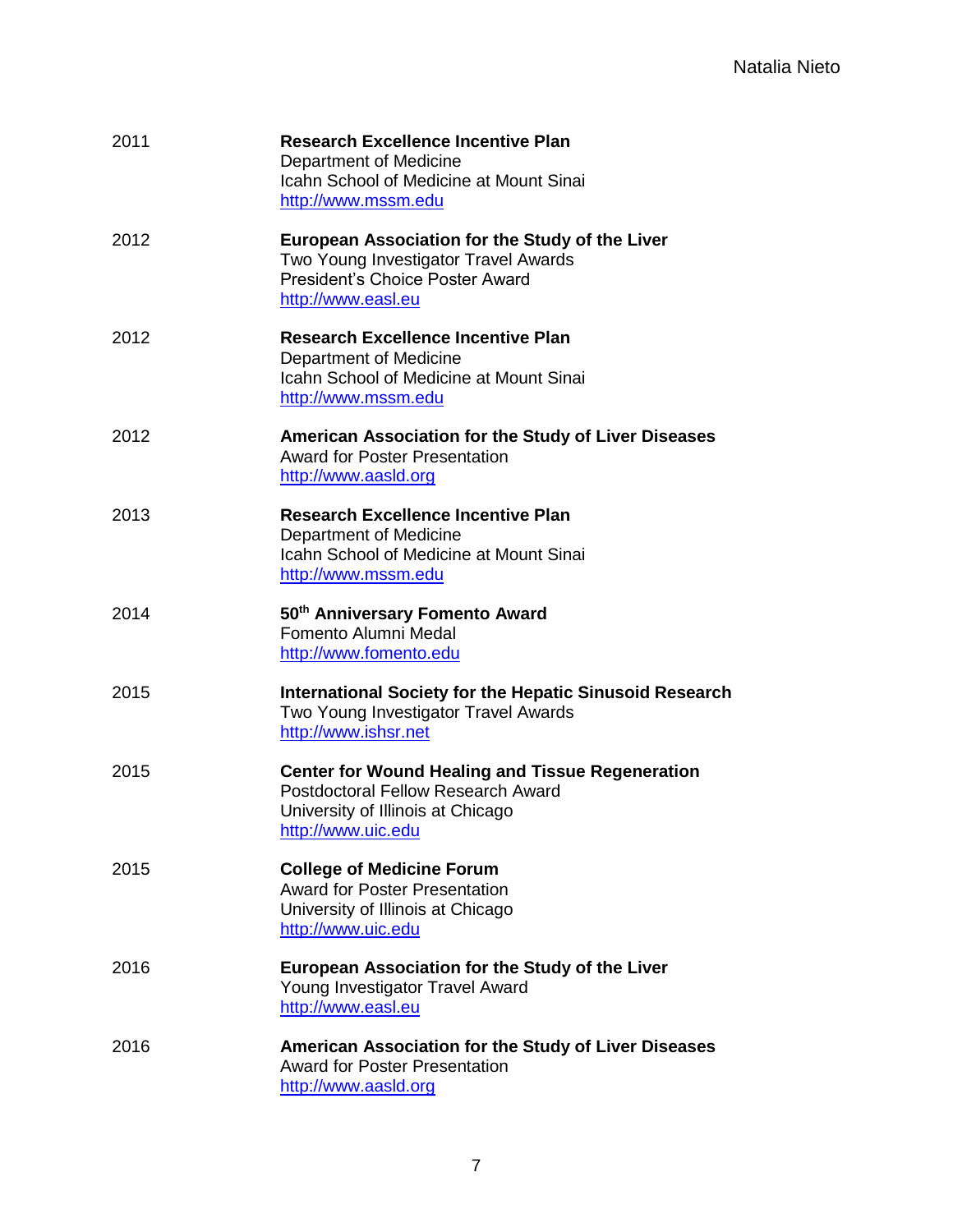# **6. COMMITTEES, MEMBERSHIPS AND SERVICE**

# **A. Committees and Advisory Councils**

| 2009-2011    | American Association for the Study of Liver Diseases<br>Journals Publications Committee                                            |
|--------------|------------------------------------------------------------------------------------------------------------------------------------|
| 2010-2012    | American Association for the Study of Liver Diseases<br><b>American Liver Foundation</b><br>Joint Research Awards Review Committee |
| 2011-2013    | <b>American Liver Foundation</b><br><b>Grants Review Committee</b>                                                                 |
| 2012-2014    | American Association for the Study of Liver Diseases<br><b>Basic Research Committee</b>                                            |
| 2013-Present | <b>ABMRF/The Foundation for Alcohol Research</b><br><b>Medical Advisory Council</b>                                                |
| 2015         | <b>International Society for Hepatic Sinusoid Research</b><br><b>Program Committee</b>                                             |
| 2014-2017    | American Association for the Study of Liver Diseases<br><b>Research Awards Committee</b>                                           |
| 2015-2017    | American Association for the Study of Liver Diseases<br>Chair, Cell Biology of Liver Disease Special Interest Group                |
| 2016         | American Association for the Study of Liver Diseases<br>Nominated, Nominating Committee                                            |
| 2016-2018    | American Association for the Study of Liver Diseases<br>Steering Committee, Alcoholic Liver Disease Special Interest Group         |

# **B. Review Committees for Faculty Promotions**

Loyola University (Chicago, IL) Columbia University (New York, NY) University of Omaha (Omaha, NE) The Hebrew University of Jerusalem (Jerusalem, Israel)

# **C. Professional Societies**

## **Memberships:**

| 2001-Present | American Association for the Study of Liver Diseases    |
|--------------|---------------------------------------------------------|
| 2000         | American Society for Biochemistry and Molecular Biology |
| 2008-2013    | NIAAA P20 Alcohol Center                                |
| 2010-Present | International Society of the Hepatic Sinusoid Research  |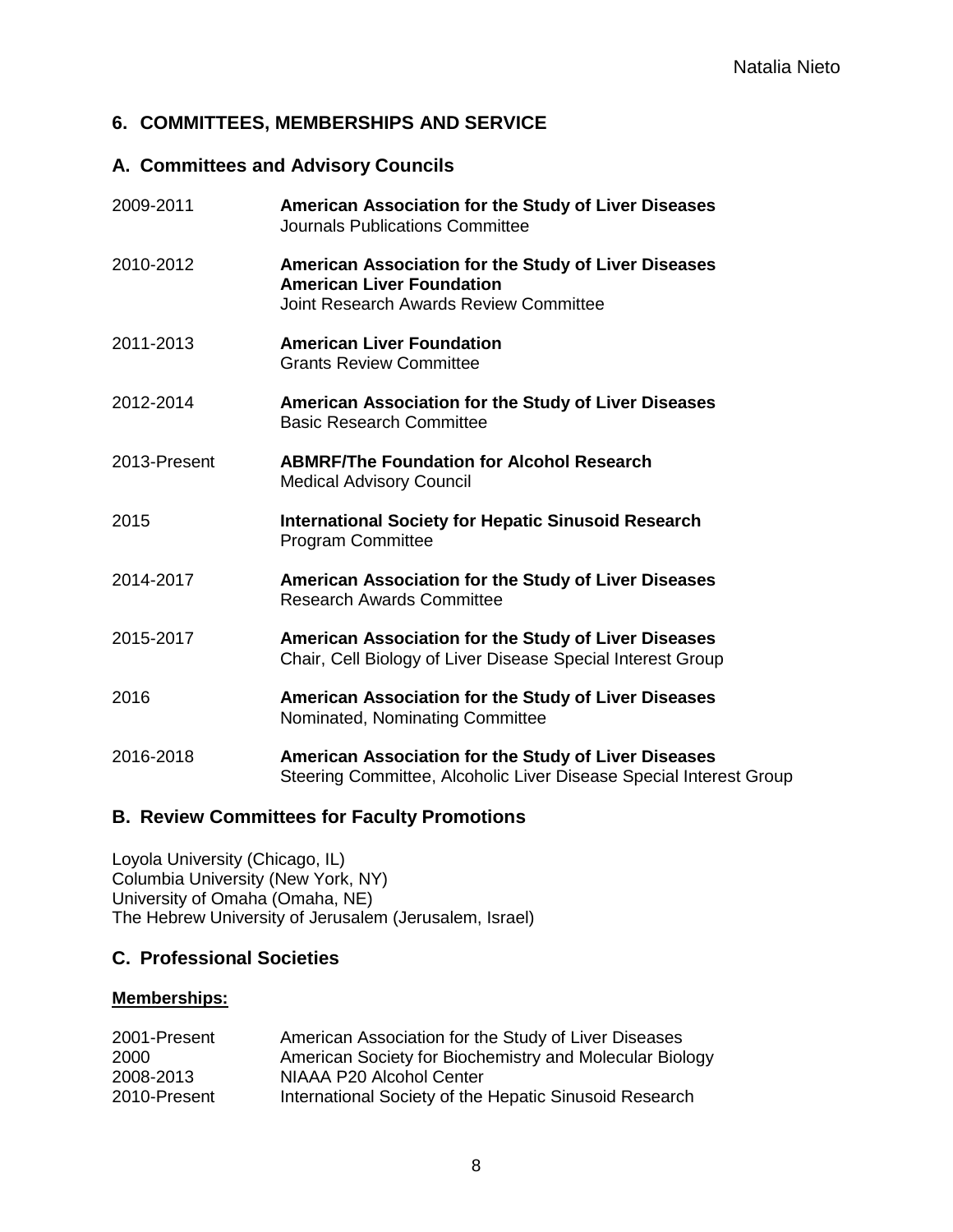# 2016 European Association for the Study of the Liver

# **Service to Professional Societies:**

| 2007         | American Association for the Study of Liver Diseases<br>Moderator: Parallel Session on Experimental Hepatotoxicity                                        |
|--------------|-----------------------------------------------------------------------------------------------------------------------------------------------------------|
| 2008-2013    | <b>NIAAA P20 Alcohol Center</b><br>Mammalian Models Core Director                                                                                         |
| 2008         | American Association for the Study of Liver Diseases<br>Mini-Symposium: Cell-Cell Crosstalk within the Liver                                              |
| 2009         | American Association for the Study of Liver Diseases<br>Moderator: Parallel Session on Alcohol-Related Liver Disease                                      |
| 2009-2011    | American Association for the Study of Liver Diseases<br><b>Abstract Reviewer</b><br>Category: Hepatotoxicity                                              |
| 2009-2011    | <b>American Gastroenterological Association</b><br><b>Abstract Reviewer</b><br>Category: Hepatotoxicity                                                   |
| 2010         | American Association for the Study of Liver Diseases<br>Moderator: Parallel Session on Mechanisms of Cell Death and<br>Hepatotoxicity                     |
| 2012-2014    | <b>American Gastroenterological Association</b><br><b>Abstract Reviewer</b><br>Category: Liver fibrogenesis and Non-Parenchymal Cell Biology              |
| 2012-Present | American Association for the Study of Liver Diseases<br>Special Interest Group: Hepatotoxicity                                                            |
| 2012-Present | American Association for the Study of Liver Diseases<br>Special Interest Group: Liver Fibrosis                                                            |
| 2012-Present | American Association for the Study of Liver Diseases<br>Special Interest Group: Cell Biology in Hepatic Disease                                           |
| 2012-Present | American Association for the Study of Liver Diseases<br>Special Interest Group: Steatosis and Steatohepatitis                                             |
| 2013         | American Association for the Study of Liver Diseases<br><b>Basic Research Early Morning Workshops</b><br>Moderator: Mechanisms of Alcoholic Liver Disease |
| 2014         | American Association for the Study of Liver Diseases<br>Moderator: Parallel Session on Mechanisms of Cell<br>Death and<br>Hepatotoxicity                  |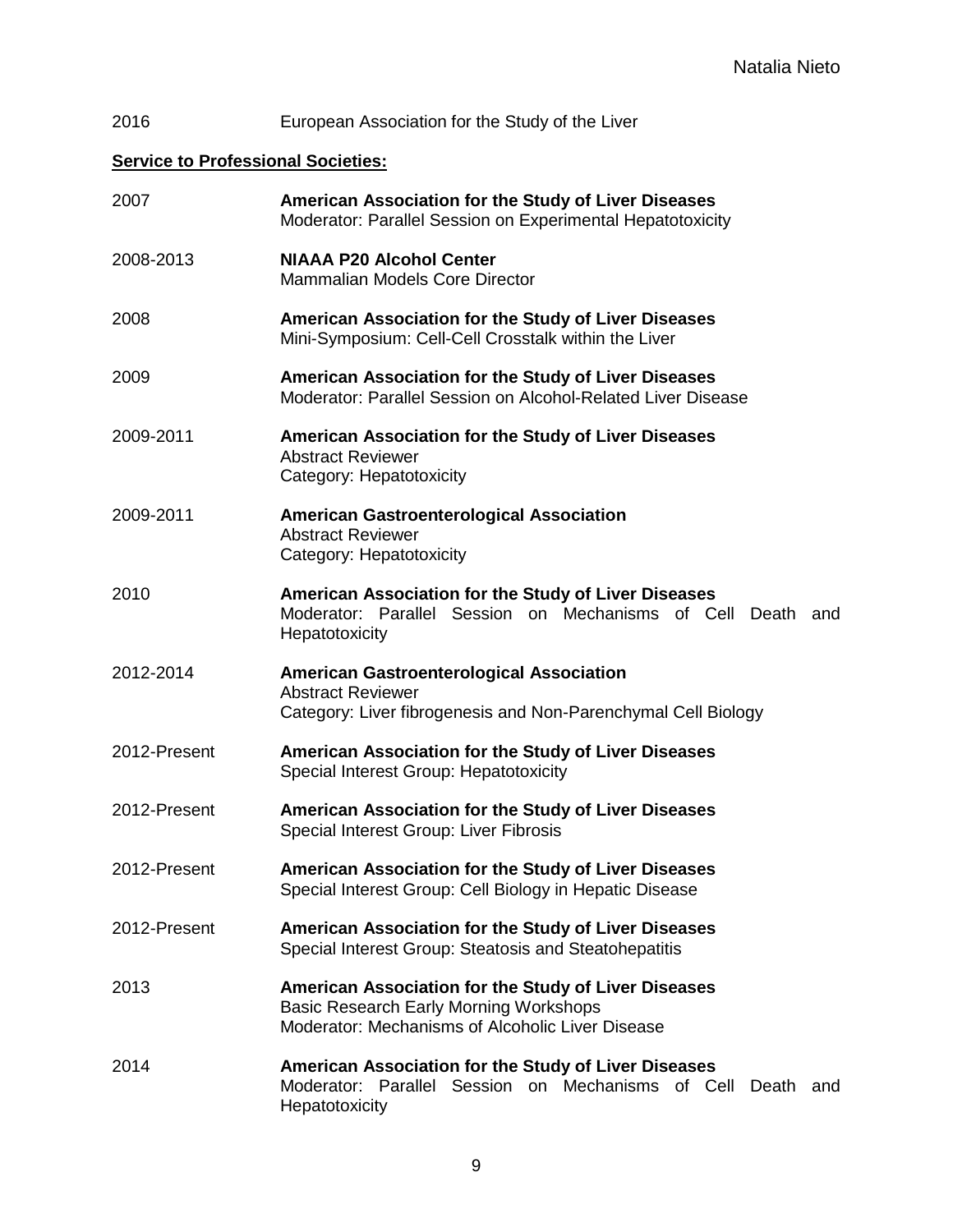| 2015      | <b>International Society for Hepatic Sinusoid Research</b><br><b>Program Committee</b>                                     |
|-----------|----------------------------------------------------------------------------------------------------------------------------|
| 2014-2017 | American Association for the Study of Liver Diseases<br><b>Research Awards Committee</b>                                   |
| 2015-2017 | American Association for the Study of Liver Diseases<br>Chair, Cell Biology of Liver Disease Special Interest Group        |
| 2016      | American Association for the Study of Liver Diseases<br>Nominated, Nominating Committee                                    |
| 2016-2018 | American Association for the Study of Liver Diseases<br>Steering Committee, Alcoholic Liver Disease Special Interest Group |

# **D. Service to Public and Non-Profit Agencies**

#### **Journal Reviewer:**

| Hepatology                                            |
|-------------------------------------------------------|
| J. Hepatol.                                           |
| Am. J. Physiol. Gastrointestinal and Liver Physiology |
| Gastroenterology                                      |
| Liver International                                   |
| Am. J. Physiol. Physiology                            |
| Alcohol & Alcoholism                                  |
| Gut                                                   |
|                                                       |

## **Editorial Board:**

| 2009-2013     | Am. J. Physiol. Gastrointestinal and Liver Physiology |
|---------------|-------------------------------------------------------|
| 2014- Present | Cell. Mol. Gastroenterol. Hepatol.                    |
| 2015-2018     | Am. J. Physiol. Gastrointestinal and Liver Physiology |

## **NIH Study Section Reviewer:**

| 2008 | Hepatobiliary Pathophysiology Study Section, Ad hoc Reviewer |
|------|--------------------------------------------------------------|
| 2013 | ZAA1 DD Special Emphasis Panel, Ad hoc Reviewer              |
| 2013 | Hepatobiliary Pathophysiology Study Section, Ad hoc Reviewer |
| 2014 | ZAA1 DD Special Emphasis Panel, Ad hoc Reviewer              |
| 2016 | ZAA1 DD Special Emphasis Panel, Ad hoc Reviewer              |
| 2016 | PAR Panel: NIDDK Translational Research ZRG1 EMNR-R          |

# **Grant Reviewer:**

| 2006-Present | <b>US-Israel Binational Science Foundation</b>                  |
|--------------|-----------------------------------------------------------------|
| 2008         | Medical Research Council (UK)                                   |
| 2008         | Department of Medicine, Icahn School of Medicine at Mount Sinai |
| 2010-Present | American Liver Foundation                                       |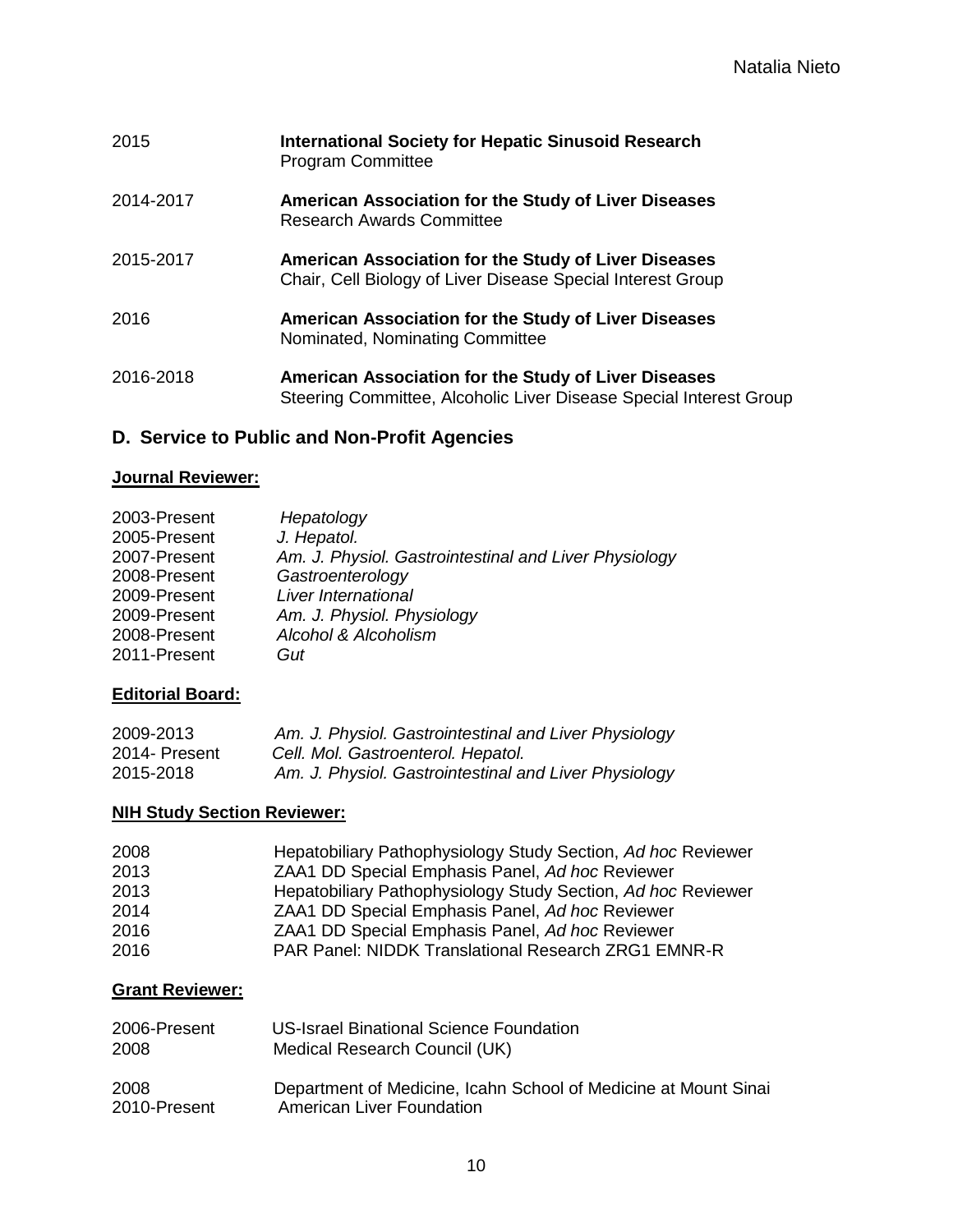#### 2013-2015 ABMRF/The Foundation for Alcohol Research

# **7. ADMINISTRATIVE LEADERSHIP APPOINTMENTS**

## **A. Internal**

## **Research**

#### **1. Nieto Laboratory:**

- Size of the group: 4-7 Postdoctoral Fellows
- Goals: To study the pathophysiology of alcoholic liver disease and liver fibrosis
- Budget: Please, see section on Grant Support
- Accomplishments: Please, see sections Trainees' Current Status/Employment, Grant Support and List of Publications.
- Benefits to the Institution: Grant Support (Indirect Costs), presence and presentations at national and international conferences and inclusion of the name of the Institution in publications, posters and oral presentations.

## **2. NIH P20 Alcohol Mini-Center:**

- Size of the group: 3 Professors, 1 Associate Professor and 1 Assistant Professor (Permanent Members) and an average of 5 Ph.D. Students and 10 Postdoctoral Fellows. In addition, every year 3 pilot projects were awarded to Faculty Members at our Institution.
- Goals: The overall objective of the NIH P20 Alcohol Mini-Center was to elucidate the pathogenesis of alcoholic liver injury and fibrosis due to oxidant stress by incorporating novel models of disease and promoting unique synergistic interactions among a diverse range of investigators with complementary interests and strengths.
- Budget: Totals Costs: \$1,327,435 for 5 years
- Accomplishments: Please, see List of Publications.
- Benefits to the Institution: Grant support (Indirect Costs), presence and presentations at national and international conferences and inclusion of the name of the Institution in publications, posters and oral presentations.

## **3. Mammalian Models Core:**

- Size of the group: 3 Professors, 1 Associate Professor and 1 Assistant Professor (Permanent Members) and an average of 5 Ph.D. Students and 10 Postdoctoral Fellows. In addition, every year 3 pilot projects are awarded to Faculty Members at our Institution.
- Goals: The Cell Culture and Mammalian Models Core offered both *in vitro* and *in vivo* models for the study of alcohol-induced liver injury. This essential resource provided the necessary expertise and availability of material from cell culture and rodent models to Center and non-Center investigators studying the effects of alcohol on the liver and other organs. Moreover, the Cell Culture and Mammalian Models Core provided technical resources and served as a focal point for unification and active collaboration among Center investigators.
- Budget: \$125,000 for 5 years.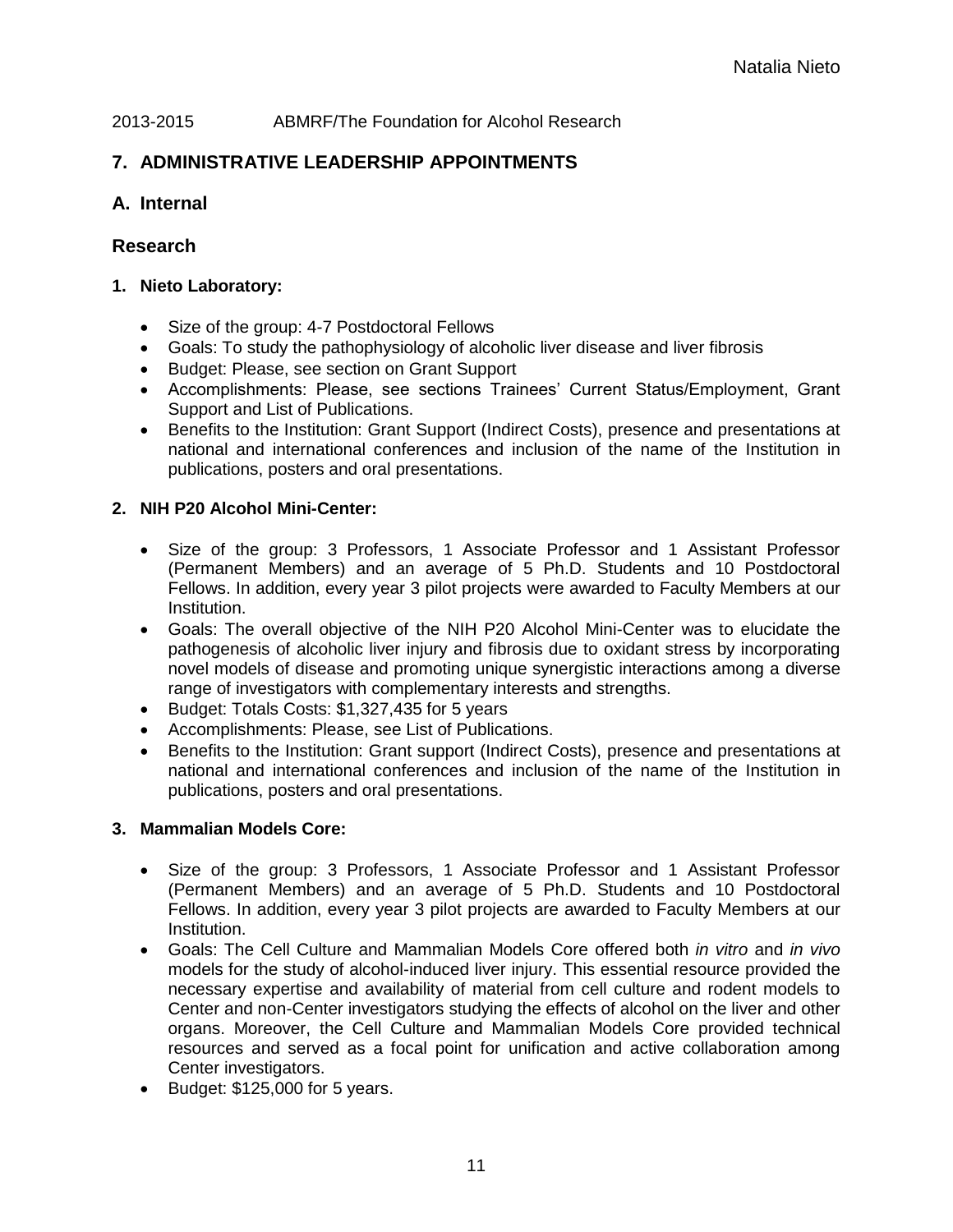- Accomplishments: Please, see List of Publications. The Core provided the following support: 1) Developed an active consultation program to assist investigators with their experimental design and with the setup of the binge drinking and chronic Lieber-DeCarli models of early alcohol-induced liver injury. 2) Provided instruction on isolation of primary cells and more specialized cell culture techniques. 3) Established a sharing plan for primary isolated liver cells, cell lines and rats or genetically modified mice. 4) Provided standardized samples from binge drinking and long-term Lieber-DeCarli ethanol feeding models. 5) Assisted investigators in sample collection. 6) Made available new models that incorporate the Lieber-DeCarli diet with other components to advance research on ethanol-induced liver injury. Thus, this Core offered services, tools and expertise that enabled investigators to accelerate progress in understanding alcoholic liver disease, to provide a forum for technological advancement, standardization of techniques and rigorous quality control along with economy of scale.
- Benefits to the Institution: Grant support (Indirect Costs), presence and presentations at national and international conferences and inclusion of the name of the Institution in publications, posters and oral presentations.

## **4. U01 Consortium on Translational Research in Alcoholic Hepatitis:**

- Size of the group: 6 Principal Investigators from five Institutions and their respective groups and/or laboratories.
- Goals: To test novel therapeutic approaches and reveal new biomarkers in alcoholic hepatitis. Biomarker analyses include serum microRNAs, unique breath and urine markers to establish new predictors of disease outcome and treatment strategies. To enhance the scientific potential and translational impact of this consortium, the lead PIs recruited participation of leading experts for the translational projects including Victor Ambros, who discovered microRNAs and Charis Eng, an internationally recognized expert in integrative genomic analysis for diseases. The Advisory Board brings together Bruce Beutler, 2011 Nobel Laureate for discoveries in innate immunity, Willis Maddrey, the lead clinical expert in alcoholic hepatitis in the USA, Anna Mae Diehl, a highly distinguished leader in the field of steatohepatitis and Christopher Day from the UK, a physician scientist in the UK-European steatohepatitis translational research field. Participating investigators and institutions are as follows: Arthur McCullough and Laura Nagy (Cleveland Clinic), Craig McClain (University of Louisville), Mack C. Mitchell, Jr. (U. T. Southwestern Medical School), Natalia Nieto (Icahn School of Medicine at Mount Sinai now at the University of Illinois at Chicago) and Gyongyi Szabo (University of Massachusetts Medical School).
- Budget: Total Costs \$12,036,520 for 5 years.
- Accomplishments: We expect that this consortium, which started two years ago, will build on the collaboration of leading scientists in alcoholic liver disease with clinical, translational and basic research expertize from the University of Massachusetts, Cleveland Clinic, Icahn School of Medicine at Mount Sinai now University of Illinois at Chicago, University of Louisville and UT Southwestern Medical Schools with the goal to test novel therapies, discover unique disease stage- and therapeutic response-specific biomarkers using dynamic bench-to-bedside and bedside-to-bench approaches.
- Benefits to the Institution: Grant support (Indirect Costs), presence and presentations at national and international conferences and inclusion of the name of the Institution in publications, posters and oral presentations.

## **5. United Kingdom Regenerative Medicine Safety Platform:**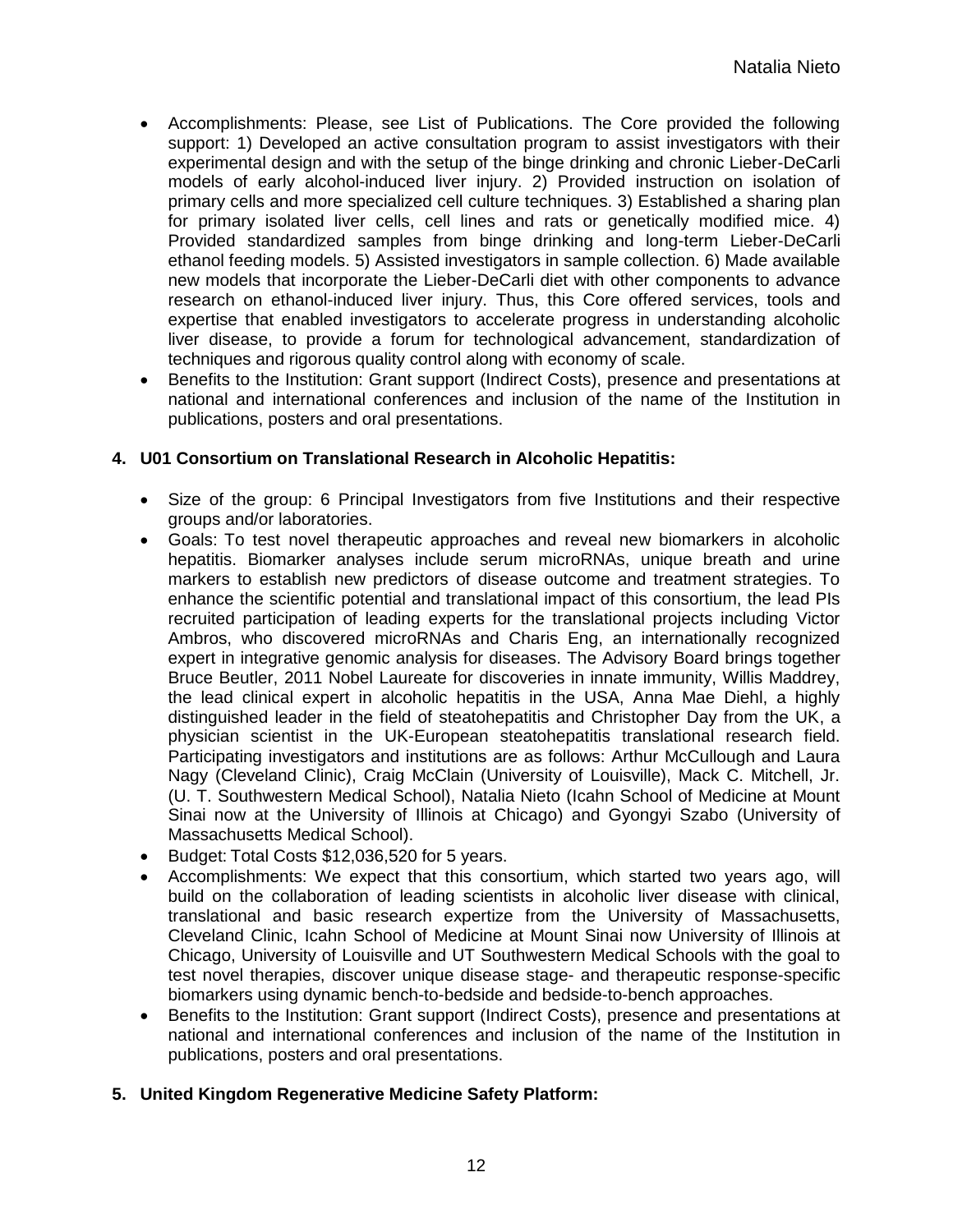- Size of the group: 1 Assistant Professor (Dr. Antoine) and 1 Visiting Professor (Dr. Nieto) and an average of 2 Ph.D. Students and 3 Postdoctoral Fellows.
- Goals: The overall objective is to dissect the role of HMGB1 in acetaminophen-induced liver injury by incorporating novel models of disease and promoting unique synergistic interactions among a diverse range of investigators with complementary interests and strengths.
- Budget: Totals Costs: £100K, 2.5 years starting January 2015.
- Benefits to the Institution: Grant support (Indirect Costs), presence and presentations at national and international conferences and inclusion of the name of the Institution in publications, posters and oral presentations.

#### **6. Extracellular Matrix and Liver/GI Research Interest Group at the University of Illinois at Chicago:**

- Size of the group: 30 faculty and 10 Postdoctoral Fellows.
- Goals: The goals of this group are: 1) Apply new technologies discovered by basic research to the medical care of patients with liver disease; 2) Form a cohesive group of investigators from different disciplines involved in liver research; 3) Foster excellence and scientific collaboration among its members; 4) Recruit new investigators to the field of hematology, providing a community platform for the exchange of ideas; 5) Enhance national and international recognition of the faculty in the Liver Program involved in both basic and clinical research in liver biology and pathology; 6) Increase funding for liver research at the University of Illinois at Chicago
- Budget: Not applicable.
- Benefits to the Institution: Grant support (Indirect Costs).

#### **7. Existing Intra- and Extramural Collaborations with other Investigators:**

- Dr. Yujin Hoshida (Division of Liver Diseases, Icahn School of Medicine at Mount Sinai, New York, USA)
- Dr. Andrea Branch (Division of Liver Diseases, Icahn School of Medicine at Mount Sinai, New York, USA)
- Dr. Christoph Buettner (Division of Endocrinology, Diabetes and Bone Disease, Icahn School of Medicine at Mount Sinai, New York, USA)
- Dr. Maria Isabel Fiel (Department of Pathology, Icahn School of Medicine at Mount Sinai, New York, USA)
- Dr. Arthur I. Cederbaum (Department of Pharmacology and Systems Therapeutics, Icahn School of Medicine at Mount Sinai, New York, USA)
- Dr. Mark Czaja (Marion Bessin Liver Research Center, Albert Einstein College of Medicine, Bronx, New York, USA)
- Dr. Esben Sørensen (Department of Molecular Biology and Genetics, Aarhus University, Aarhus, Denmark)
- Dr. Thomas Moran (Department of Microbiology, Icahn School of Medicine at Mount Sinai, New York, USA)
- Dr. Daniel J. Antoine (Medical Research Council Centre for Drug Safety Science, Molecular and Clinical Pharmacology, The University of Liverpool, Liverpool, United Kingdom)
- Dr. Marco Bianchi (Department of Molecular Biology, Universitta Vita-Salute San Raffaelle, Milan, Italy)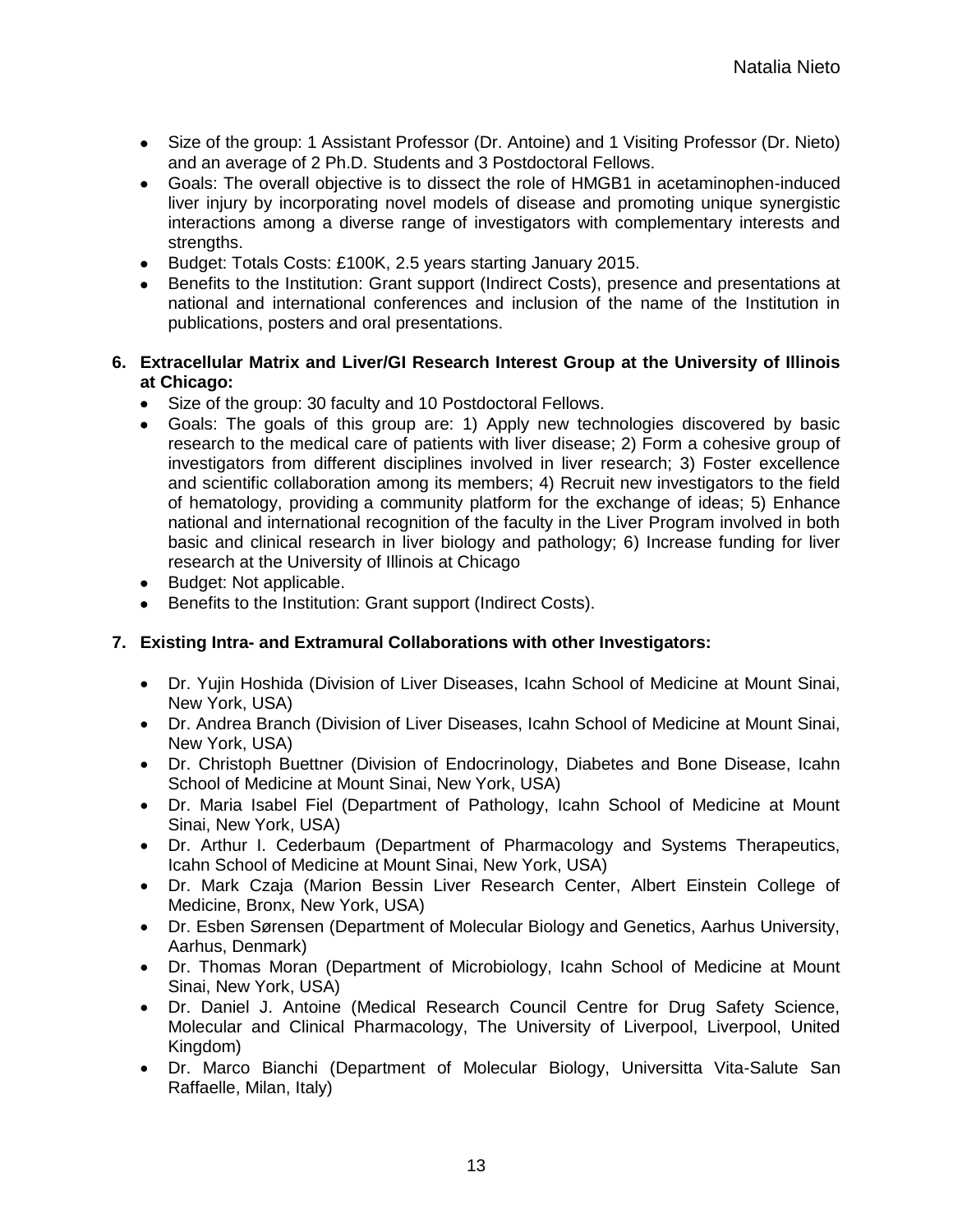- Dr. Grace Guzman (Department of Pathology, University of Illinois at Chicago, Chicago, IL, USA)
- Dr. Costica Aloman (Department of Medicine, Rush University, Chicago, IL, USA)
- Dr. Ahlke Heydemann (Department of Physiology, University of Illinois at Chicago, Chicago, IL, USA)
- Dr. Carmen Garcia-Ruiz (Consejo Superior de Investigaciones Cientificas, Barcelona, Spain)
- Dr. Scott L. Friedman (Department of Medicine, Division of Liver Diseases, Icahn School of Medicine at Mount Sinai, New York, NY, USA)
- Dr. Vily Panoutsakopoulou (University Academy of Sciences, Athens, Greece).
- Dr. Rhonda Kinneman (Division of Endocrinology, Diabetes and Metabolism, Department of Medicine, University of Illinois at Chicago, Chicago, IL, USA).
- Michael Walsh (Department of Pathology, University of Illinois at Chicago, Chicago, IL, USA).
- Dieter Klatt (Department of Industrial and Mechanical Engineering, University of Illinois at Chicago, Chicago, IL, USA).

## **Teaching**

**1. Started and continued the Divisional Work in Progress Weekly Seminar in 2006** Division of Liver Diseases Department of Medicine Icahn School of Medicine at Mount Sinai (New York, USA)

## **2. Liver-GI training Grant**

Faculty Icahn School of Medicine at Mount Sinai (New York, USA)

**3. Hepatocellular Carcinoma Program**

Member The Tisch Canter Institute Icahn School of Medicine at Mount Sinai (New York, USA).

**4. Graduate Faculty in Biomedical Sciences** Graduate School Icahn School of Medicine at Mount Sinai

(New York, USA)

**5. Graduate Faculty in Biomedical Sciences** Graduate School University of Illinois at Chicago (Chicago, USA)

# **B. External**

#### 2009-2011 **Journals Publications Committee American Association for the Study of Liver Diseases**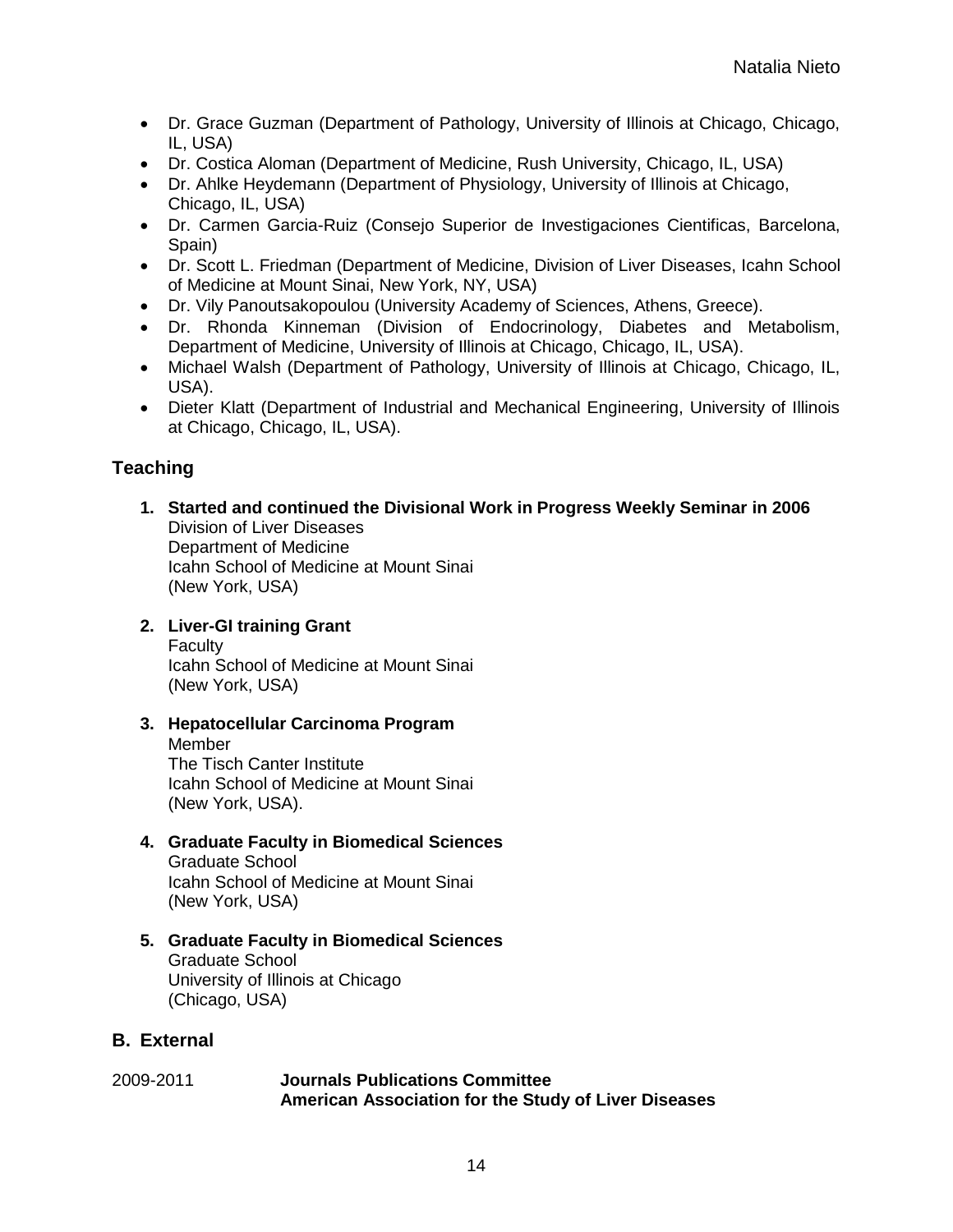The purpose of the committee was to define, manage and oversee the publication activities of the American Association for the Study of Liver Diseases and to provide quality publications based on member needs. Our tasks involved to actively monitor the activities of the offices of the editors and the publisher and to formulate strategies for editorial office functions, production, marketing, promotion and advertising and to explore opportunities to optimize editorial activities. In addition, we ensured the successful interaction of the editor's office and the central office editorial staff coordinated all meeting logistics through the association's staff and worked within the budget and policies set forth by the governing board.

#### 2010-2012 **Joint Research Awards Review Committee American Association for the Study of Liver Diseases American Liver Foundation**

The American Association for the Study of Liver Diseases and the American Liver Foundation combined their research award review committees to form the Joint Research Awards Review Committee. The committee reviewed and selected, based on scientific merit, the applications which would greatly benefit the field of liver disease research.

#### 2011-Present **Basic Research Committee American Association for the Study of Liver Diseases**

The purpose of this committee is to foster and promote basic investigation in liver biology and pathobiology. The committee assists in the organization of the Research Workshops, Single Topic Conferences, review the call for abstracts, and review Focused Study Group and Special Interest Group proposals for the American Association for the Study of Liver Diseases.

#### 2011-2013 **Grants Review Committee American Liver Foundation**

The committee reviewed and selected, based on scientific merit, the applications which could advance the field of research on liver diseases addressing cutting-edge unresolved questions or unmet needs.

#### 2013-Present **Medical Advisory Council ABMRF/The Foundation for Alcohol Research**

We selected applications for grants to conduct research on the effects of alcohol consumption on health and behavior with particular emphasis on: 1) Studies on how particular patterns of consumption (quantity of alcohol consumed, types of alcoholic beverages consumed, frequency of consumption and context) are related to health and behavioral outcomes; and 2) Interdisciplinary, bio-informatics, and other approaches to elucidate genetic and environmental factors that influence the patterns of consumption of alcoholic beverages and related consequences.

#### 2015 **Program Committee International Society for Hepatic Sinusoid Research** The primary aim of the meeting is to: Provide a forum for scientists from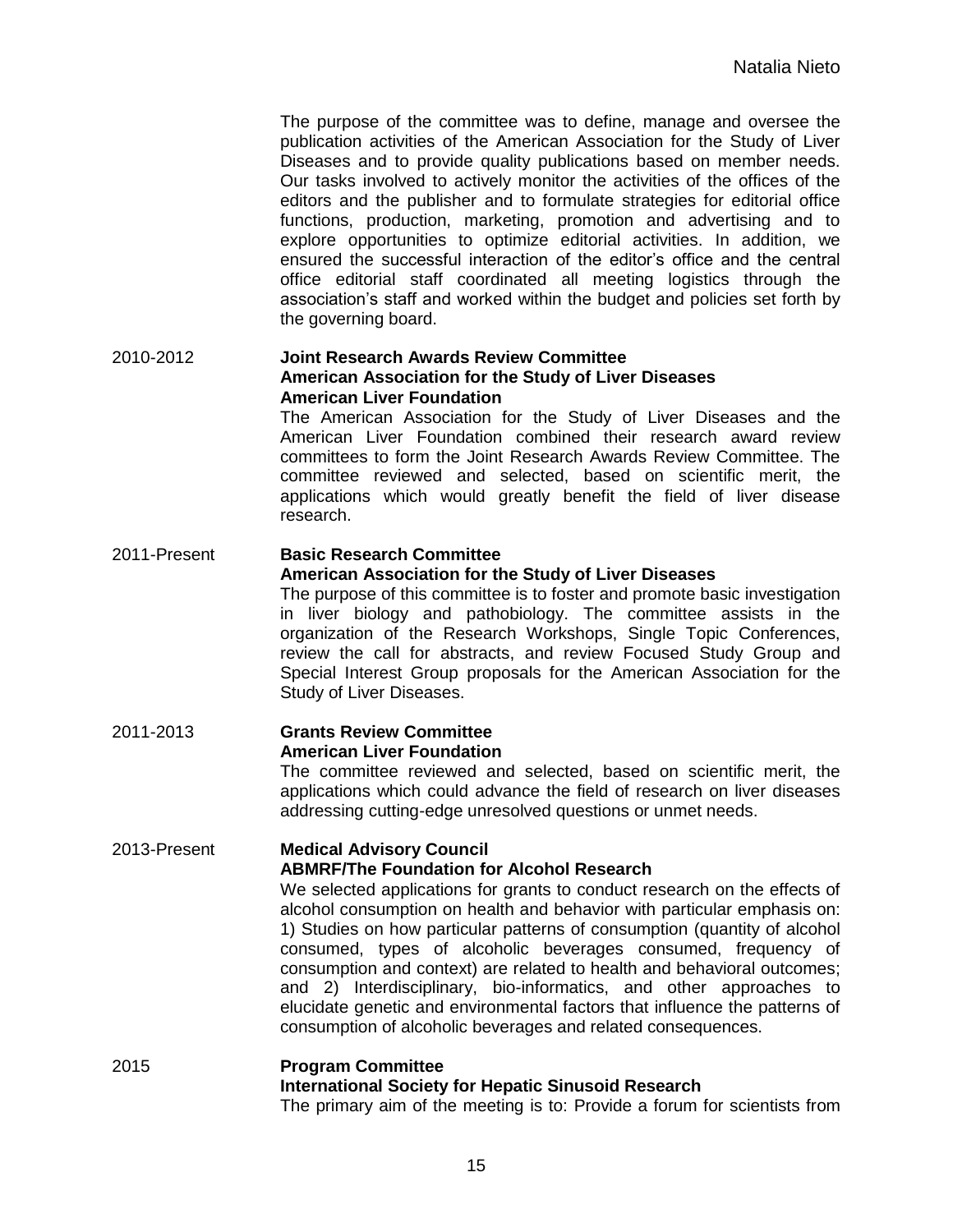various countries and disciplines to exchange advances as to the roles of liver sinusoidal cells in acute and chronic liver diseases. Introduce emerging areas of innovative cell-type specific research. Facilitate interactions between basic and physician scientists to promote collaborations and innovative translational research. Increase the involvement of young investigators in the study of sinusoidal cell biology through travel awards and interactions during the meeting.

#### 2014-2017 **Research Awards Committee American Association for the Study of Liver Diseases**

The committee reviews and scores submitted award/fellowship applications, discusses and selects award/fellowship recipients, reviews interim progress reports, is available for committee conference calls when necessary, is available for an in-person committee meeting during the Annual Meeting, coordinates all meeting logistics through AASLD Foundation staff and works within the budget and policies set forth by the governing board.

#### 2015-2017 **Chair, Cell Biology of Liver Disease Special Interest Group American Association for the Study of Liver Diseases**

I will conduct a business meeting each year during The Liver Meeting, nominate candidates for a 3 to 5 member "Steering Committee", solicit proposals from members for the Special Interest Group program to take place during The Liver Meeting, consisting of 2 or 3-hour research and/or clinically-oriented programs. Proposals will be selected by the Special Interest Group Steering Committee and a draft program will be submitted to AASLD. I will promote the generation of written proposals from the Special Interest Group for Single Topic Conferences, develop the Special Interest Group website to enhance communication outside of meetings and serve additional responsibilities as requested by the Governing Board.

#### 2016 **Nominated, Nomination Committee American Association for the Study of Liver Diseases**

If elected as part of the nominating committee, I will: 1) Secure candidates for the ballot and present a slate of qualified, acceptable candidates to the AASLD Governing Board for approval and to the members of AASLD for a vote; 2) Anticipate vacancies on the board; 3) Communicate to all board members the quality of candidates for whom the committee is looking; 4) Regularly ask the full board to submit the names of good candidate prospects; 5) Screen applications for board membership and submit the names of finalists to the full board; 6) Recommend individuals to fill vacancies that occur during the year; 7) Recommend board members to replace outgoing nominating committee members; 8) Conduct new member orientation and training; 9) In doing this, I will consider the specific discussions related to potential nominees to be confidential. I will conduct business via meetings, conference calls, email, mail or fax as deemed necessary by the committee chair.

#### 2016-2018 **Steering Committee, Alcoholic Liver Disease Special Interest Group American Association for the Study of Liver Diseases.** Our major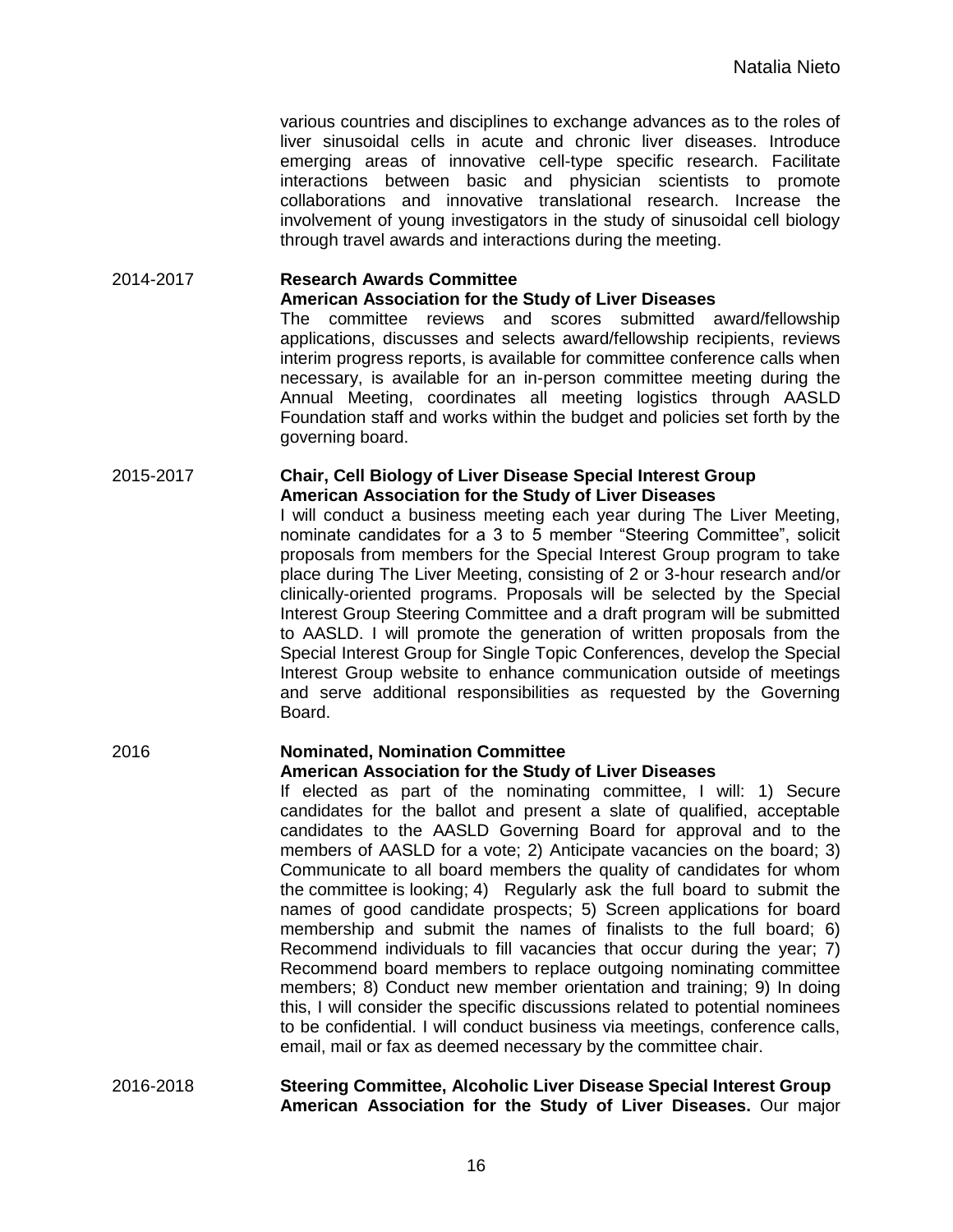goals are to increase awareness among the public, health authorities and health care professionals regarding ALD in order to promote policies to reduce its burden. To promote epidemiological, clinical and translational research in the field of ALD. To provide updated information on the advances in the management of ALD based on AASLD Guidelines.

## **8. MAJOR RESEARCH INTERESTS**

- 1. Pathogenesis of hepatic fibrosis
- 2. Pathogenesis of non-alcoholic steatohepatitis
- 3. Extracellular matrix and regulation of fibrillar collagen deposition and degradation
- 4. Pathogenesis of alcoholic liver disease
- 5. Oxidant stress and liver injury
- 6. Pathogenesis of hepatocellular carcinoma
- 7. Colon metastasis in the liver
- 8. Osteopontin and liver disease
- 9. High-Mobility Group Box-1 and liver injury
- 10. Mechanisms driving inflammation in the liver
- 11. Targeting post-translational modifications of osteopontin and high-mobility group box-1
- 12. Systems biology approaches to better understand liver disease

## **9. UNIVERSITY SERVICE AND TEACHING**

| 1990      | <b>Teacher Assistant, Pharmacodynamics</b><br>Department of Pharmacology<br>School of Pharmacy<br>University of Granada<br>(Granada, Spain)                                                |
|-----------|--------------------------------------------------------------------------------------------------------------------------------------------------------------------------------------------|
| 1991      | <b>Teacher Assistant, Analytical Chemistry</b><br>School of Pharmacy<br>Department of Analytical Chemistry<br>University of Granada<br>(Granada, Spain)                                    |
| 1991      | <b>Teacher Assistant, Toxicology</b><br>Department of Toxicology<br>School of Pharmacy<br>University of Granada<br>(Granada, Spain)                                                        |
| 1994-1996 | <b>Mentor, Biochemistry and Molecular Biology Research Students</b><br>Department of Biochemistry and Molecular Biology<br>School of Pharmacy<br>University of Granada<br>(Granada, Spain) |
| 2000-2005 | <b>Mentor, Summer Ph.D. Students</b><br>Department of Pharmacology<br>Icahn School of Medicine at Mount Sinai<br>(New York, USA)                                                           |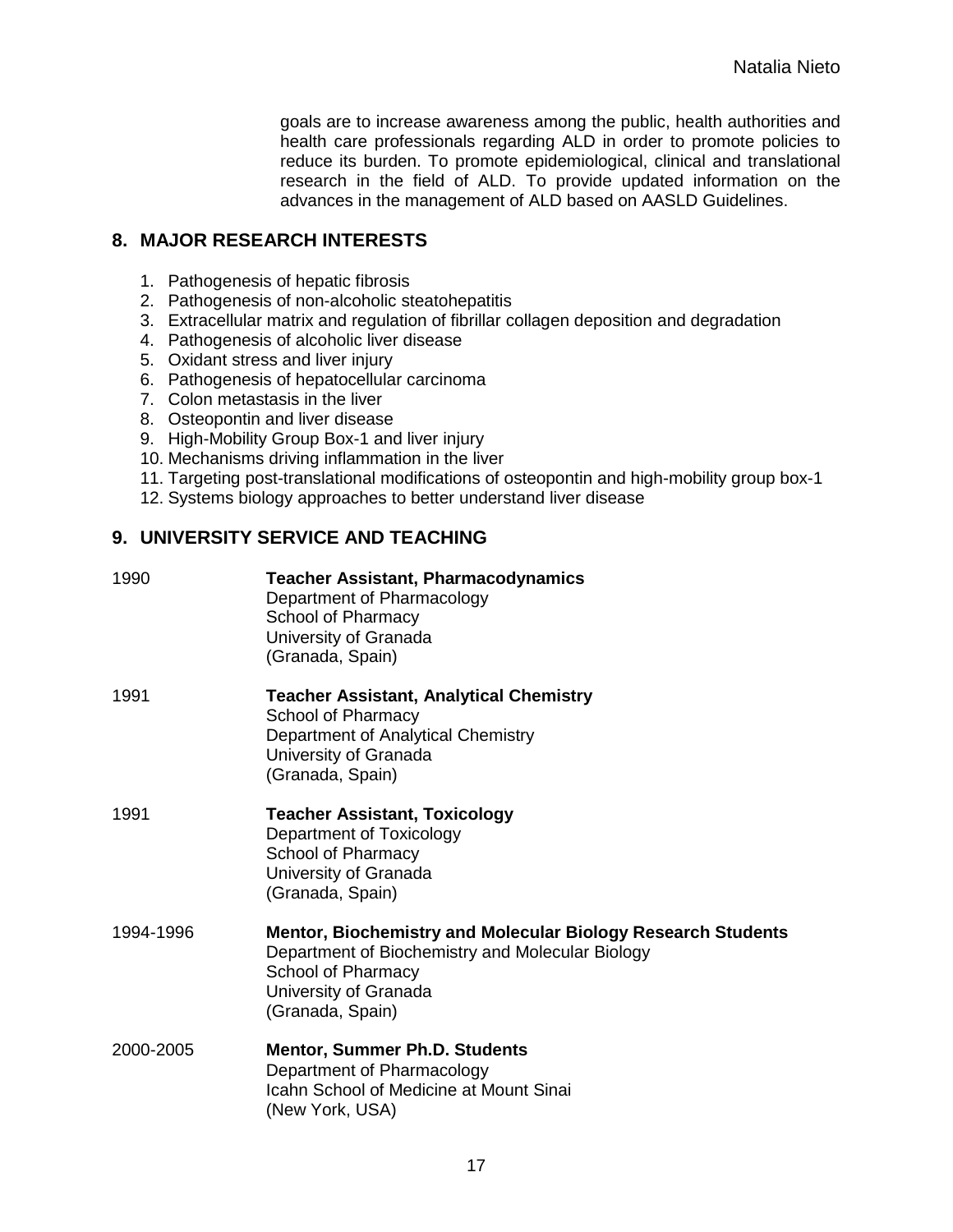| 2006-2015    | <b>Faculty, Graduate School of Biological Sciences</b><br>Icahn School of Medicine at Mount Sinai<br>(New York, USA)                                                                             |
|--------------|--------------------------------------------------------------------------------------------------------------------------------------------------------------------------------------------------|
| 2006-2015    | <b>Mentor, Journal Club</b><br><b>Division of Liver Diseases</b><br>Department of Medicine<br><b>Icahn School of Medicine at Mount Sinai</b><br>(New York, USA)                                  |
| 2007-2015    | <b>Mentor, Rotating Ph.D. Students</b><br><b>Division of Liver Diseases</b><br>Department of Medicine<br>Icahn School of Medicine at Mount Sinai<br>(New York, USA)                              |
| 2006-2015    | <b>Coordinator of Works in Progress Weekly Seminar</b><br>Division of Liver Diseases<br>Department of Medicine<br>Icahn School of Medicine at Mount Sinai<br>(New York, USA)                     |
| 2008-2015    | Service in M.Sc. and Ph.D. Thesis Committees<br><b>Icahn School of Medicine at Mount Sinai</b><br>(New York, USA)                                                                                |
| 2008-2014    | <b>Coordinator and Mentor, Journal Club</b><br>NIH P20 Alcohol Mini-Center<br>Division of Liver Diseases<br>Department of Medicine<br>Icahn School of Medicine at Mount Sinai<br>(New York, USA) |
| 2008-2015    | <b>Mentor, Works in Progress Weekly Seminar</b><br><b>Division of Liver Diseases</b><br>Department of Medicine<br><b>Icahn School of Medicine at Mount Sinai</b><br>(New York, USA)              |
| 2010-2015    | <b>Faculty, Hepatocellular Carcinoma Program</b><br>The Tisch Canter Institute<br>Icahn School of Medicine at Mount Sinai<br>(New York, USA)                                                     |
| 2015-Present | <b>Extracellular Matrix and Liver-GI Research Interest Group</b><br>Department of Pathology<br>University of Illinois at Chicago<br>(Chicago, USA)                                               |
| 2015-Present | <b>Mentor, Rotating Ph.D. Students</b>                                                                                                                                                           |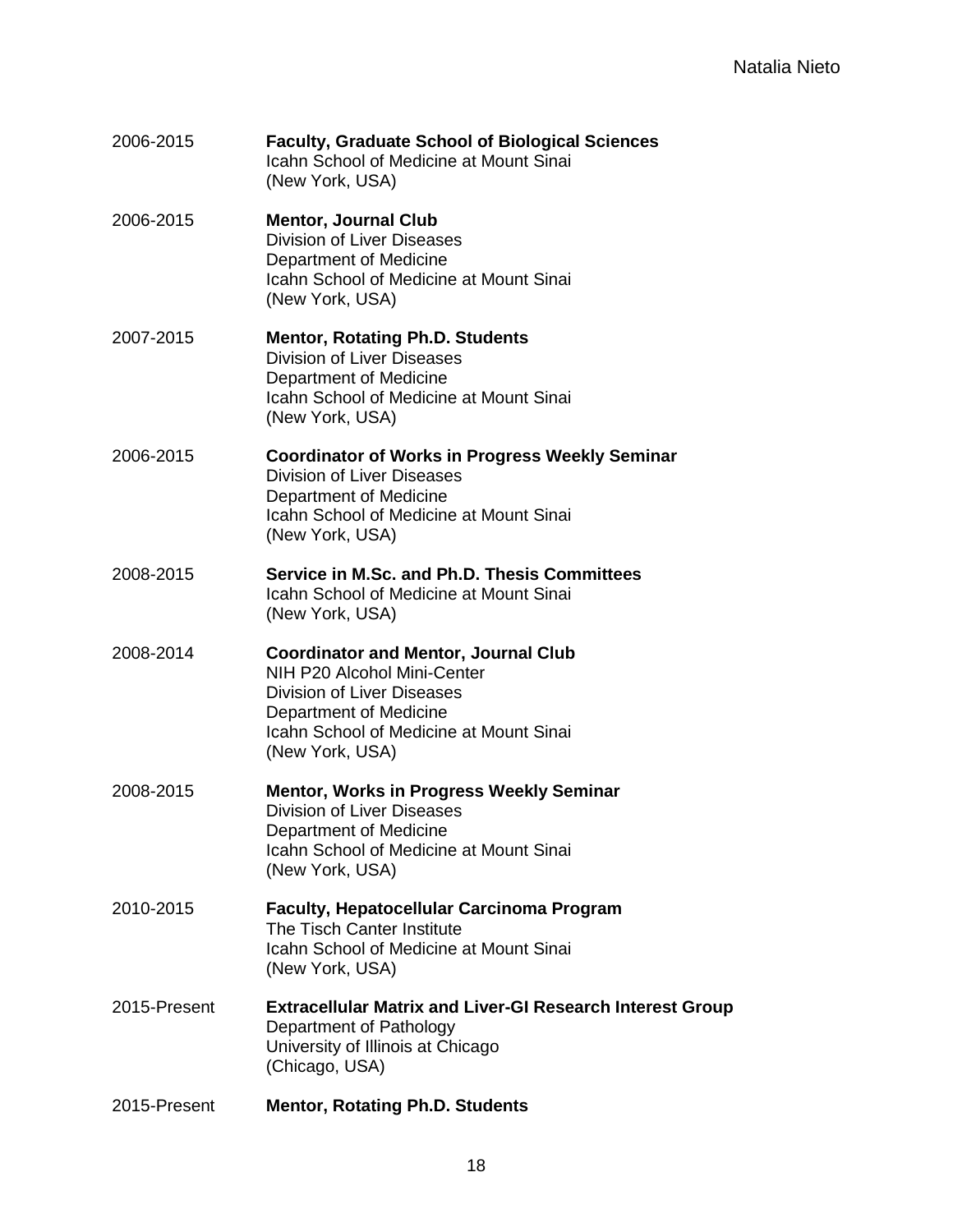Department of Pathology University of Illinois at Chicago (Chicago, USA)

- **1.** Under Dr. Nieto's mentorship, most of the Fellows obtained either pre- or postdoctoral fellowships from their local governments or from private foundations or societies to work in her laboratory either for a short or a long-term period. Moreover, Dr. Lu succeeded in obtaining a pilot project from the NIH Alcohol Mini-Center in addition to funding from the Foundation for Alcohol Research. Recently, he has been awarded an R21 from NIAAA that has allowed him to transition to an independent position.
- **2.** All Fellows were trained in the following areas:
	- 1. Fellowship application
	- 2. NIH Grant writing
	- 3. Abstract writing and submission
	- 4. Oral and poster presentation skills
	- 5. Manuscript review
	- 6. Experimental design/Research approach
	- 7. Data mining and interpretation
	- 8. Manuscript writing and editing
	- 9. Formulating questions and seeking answers
	- 10. Software applications
	- 11. Answering reviews from manuscripts
	- 12. Addressing the critique from NIH or private foundations grants
	- 13. Setting personal goals and meeting expectations
	- 14. Interview skills
	- 15. Job interview training
	- 16. Troubleshooting in experimental work
	- 17. Team work
	- 18. Lab management
	- 19. Inventory maintenance
	- 20. Lab organization
	- 21. How to write a clear lab notebook
	- 22. Collaborative work
	- 23. Performance self-assessment
	- 24. Budgets and finances
	- 25. Networking with peers
	- 26. Protocols sharing
- **3.** Our educational activities included:
	- 1. Weekly attendance to the Liver Division Basic Research seminar
	- 2. Weekly participation in the Liver Division Work in Progress seminar
	- 3. Semiannual presentation at the Liver Division Work in Progress seminar
	- 4. Weekly lab meeting
	- 5. Weekly journal club
	- 6. Monthly NIH P20 Alcohol Mini-Center journal club
	- 7. Weekly individual meeting with the PI
	- 8. Weekly meeting by research projects in the lab
	- 9. Team effort on manuscript writing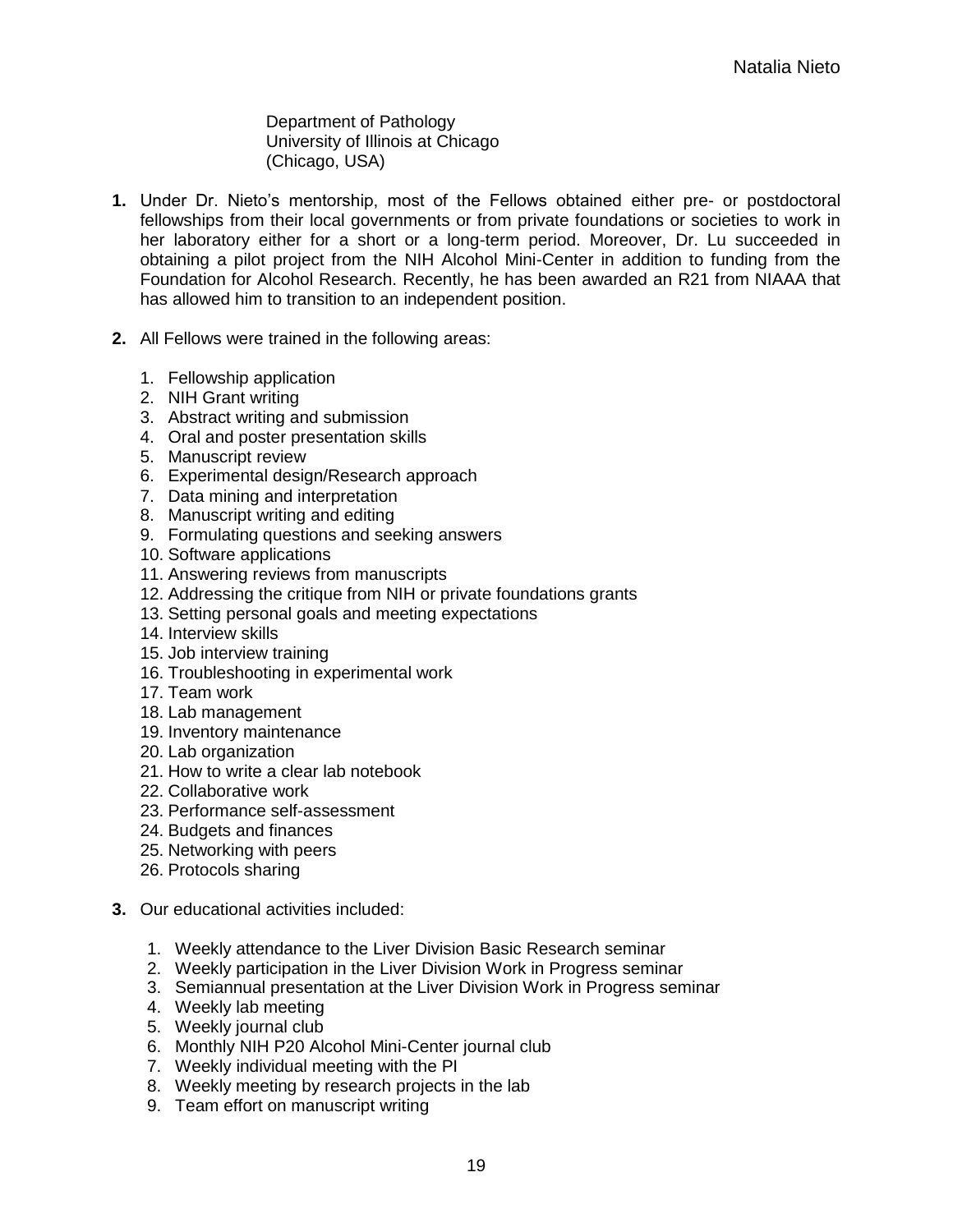10. Training on how to supervise junior Fellows and/or PhD or Undergraduate Students

## **10. PAST AND CURRENT TRAINEES**

#### **Technicians:**

**1.** Daniel Lantvit (University of Illinois at Chicago) (2015-Present)

#### **Undergraduate Students**

**1.** Suzanna Paganos (NYU University, New York, USA) Premed Research Opportunity Program (Icahn School of Medicine at Mount Sinai) Current status: Medical Student, St. George University School of Medicine (St. George, West Indies)

#### **Graduate Students**

- **1.** Marta Varela (2000) Awardee: Fondo de Investigaciones Sanitarias Grant (Spain). Current status: Staff Scientist, Metabolomics Unit, Center for Cooperative Research in Biosciences, CIC-Biogune (Bilbao, Spain).
- **2.** Pilar Perez de Obanos (2007) Awardee: Fondo de Investigaciones Sanitarias Grant (Spain). Current status: CINFA Laboratories (Pamplona, Spain).
- **3.** Elena Arriazu (2010) Awardee: Bancaja-Universidad de Navarra Shot-term Fellowship (Spain). Current status: Postdoctoral Fellow, Center for Translational Research, University of Navarre (Pamplona, Spain).
- **4.** Marina Ruiz de Galarreta (2013) Awardee: University of Navarre Fellowship (Spain). Current status: Postdoctoral Fellow, University of Navarre (Pamplona, Spain).
- **5.** Fernando Magdaleno (2014) Awardee: Consejo Nacional de Ciencia y Tecnología, CONACyT (Mexico) Current status: Postdoctoral Fellow, Department of Pathology, College of Medicine, University of Illinois at Chicago (Chicago, IL, USA).
- **6.** Tara McCray (2015) University of Illinois at Chicago (Chicago, IL, USA).
- **7.** Chuck Blajszczak (2016-Present) University of Illinois at Chicago (Chicago, IL, USA).

## **Visiting Scientists**

**1.** Cristina Islas (November 2008) Awardee: Government of Guadalajara (Mexico).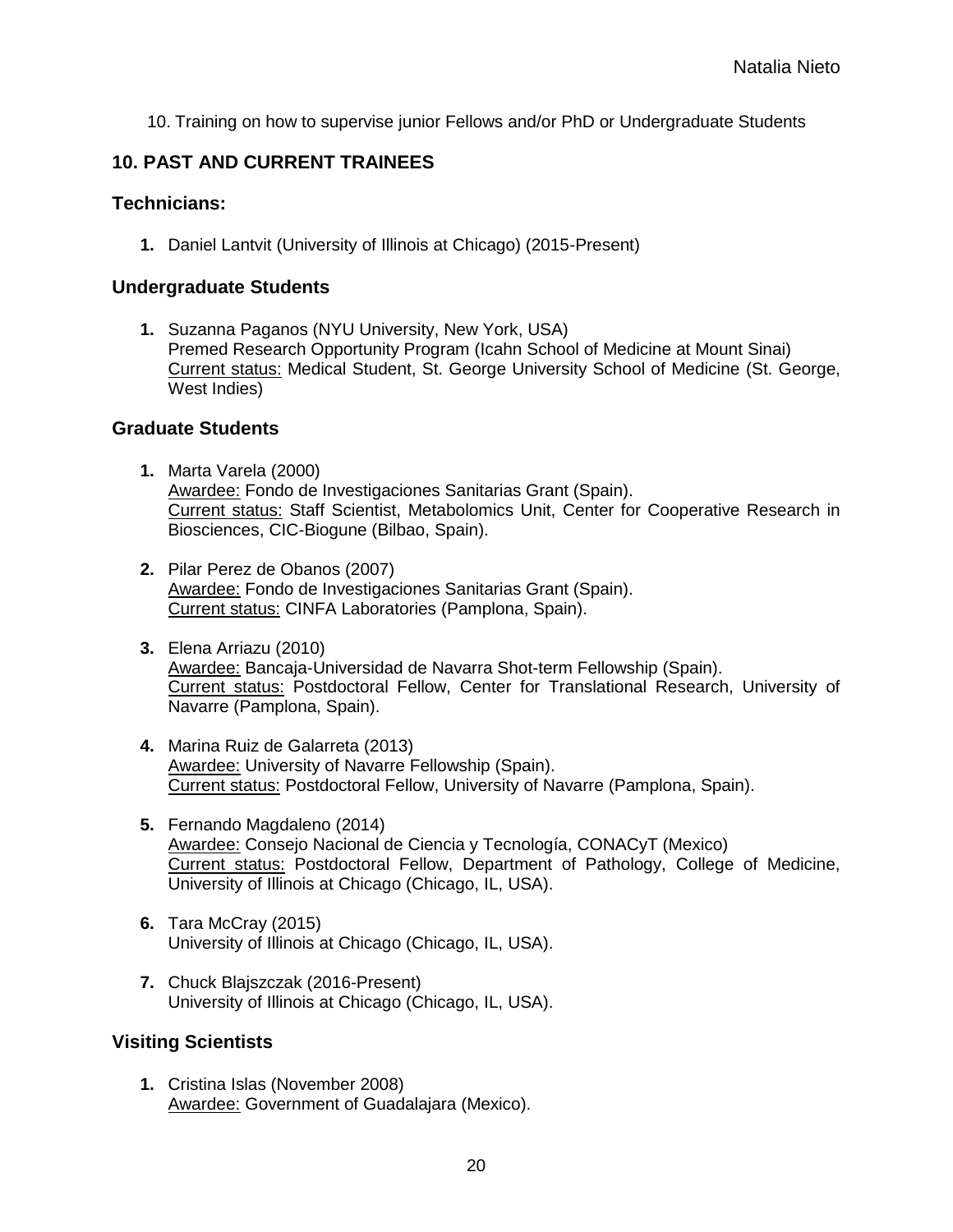Current Status: Faculty, Division of Hepatology, University of Guadalajara (Guadalajara, Mexico)

- **2.** Matilde Alique (2009) Awardee: Ibercaja (Spain). Current status: Staff Scientist, Fundacion Jimenez-Diaz (Madrid, Spain).
- **3.** Naoto Kitamura (2011-2013) Awardee: Keio University School of Medicine Fellowship (Japan) Current status: Assistant Professor, Department of Radiology, Keio University School of Medicine (Tokyo, Japan).
- **4.** Pengfei Gao (2014) Awardee: Yunnan Provincial Science and Technology Department Fellowship Current Status: Associate Professor, Dali University (Dali, Republic of China)

#### **Postdoctoral Fellows**

- **1.** Michal Carmiel-Haggai (2001-2002) Awardee: American Association for the Study of Liver Diseases/Schering Advanced Hepatology Fellowship (USA). Current status: Medical Director Liver Transplantation. Division of Gastroenterology and Liver Disease. Tel-Aviv Sourasky Medical Center (Tel-Aviv, Israel).
- **2.** Pengfei Gong (2001-2003) Current status: Senior Microsoft Business Intelligence Software Developer, United Nations Federal Credit Union (New York, USA).
- **3.** Maria Vera (2006). Current status: Research Associate, Albert Einstein College of Medicine (New York, USA).
- **4.** Laura Conde (2007-2008) Awardee: Ibercaja Foundation Postdoctoral Fellowship (Spain). Current status: Juan de la Cierva Fellow. Consejo Superior de Investigaciones Científicas (Barcelona, Spain).
- **5.** Francisco Javier Cubero (2006-2009) Awardee: Ministry of Education and Sciences (Spain) and Center for Systems Biology New York (USA). Current status: Junior Faculty. University Hospital Aachen, RWTH University (Aachen, Germany).
- **6.** Raquel Urtasun (2007-2009) Awardee: Postdoctoral Fellowship from the Government of Navarre (Spain). Current status: Junior Faculty. University of Navarre (Pamplona, Spain).
- **7.** Fariba Kalantari (2008) Awardee: Canadian Institute of Health Research Postdoctoral Fellowship (Canada). Current Status: Postdoctoral Fellow. Systems Medicine and Cell Biology, McGill University (Montreal, Canada).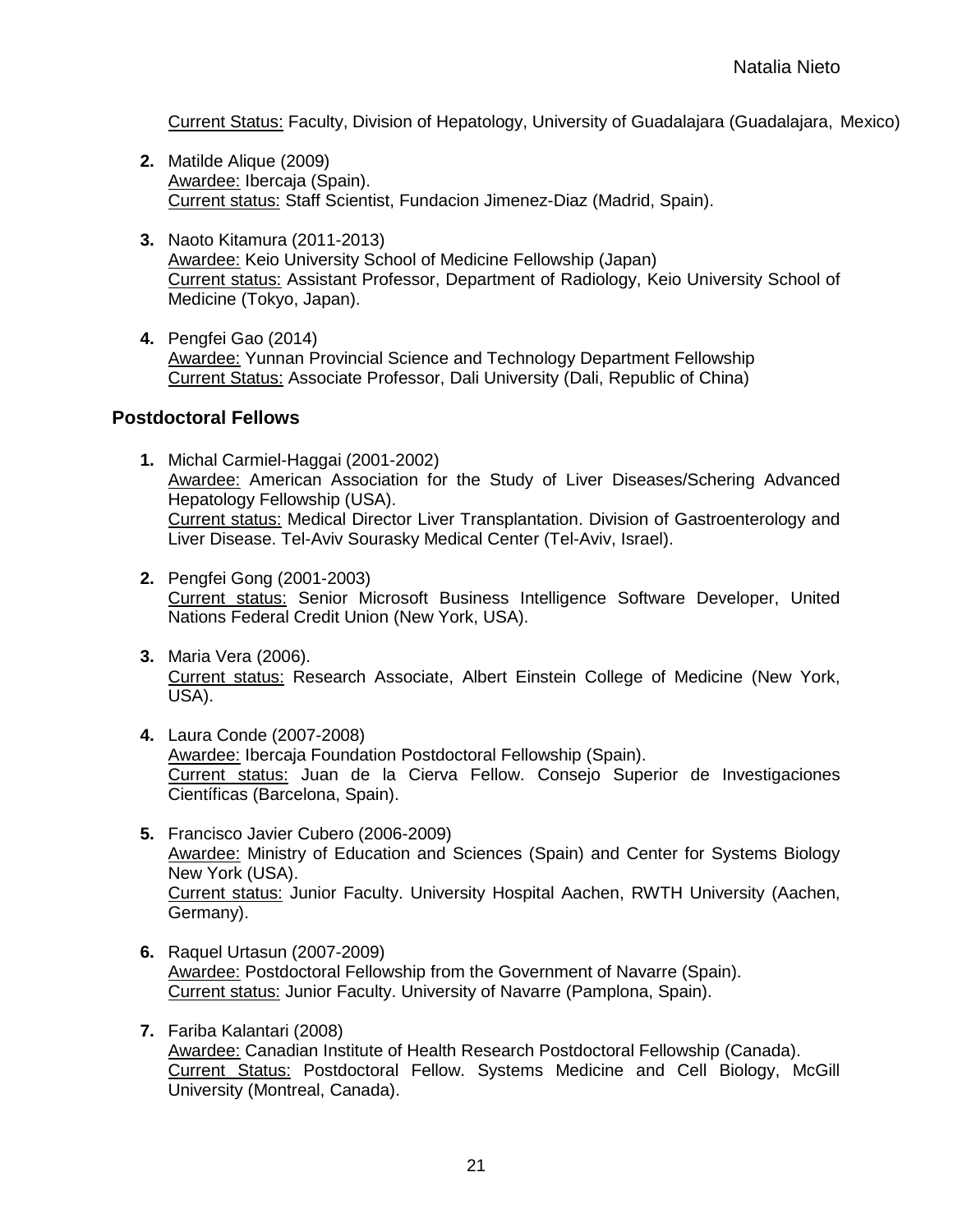- **8.** Erik Leung (2009-2012) Current Status: Junior Faculty, SUNY Downstate Medical Center (New York, USA).
- **9.** Elisabetta Mormone (2009-2011) Current Status: Masters Student. Agenzia Italiana del Farmaco.
- **10.** Xiaodong Wang (2009-2010) Current Status: President, Chongqing Biomean Technology Ltd.Co. (Chongqing, China).
- **11.** Aritz Lopategi (2009-2012) Awardee: Government of the Basque Country (Spain). Current Status: Junior Faculty, IDIBAPS, University of Barcelona (Barcelona, Spain).
- **12.** Xiaodong Ge (2010-2014) Current Status: Research Assistant Professor, Department of Pathology, College of Medicine, University of Illinois at Chicago (Chicago, USA).
- **13.** Elena Arriazu (2011-2014 Awardee: Asociación Española para el Estudio del Hígado Postdoctoral Fellowship. Current Status: Postdoctoral Fellow, Center for Translational Research, University of Navarre (Pamplona, Spain).
- **14.** Ioana Abraham (2013-2014) Current Status: Postdoctoral Fellow, Department of Developmental and Regenerative Biology, Icahn School of Medicine at Mount Sinai (New York, USA).
- **15.** Yu Chen (2015) Current Status: Postdoctoral Fellow (Belgium).
- **16.** Fernando Magdaleno (2015-Present) Current Status: Postdoctoral Fellow, Department of Pathology, College of Medicine, University of Illinois at Chicago (Chicago, USA).

## **Research Assistant Professors**

- **1.** Joseph George (2009-2010). Current Status: Assistant Professor Kanazawa Medical University (Kanazawa, Japan).
- **2.** Yongke Lu (2008-2014) Awardee: NIH P20 Grant Pilot Project (2010). The Foundation for Alcohol Research Award (2012-2013). NIAAA R21 (2013-2015) NIAAA R01 (awarded 2016) Current Status: Research Assistant Professor, Structural and Chemical Biology, Icahn School of Medicine at Mount Sinai (New York, USA).
- **3.** Xiaodong Ge (2015-Present) University of Illinois at Chicago, Chicago, IL, USA

## **Residents:**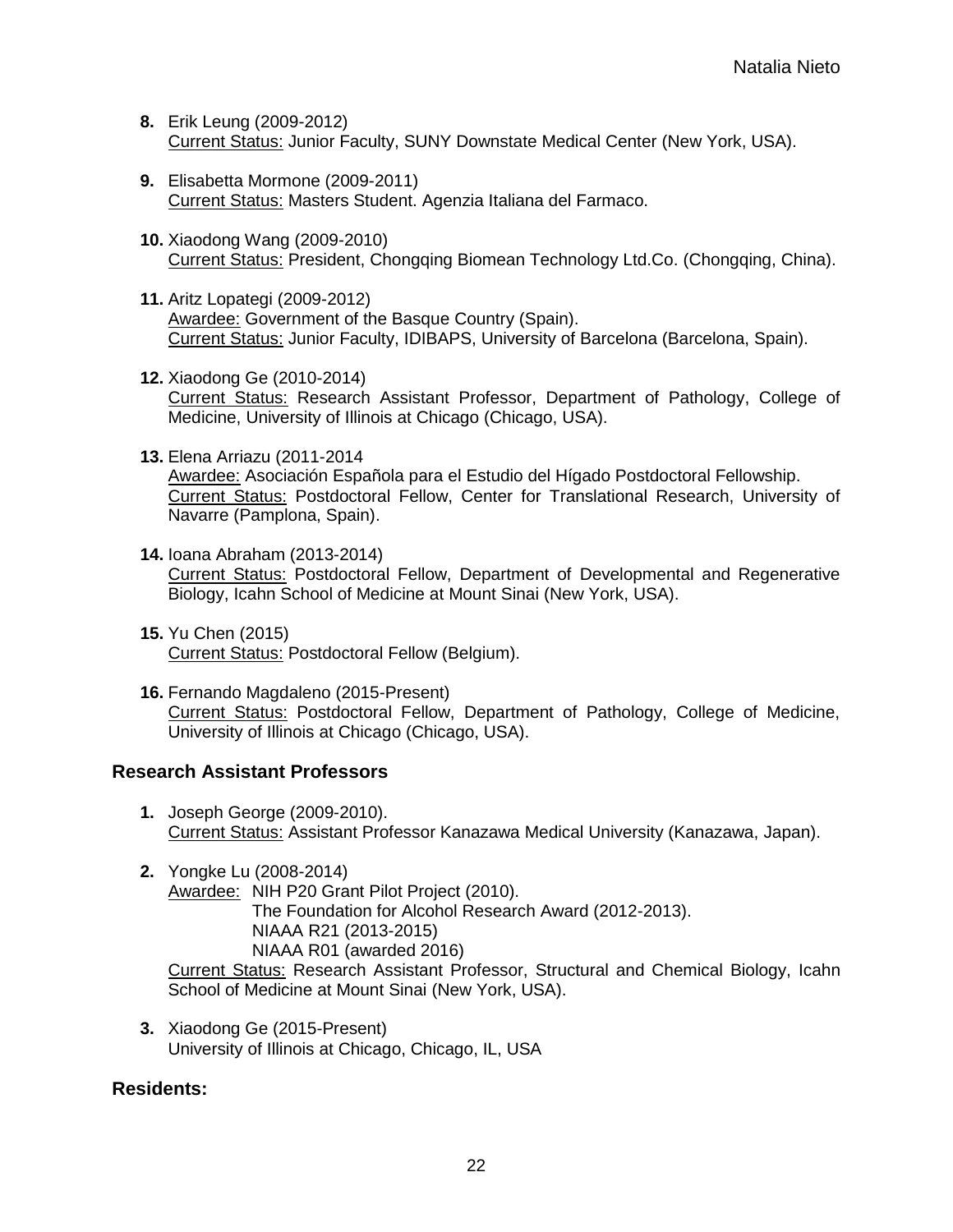**1.** Christine Salibay (2016)

Anatomic and Clinical Pathology Resident, Department of Pathology, University of Illinois at Chicago, Chicago, IL, USA

## **11. SELECTED INVITED LECTURES/PRESENTATIONS**

- **1.** CYP2E1-mediated oxidative stress induces *COL1A2* mRNA in hepatic stellate cells and in a co-culture system of HepG2 and stellate cells. 10th International Society of Biomedical Research in Alcoholism (ISBRA) Meeting (2000, Yokohama, Japan).
- **2.** Role of CYP2E1-dependent reactive oxygen species in extracellular matrix production by hepatic stellate cells. Society of Toxicology (SOT) Meeting (2003, Salt Lake City, Utah, USA).
- **3.** Crosstalk between liver cells and fibrogenic response. Invited speaker, University of Southern California (2004, Los Angeles, California, USA).
- **4.** Crosstalk between liver cells and fibrogenic response. National Institutes of Alcohol Abuse and Alcoholism (2005, Bethesda, Maryland, USA).
- **5.** Crosstalk between liver cells and fibrogenic response. Research Society on Alcoholism Meeting (2005, Santa Barbara, California, USA).
- **6.** Crosstalk between liver cells and fibrogenic response. Invited speaker, Department of Medicine Seminar Series, Icahn School of Medicine at Mount Sinai (2006, New York, New York, USA).
- **7.** Communication between Kupffer cells and stellate cells and fibrogenic response. Role of H<sub>2</sub>O<sub>2</sub> and IL-6. Invited speaker, Liver Division Seminar Series, Icahn School of Medicine at Mount Sinai (2006, New York, New York, USA).
- **8.** Crosstalk between Kupffer cells and stellate cells and fibrogenic response. Contribution of polyunsaturated fatty acids. Louisiana State University at Shreveport (2007, Shreveport, Louisiana, USA).
- **9.** Kupffer cells mediate the fibrogenic response in stellate cells. Focused Study Groups. American Association for the Studies of the Liver Meeting (2008, San Francisco, California, USA).
- **10.** Reactive nitrogen species switch on early extracellular matrix remodeling via induction of MMP1 and TNFα. Meet the Authors Seminar Series. Icahn School of Medicine at Mount Sinai (2009, New York, New York, USA).
- **11.** Reactive nitrogen species turn on early extracellular matrix remodeling via induction of MMP1 and TNFα. Department of Medicine Seminar Series at the Icahn School of Medicine at Mount Sinai (2010, New York, New York, USA).
- **12.** Reactive nitrogen species turn on early extracellular matrix remodeling via induction of MMP1 and TNFα. Albert Einstein College of Medicine (2010, New York, New York, USA).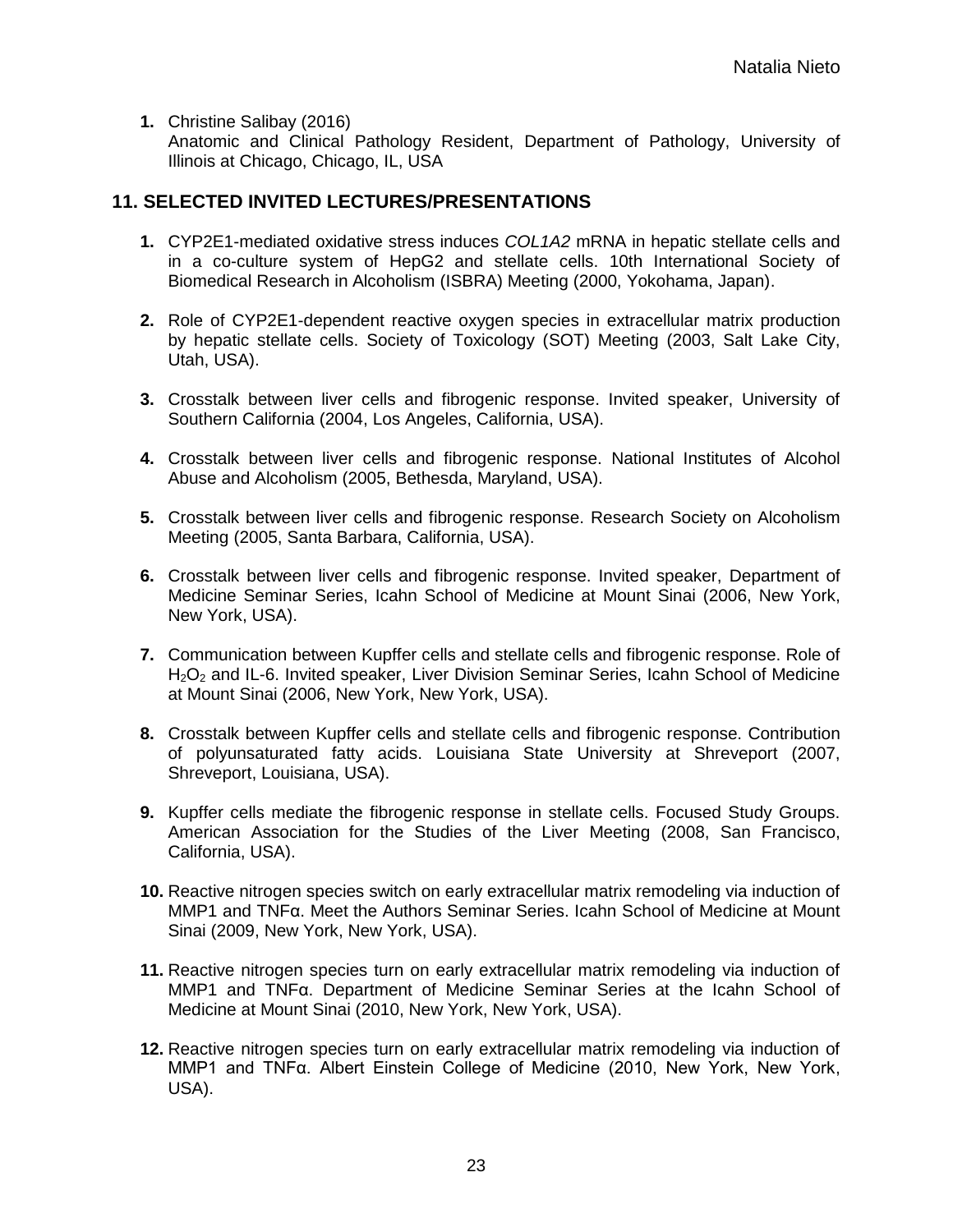- **13.** Reactive nitrogen species turn on early extracellular matrix remodeling via induction of MMP1 and TNFα. University of Massachusetts (2010, Worcester, Massachusetts, USA).
- **14.** Crosstalk Between Kupffer Cells and Stellate Cells and Fibrogenic Response. Mexican Association of Liver Disease (2010, Puerto Vallarta, Mexico).
- **15.** Osteopontin drives the fibrogenic response to liver injury. Osteopontin FASEB Meeting (2010, Denver, USA).
- **16.** Osteopontin drives the fibrogenic response to liver injury. Center for Translational Research, University of Navarre (2010, Pamplona, Spain).
- **17.** Osteopontin and alcohol-induced liver injury. Invited speaker symposium of the Department of Sciences of health at the University Autonoma Metropolitana-Iztapalapa (2012, Iztapalapa, Mexico).
- **18.** The osteopontin HMGB1 axis and liver fibrosis. Osteopontin FASEB Meeting (2012, Vermont, USA).
- **19.** Osteopontin and liver fibrosis. Albert Einstein College of Medicine (2013, New York, New York, USA).
- **20.** The osteopontin and HMGB1 axis and liver fibrosis. University of California, Davis (2013, Davis, California, USA).
- **21.** Osteopontin and liver fibrosis. University of Arkansas for Medical Sciences (2013, Little Rock, Arkansas, USA).
- **22.** The osteopontin and HMGB1 axis and liver fibrosis. Tulane University (2013, New Orleans, Louisiana, USA).
- **23.** Osteopontin and hepatic stellate cell activation. Annual Symposium of the Conte Digestive Diseases Basic and Translational Research Core Center. Johns Hopkins University School of Medicine (2013, Baltimore, USA).
- **24.** Osteopontin and liver fibrosis. Medical University of South Carolina (2013, Charleston, South Carolina, USA).
- **25.** A systems biology approach for understanding the fibrogenic response to liver injury. Collagen Gordon Research Conference (2013, New Hampshire, USA).
- **26.** Mechanisms of osteopontin-induced liver fibrosis. Invited speaker, Liver Division Seminar, Icahn School of Medicine at Mount Sinai (2013, New York, New York, USA).
- **27.** Osteopontin-induced liver fibrosis. University of Massachusetts (2013, Worcester, Massachusetts, USA).
- **28.** Osteopontin, ductular reaction and liver fibrosis. University of Chicago (2013, Chicago, Illinois, USA).
- **29.** Osteopontin and the fibrogenic response to liver injury. Lerner Institute of Research (2014, Cleveland, Ohio, USA).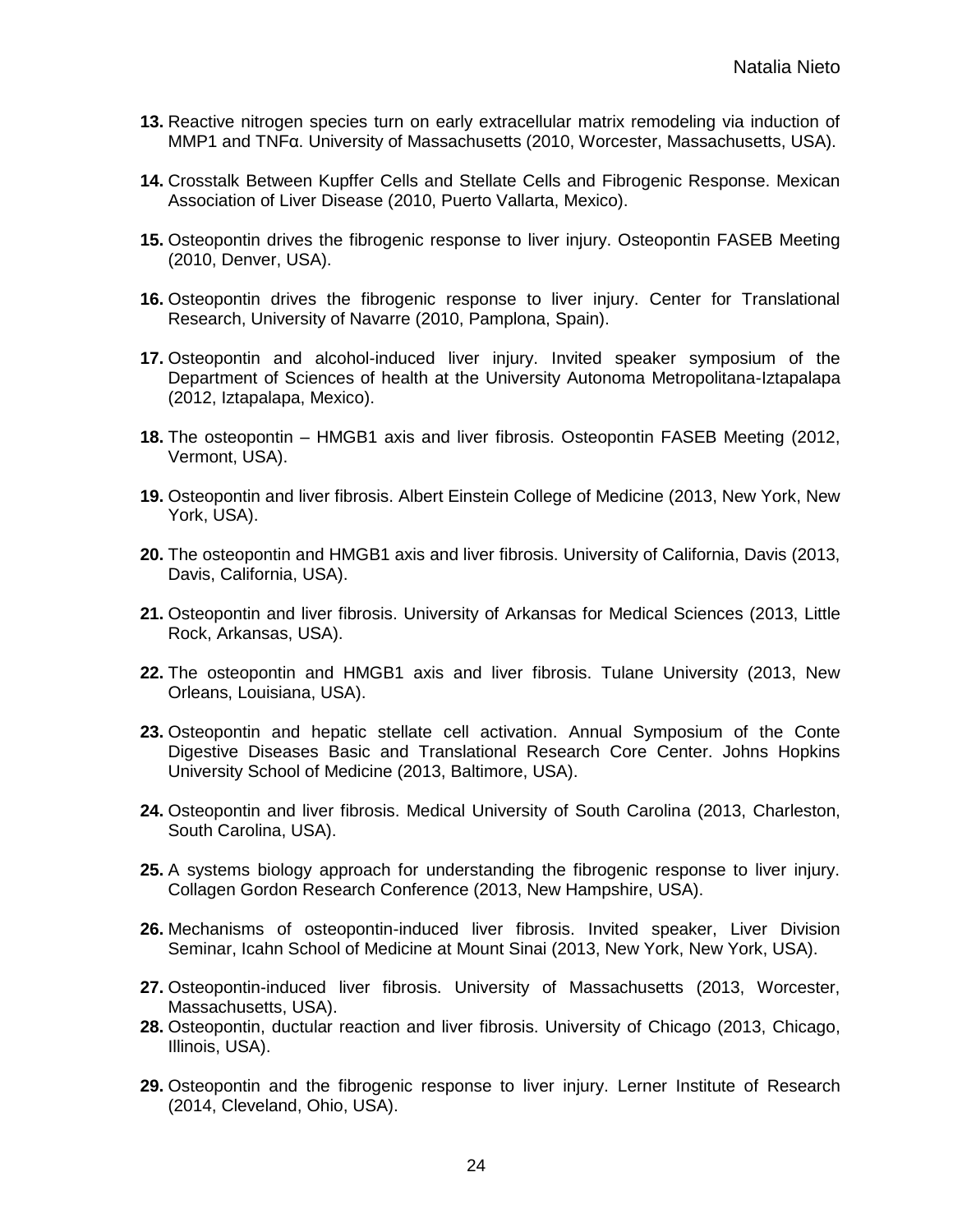- **30.** HMGB1 and alcoholic liver disease. Lerner Institute of Research (2014, Cleveland, Ohio, USA).
- **31.** Osteopontin and fibrogenesis. Northeastern University (2014, Boston, Massachusetts, USA).
- **32.** Osteopontin, Collagen synthesis and ductular reaction. University of Illinois at Chicago (2014, Chicago, Illinois, USA).
- **33.** Nutritional approach with milk OPN to treat alcoholic liver disease. Lerner Research Institute of the Cleveland Clinic Foundation (2014, Cleveland, Ohio, USA).
- **34.** HMGB1 and Alcoholic Liver Disease. 2014 HMGB1 Workshop. (2014, Stockholm, Sweden).
- **35.** HMGB1 participates in the pathogenesis of alcoholic liver disease. American Association for the Studies of the Liver Meeting (2014, Boston, Massachusetts, USA).
- **36.** Post-translational modifications of HMGB1 and alcoholic liver disease. Liver Division Work in Progress Seminar, Icahn School of Medicine at Mount Sinai (2014, New York, New York, USA).
- **37.** HMGB1 and alcoholic liver disease. Department of Pathology Work in Progress Seminar. College of Medicine, University of Illinois at Chicago (2015, Chicago, IL, USA).
- **38.** Osteopontin and alcoholic liver disease. Department of Endocrinology Work in Progress Seminar. College of Medicine, University of Illinois at Chicago (2015, Chicago, IL, USA).
- **39.** Osteopontin and the progression of chronic liver disease. Cancer Center Seminar Series. College of Medicine, University of Illinois at Chicago (2015, Chicago, IL, USA).
- **40.** Osteopontin and alcoholic liver disease. Department of Medicine. University of Nebraska Medical Center (2015, Omaha, NE, USA).
- **41.** Osteopontin in the gut-liver axis and alcoholic liver disease. Department of Physiology. University of Illinois at Chicago (2015, Chicago, IL, USA).
- **42.** Osteopontin and fibrogenesis. Loyola University (2016, Chicago, IL, USA)
- **43.** Osteopontin induces ductular reaction. American Association for the Studies of the Liver Meeting (2016, Boston, Massachusetts, USA).

## **12.RESEARCH SUPPORT**

#### **A. Current**

**1. 1 U01 AA 021887-03 (PI: Nieto, N)** 25/2012 - 6/30/2018 NIAAA **Milk osteopontin, a nutritional therapeutic intervention for alcoholic hepatitis**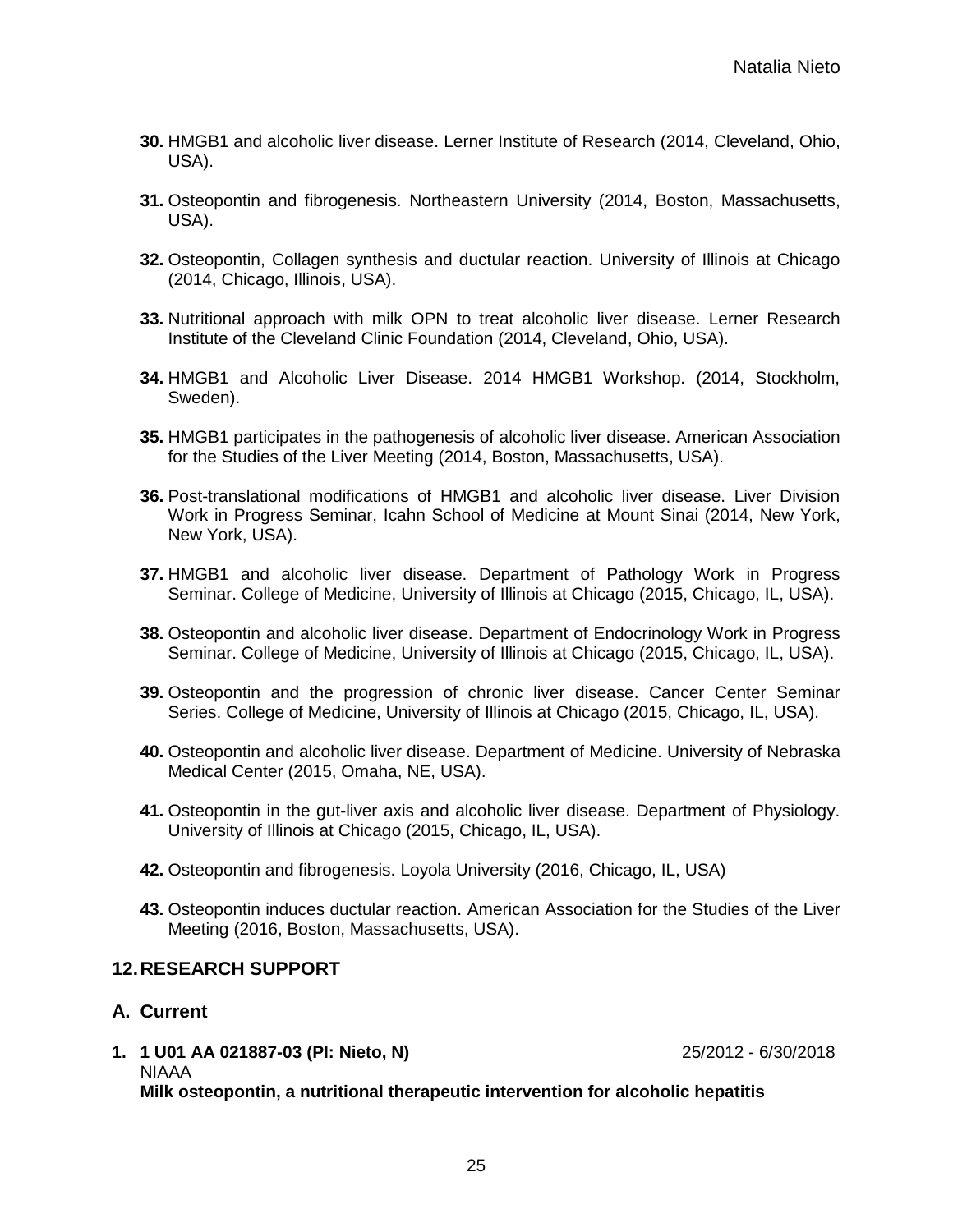Overall goal: to investigate whether dietary administration of milk osteopontin could be a nutritional therapeutic strategy for slowing down or preventing alcoholic liver disease. Aims: Aim 1 is to analyze if milk osteopontin blocks the ethanol-mediated increase in gut permeability. Aim 2 is to determine whether milk osteopontin blunts steatosis by targeting fatty acid metabolism and to dissect if the binding of milk osteopontin to lipopolysaccharide lowers Kupffer cell activation. Aim 3 is to identify if milk osteopontin reduces steatosis and liver injury by activating the autophagy pathway.

**2. 1 R01 AA022601-01A1 (PI: Czaja, M) (Co-PI: Nieto, N)** 8/10/2014 - 8/9/2019 NIAAA

**Regulation of the innate immune response in alcoholic liver disease by autophagy** Overall goal: to delineate the molecular mechanisms by which autophagy regulates the macrophage innate immune response in ALD and the development of hepatic inflammation and injury. Aims: Aim 1 is to establish that alcohol decreases macrophage autophagy by inhibiting AMPK signaling. Aim 2 is to determine that inhibition of macrophage autophagy by alcohol promotes M1 and blocks M2 macrophage polarization. Aim 3 is to establish that impaired macrophage autophagy triggers a proinflammatory immune response that leads to the development of ALD.

- **3. (PI: Antoine, D) (Co-PI: Nieto, N)** 1/1/2015 6/30/2018 **Medical Research Council Centre for Drug Safety Science** Molecular and Clinical Pharmacology The University of Liverpool **Role of high-mobility group box-1 in acetaminophen-induced acute liver injury**  Overall goal: to disccet the mechanism whereby high-mobility group box-1 and its posttranslational modifications mediate acetaminophen induced liver injury. We will use *in vitro* and *in vivo* approaches to ablate high-mobility group box-1 in specific cell subsets in the
- **4. Chicago Biomedical Consortium (PI: Nieto, N)** 7/1/2016 12/31/2017 **Pathogenic role of hepatocyte-derived high-mobility group box-1 isoforms as potential therapeutic targets to prevent and resolve liver fibrosis.** Overall goal: funds will be used for access to the Surface Plasmon Resonance and the Mass spectrometry, Metabolomics & Proteomics facilities at UIC.
- **6. University of Illinois at Chicago (PI: Nieto)** 1/1/2017 12/31/2019 **Under-represented Faculty Research Grant**

## **B. Pending**

**1. 1R01DK111677-01A1 (PI: Nieto, N)** 07/01/2017 - 06/30/2022 NIDDK

**Pathogenic role of hepatocyte-derived high-mobility group box-1 isoforms as potential therapeutic targets to prevent and/or resolve liver fibrosis**

Overall goal: to dissect the role of hepatocyte-derived high-mobility group box-1 isoforms as potential therapeutic targets to prevent and resolve liver fibrosis.

**2. 1U01AA025907-01 (PI: Nieto, N)** 07/01/2017 - 06/30/2022 NIAAA **High-mobility group box-1 and alcoholic liver disease**

liver to asses their specific role in this setting.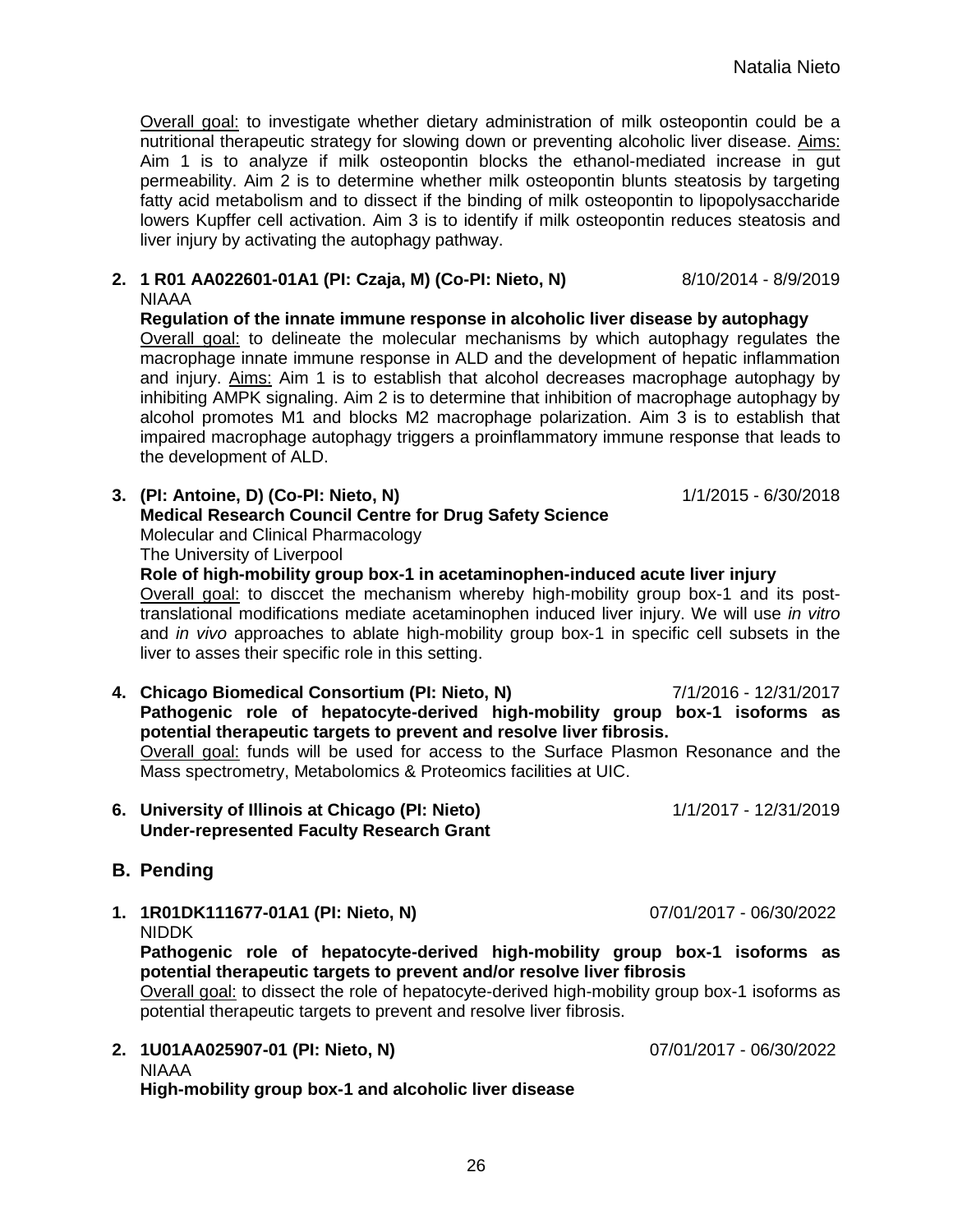27

Overall goal: To dissect the functional role of high-mobility group box-1 in alcoholic liver disease. Aims: Aim 1 is to elucidate the mechanism for the alcohol-mediated upregulation of high-mobility group box-1 expression and mobilization in hepatocytes and to identify how it promotes hepatocellular injury. Aim 2 is to identify how alcohol-induced hepatocyte highmobility group box-1 creates a pro-inflammatory environment in a paracrine manner.

## **C. Upcoming submissions**

- **1. AASLD Pinnacle Award (PI: Ge, X)** 7/1/2017 6/30/2020
- **2. ALF Liver Scholar Award (PI: Ge, X)** 7/1/2017 6/30/2020
- **3. NIH F31 Predoctoral Fellowship (Mentee: Blajszczak, C)** 7/1/2017 6/30/2021

## **D. Past**

**1. 5 R01 AA 017733-05 (PI: Nieto, N)** 9/1/2008 - 1/9/2015 NIAAA

#### **Argininosuccinate synthase, NOS2 and alcoholic liver disease**

Responsibilities: Generated the preliminary results using isotope-coded affinity tags technology, analyzed the results from the proteomics data using the trans-proteomic pipeline from the Seattle Proteomics Center and trained new Postdoctoral Fellows.

Overall goal: To define the role of argininosuccinate synthase in alcoholic liver disease. Aim 1 was to dissect if the alcohol-mediated up-regulation of argininosuccinate synthase played a role in increased NO· synthesis by NOS2 in hepatocytes. Aim 2 was to identify the mechanism by which alcohol induced argininosuccinate synthase. Aim 3 was to assess the biological relevance of the alcohol-mediated induction of argininosuccinate synthase for NO· synthesis *in vivo* using WT mice, Ass<sup>+/-</sup> and mice injected with either AAV8.GFP or AAV8.ASS.GFP.

**2. 3 R01 AA 017733-04S1 (PI: Nieto, N)** 9/1/2013 - 1/9/2015

NIAAA

Supplement: **Argininosuccinate synthase, NOS2 and Alcoholic Liver Disease** The purpose of this administrative supplement was to purchase additional capital equipment to complement the experiments proposed in the parent grant 5 R01 AA 017733.

**3.** 2 R56 DK 069286-06 (PI: Nieto, N) 8/1/2010 - 6/30/2013

#### NIDDK **Osteopontin and the fibrogenic response to liver injury**

Responsibilities: Write manuscripts, plan experiments, analyze data and train Postdoctoral Fellows.

Overall goal: to continue doing experiments throughout the year to address the critique from the reviewers and resubmit the Competitive Renewal 2 R01 DK 069286-07*.*

- **4. 3 R56 DK 069286-06S (PI: Nieto, N)** 18/1/2010 6/30/2013 NIDDK Supplement: **Osteopontin and the fibrogenic response to liver injury** Responsibilities and Overall goal: the same as in the parent grant 2 R56 DK 069286-06
- **5. 5 P20 AA 017067-04 (PI: Friedman, SL; Co-PI: Nieto, N)** 8/1/2008 7/31/2013 NIAAA

**Oxidant stress and fibrosis in alcoholic liver injury** Responsibilities: Exploratory Project #1 and Mammalian Models Core Director.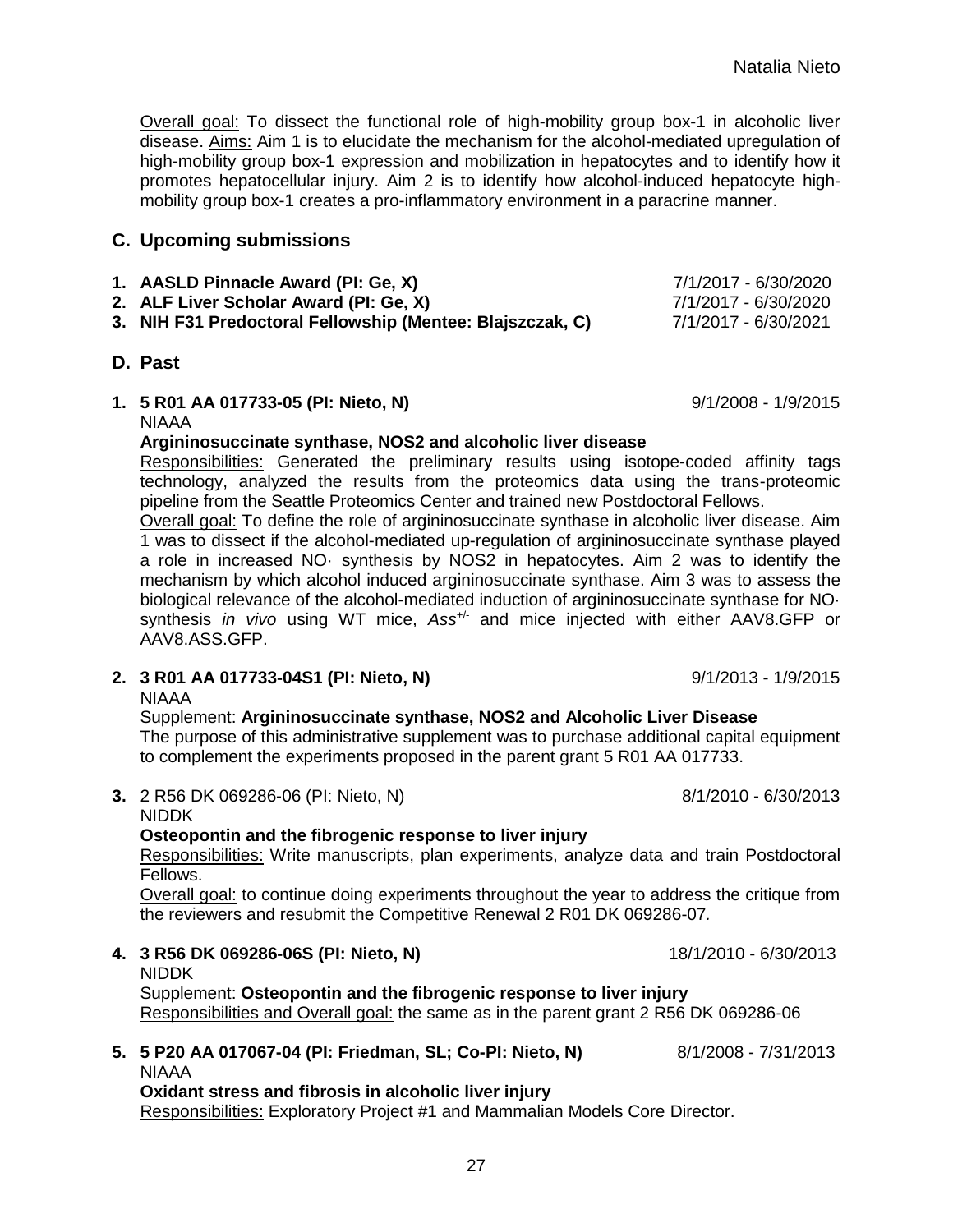Overall goal: To assess the role of reactive oxygen species on KLF6<sub>Full</sub> expression, alternative splicing and its relevance to alcoholic liver disease. Aims: Aim 1 explored the significance of CYP2E1-derived reactive oxygen species modulation of  $KLF6_{Full}$  expression and alternative splicing. Aim 2 assessed how KLF6\_V1 and V2 may be biologically relevant to alcoholic liver disease *in vivo*. Aim 3 evaluated whether stress-activated kinases modulate  $KLFG_{Full}$  up-regulation and splicing of under oxidative stress.

#### **6. 5R01DK069286-05 (PI: Nieto, N)** 9/15/05 - 6/30/10

NIDDK

#### **Communication between Kupffer cells and stellate cells**

Overall goal: To assess the role of Kupffer cell-derived factors/reactive species on the hepatic stellate cell fibrogenic response. Aims: Aim 1 explored the impact of Kupffer cells on hepatic stellate cell collagen I production. Aim 2 determined if Kupffer cell-derived reactive species were the mediators for collagen I up-regulation in hepatic stellate cell and identified their source. Aim 3 focused on the role of fatty acids on collagen I expression in hepatic stellate cell in co-culture with Kupffer cells. Aim 4 assessed the contribution of chronic ethanol feeding to collagen I expression by hepatic stellate cell in co-culture with Kupffer cells.

**7. R01AA017733-02S1 (PI: Nieto, N)** 07/15/09 - 07/15/11

**NIAAA** 

Supplement: **Argininosuccinate synthase, NOS2, and Alcoholic Liver Disease** Overall goal: same as in the parent grant NIAAA 5R01AA017733

**8. P20-AA017067-02S1 (PI: Friedman, SL; Co-PI: Nieto, N)** 07/15/09 - 07/15/11 NIAAA

Supplement: **Oxidant Stress and Fibrosis in Alcoholic Liver Injury** Overall goal: same as in the parent grant NIAAA 5P20-AA017067

**9. American Liver Foundation (PI: Nieto, N)** 7/01/02 - 6/30/05 **Liver specific nitric oxide generation and protection against alcohol and drug-induced liver injury**

Overall goal: The specific hypothesis that was tested is that nitric oxide (NO·) is an important protecting agent against alcohol-induced and drug-induced liver damage via its ability to down-regulate and inhibit cytochrome P450 activity and generation of reactive oxygen species, and its antioxidant effects in breaking the propagation reactions of the lipid peroxidation cascade. We evaluated the effectiveness of a NO· pro-drug, V-PYRRO/NO·, which requires metabolism by P450s such as CYP2E1 in order to generate NO·. This prodrug thus, has the novel potential for liver-specific generation of NO·, allowing a more selective, targeted NO· delivery than that achieved by other typical NO·-donors.

**10. ABMRF/The Foundation for Alcohol Research (PI: Nieto, N)** 1/01/00 - 12/31/02 **The role of CYP2E1-diffusable mediators on hepatic stellate cell activation**

Overall goal: The overall goal of this study was to evaluate whether hepatocytes overexpressing cytochrome P450 2E1, which generate reactive oxygen species, could activate hepatic stellate cells. Experiments were designed to determine the molecular mechanisms behind HSC activation, proliferation, and the increase in collagen type I levels. The protective role of antioxidants and the response to ethanol, arachidonic acid, or iron were also studied.

## **13.PUBLICATIONS**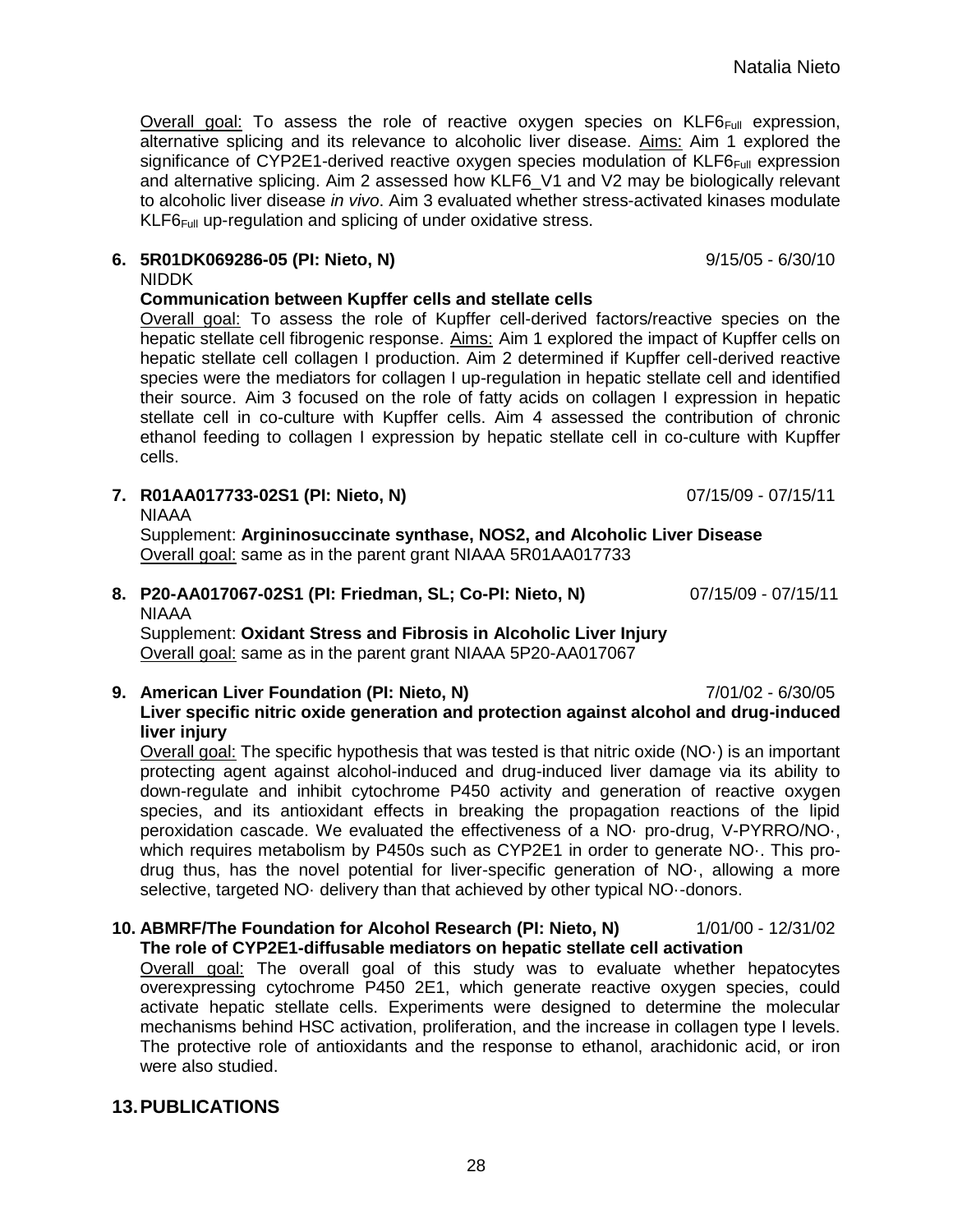## **A. Peer Reviewed Original Contributions**

Dr. Nieto contributed to the conception and design of the study, data acquisition, data analysis and interpretation and to drafting or revising critically important intellectual content in all publications where she is the senior author. In addition to the above, Dr. Nieto also performed most of the experiments in the publications where she is the first author. In the rest of the publications, her role is indicated in parenthesis.

- **1.** Hicks DF, Goossens N, Blas-García A, Tsuchida T, Wooden B, Wallace MC, Nieto N, Lade A, Bedhead B, Dudley J, Lee YA, Hoshida Y, Friedman SL. Discovery of apigenin as an antifibrotic molecule mediated by the adipokine C1QTNF2 in hepatic stellate cells through a bioinformatics approach; a new paradigm for drug discovery in hepatic fibrosis. *J. Hepatol* (Submitted).
- **2.** Magdaleno F, Nieto N, Rincon A. Aminoguanidine reduces cardiac fibrosis and improves antioxidant gene expression in type 2 diabetic rats. *Mol. Pharmacol.* (Under Revision).
- **3.** Arriazu E, Ruiz de Galarreta M, Magdaleno F, Ge X, Conde de la Rosa L, Oldberg A, Nieto N. Cartilage oligomeric matrix protein participates in the pathogenesis of liver fibrosis. *J. Hepatol.* 2016;65(5):963-971.
- **4.** Arriazu E, Ge X, Leung TM, Lopategi A, Lu Y, Kitamura N, Urtasun R, Theise N, Nieto N. The Osteopontin and high-mobility group-1 axis is involved in the pathogenesis of liver fibrosis. *Gut* 2016 (In Press). \*Featured in *Nature Reviews Gastroenterology & Hepatology* 2016.
- **5.** Ge X, Antoine D, Lu Y, Arriazu E, Klepper A, Branch AD, Fiel MI, Nieto N. Identification of post-translational modifications from HMGB1 in alcoholic liver disease. *J. Biol. Chem.* 2014 Aug 15;289(33):22671 (PMID:24928512). **\***Featured in *Nature Science Business Exchange* 2014.
- **6.** Wang X, Lopategi A, Lu Y, Kitamura N, Ge X, Urtasun R, Leung TM, Fiel MI, Nieto N. Osteopontin induces ductular reaction contributing to liver fibrosis. *Gut* 2014;63(11):1805-18 (PMID:24496779).
- **7.** Ge X, Leung TM, Arriazu E, Lu Y, Urtasun R, Christensen B, Fiel MI, Mochida S, Sørensen ES, Nieto N. Binding of osteopontin to lipopolysaccharide lowers tumor necrosis factor-α and prevents early alcohol-induced liver injury in mice. *Hepatology* 2014;59(4):1600-1616. (PMID:24214181) **\***Featured in *Nature Reviews* 2014.
- **8.** Leung TM, Kitamura N, Fiel MI, Nieto N. Osteopontin delays resolution of liver fibrosis. *Lab. Invest.* 2013;93(10):1082-1089 (PMID:23999249).
- **9.** Lu Y, Ward S, Nieto N. Ethanol/Jo2-induced liver injury is attenuated in mice with lower expression of argininosuccinate synthase*. Alcohol Clin Exp Res.* 2014;38(3):649-656. (PMID:24224890).
- **10.** Smalling R, Delker D, Zhang Y, Nieto N, McGuiness MS, Liu S, Friedman SL, Hagedorn C, Wang L. Genome-wide Transcriptome Analysis Identifies Novel Gene Signatures Implicated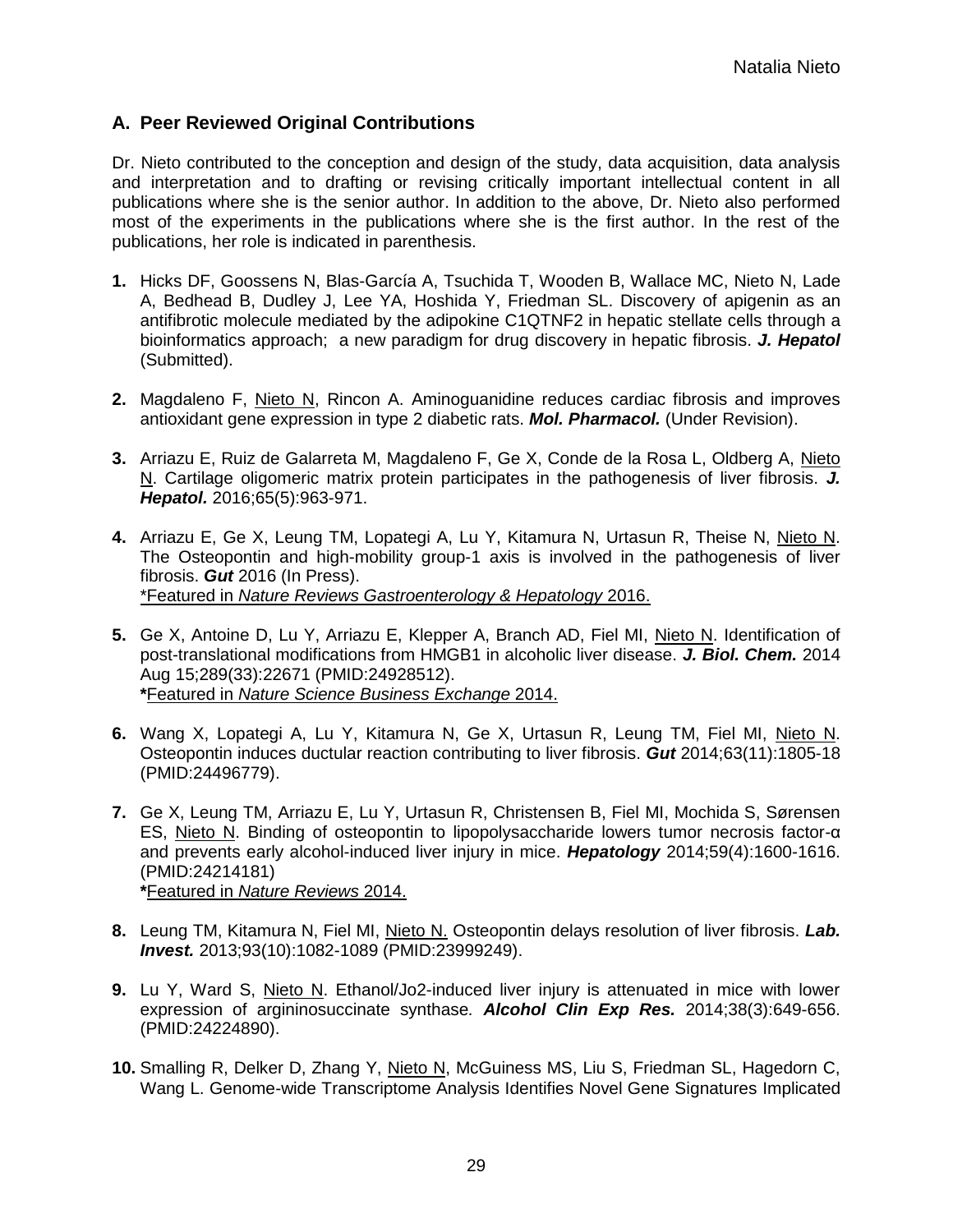in Human Chronic Liver Disease. *Am J Physiol Gastrointest Liver Physiol*. 2013;305(5):G364-74 (PMID: 23812039).

- **11.** Ge X, Lu Y, Leung TM, Sørensen ES, Nieto N. Milk osteopontin, a nutritional approach to prevent alcohol-induced liver injury by preserving gut integrity. *Am. J. Physiol. Gastrointest. Liver Physiol.* 2013;304(10):G929-39 (PMID: 23518682).
- **12.** Hernandez-Gea V, Hirschl M, Rozenfeld R, Lim MP, Weiner S, Nieto N, Devy L, Friedman SL. Endoplasmic reticulum stress induces fibrogenic behavior in hepatic stellate cells through autophagy. *J. Hepatol.* 2013;59(1):98-104 (PMID: 23485523). (Dr. Nieto provided primary cells, edited the manuscript and contributed to design of some of the experiments and to the interpretation of the results).
- **13.** Arriazu E, Ruiz de Galarreta M, Lopez-Zabalza M, Leung TM, Nieto N, Iraburu M. GCN2 kinase is a key regulator of fibrogenesis and acute and chronic liver injury induced by carbon tetrachloride in mice. *Lab. Invest***.** 2013;93(3):303-10 (PMID: 23318883). (Dr. Nieto edited the manuscript and contributed to design of the *in vivo* experiments and to the interpretation of the results).
- **14.** Cubero FJ and Nieto N. Arachidonic acid stimulates TNFα production in Kupffer cells via a reactive oxygen species-pERK1/2-Egr-1-dependent mechanism. *Am. J. Physiol. Gastrointest. Liver Physiol.* 2012;303(2):G228-239 (PMID: 22538404).
- **15.** Rivas-Estilla AM, Bryan-Marrugo OL, Trujillo-Murillo K, Pérez-Ibave D, Charles-Niño C, Pedroza-Roldan C, Ríos-Ibarra C, Ramírez-Valles E, Ortiz-López R, Islas-Carbajal MC, Nieto N, Rincón-Sánchez AR. Cu/Zn superoxide dismutase (SOD1) induction is implicated in the antioxidative and antiviral activity of acetylsalicylic acid in HCV-expressing cells. *Am. J. Physiol. Gastrointest. Liver Physiol.* 2012;302(11):G1264-1273 (PMID: 22442156). (Dr. Nieto edited the manuscript and contributed to the interpretation of the results).
- **16.** Urtasun R, Cubero FJ, Nieto N. Oxidative stress modulates KLF6<sub>Full</sub> and its splice variants. *Alcohol Clin. Exp. Res.* 2012;36(11):1851-62 (PMID: 22486562).
- **17.** Leung TM, Lu Y, Yan W, Morón-Concepción JA, Ward SC, Ge X, de la Rosa LC, Nieto N. Argininosuccinate synthase conditions the response to acute and chronic ethanol-induced liver injury in mice. *Hepatology* 2012;55(5):1596-609 (PMID: 22213272).
- **18.** Mormone E, Lu Y, Ge X, Fiel MI, Nieto N. Fibromodulin, an oxidative stress-sensitive proteoglycan, regulates the fibrogenic response to liver injury in mice. *Gastroenterology* 2012;142(3):612-621 (PMID: 22138190).
- **19.** Lu Y, Leung TM, Ward SC, Nieto N. Partial deletion of argininosuccinate synthase protects from pyrazole plus lipopolysaccharide-induced liver injury by decreasing nitrosative stress. *Am. J. Physiol. Gastrointest. Liver Physiol.* 2012;302(3):G287-295 (PMID: 22052013).
- **20.** Urtasun R, Lopategi A, George J, Leung TM, Lu Y, Wang X, Ge X, Fiel MI, Nieto N. Osteopontin, an oxidant stress sensitive cytokine, up-regulates collagen-I via integrin  $\alpha_{\nu}\beta_3$ engagement and PI3K/pAkt/NFκB signaling. *Hepatology* 2012;55(2):594-608 (PMID: 21953216).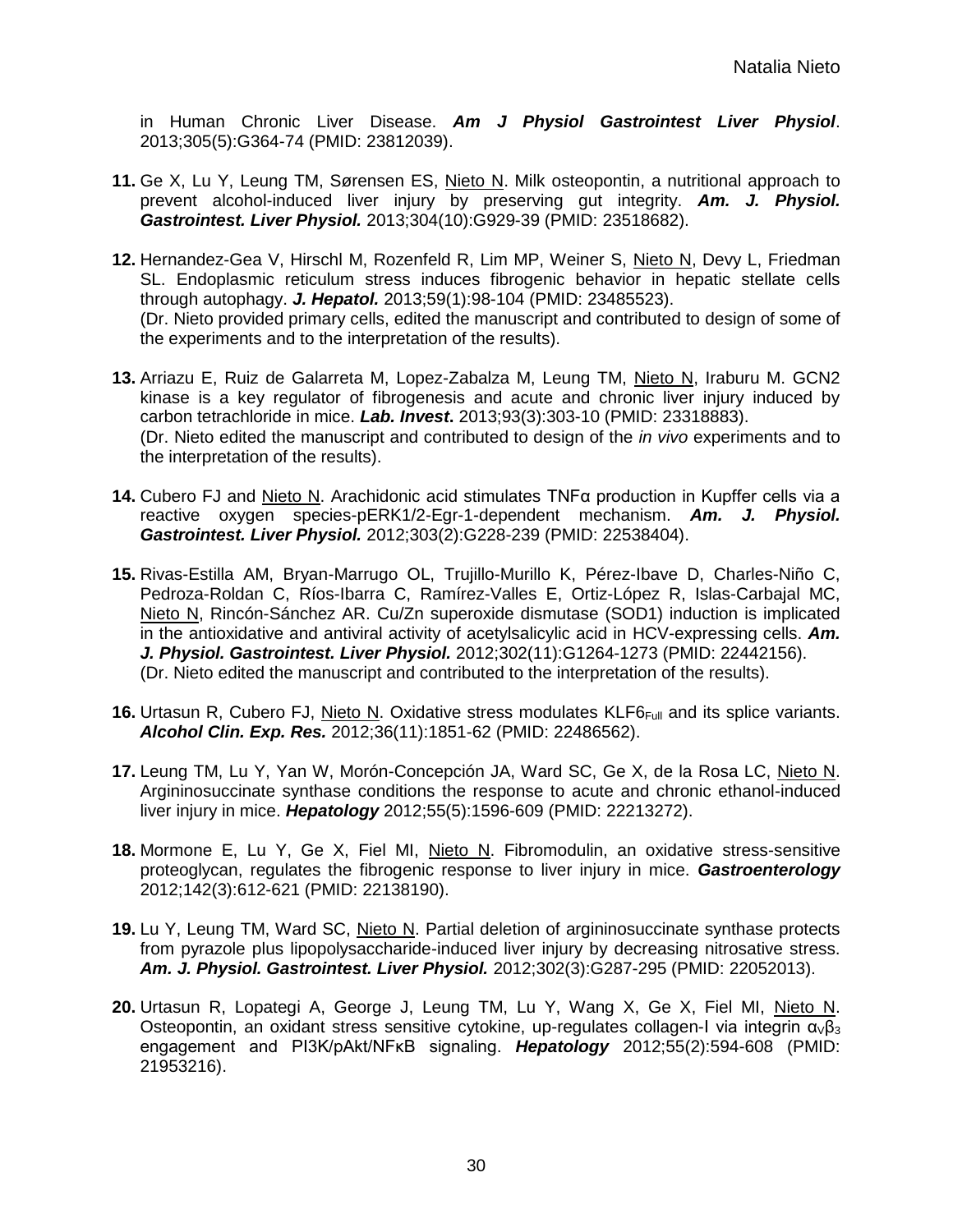- **21.** Howarth DL, Vacaru AM, Tsedensodnom O, Mormone E, Nieto N, Costantini LM, Snapp EL, Sadler KC. Alcohol disrupts endoplasmic reticulum function and protein secretion in hepatocytes. *Alcohol Clin. Exp. Res.* 2012;36(1):14-23 (PMID: 21790674). (Dr. Nieto edited the manuscript and contributed to the design of some experiments and to the interpretation of some of the results).
- **22.** Kastanis GJ, Hernandez-Nazara Z, Nieto N, Rincón-Sanchez AR, Popratiloff A, Dominguez-Rosales JA, Lechuga CG, Rojkind M. The role of dystroglycan in PDGF-BB-dependent migration of activated hepatic stellate cells/myofibroblasts. *Am. J. Physiol. Gastrointest. Liver Physiol.* 2011;301(3):G464-474 (PMID: 21659621). (Dr. Nieto edited the manuscript and contributed to the design of some of the experiments

and to the interpretation of the results).

- **23.** Rozenfeld R, Gupta A, Gagnidze K, Lim MP, Gomes I, Lee-Ramos D, Nieto N, Devi LA. AT1R-CB₁R heteromerization reveals a new mechanism for the pathogenic properties of angiotensin II. *EMBO J*. 2011;30(12):2350-2363 (PMID: 21540834). (Dr. Nieto provided primary cells, edited the manuscript and contributed to the design of some of the experiments and to the interpretation of the results).
- **24.** Urtasun R, Cubero FJ, Vera M, Nieto N. Reactive nitrogen species switch on early extracellular matrix remodeling via induction of MMP1 and TNFα. *Gastroenterology* 2009;136(4):1410-1422 (PMID: 19250650).
- **25.** Cubero FJ, Nieto N. Ethanol and arachidonic acid synergize to activate Kupffer cells and modulate the fibrogenic response via tumor necrosis factor alpha, reduced glutathione, and transforming growth factor beta-dependent mechanisms. *Hepatology* 2008;48(6):2027- 2039 (PMID: 19003881).
- **26.** Friedman SL, Nieto N. Cannabinoids provoke alcoholic steatosis through a conspiracy of neighbors. *Cell Metab.* 2008;7(3):187-188 (PMID: 18316020).
- **27.** Nieto N, Mesa MD, López-Pedrosa JM, Torres MI, Ríos A, Suárez MD, Gil A. Contribution of polyunsaturated fatty acids to intestinal repair in protein-energy malnutrition. *Dig. Dis. Sci.* 2007;52(6):1485-1496 (PMID: 17393329).
- **28.** Nieto N. Ethanol and fish oil induce NFκB transactivation of the collagen α2(I) promoter through lipid peroxidation-driven activation of the PKC-PI3K-Akt pathway. *Hepatology* 2007;45(6):1433-1445 (PMID: 17538965).
- **29.** Nieto N, Rojkind M. Repeated whiskey binges promote liver injury in rats fed a cholinedeficient diet. *J. Hepatol.* 2007;46(2):330-339 (PMID: 17156887).
- **30.** Nieto N. Oxidative-stress and IL-6 mediate the fibrogenic effects of Kupffer cells on stellate cells. *Hepatology* 2006;44(6):1487-1501 (PMID: 17133487).
- **31.** Nieto N, Cederbaum AI. S-adenosylmethionine blocks collagen I production by preventing transforming growth factor-beta induction of the COL1A2 promoter. *J. Biol. Chem.* 2005;280(35):30963-30974 (PMID: 15983038).
- **32.** Carmiel-Haggai M, Cederbaum AI, Nieto N. A high-fat diet leads to the progression of nonalcoholic fatty liver disease in obese rats. *FASEB J.* 2005;19(1):136-138 (PMID: 15522905).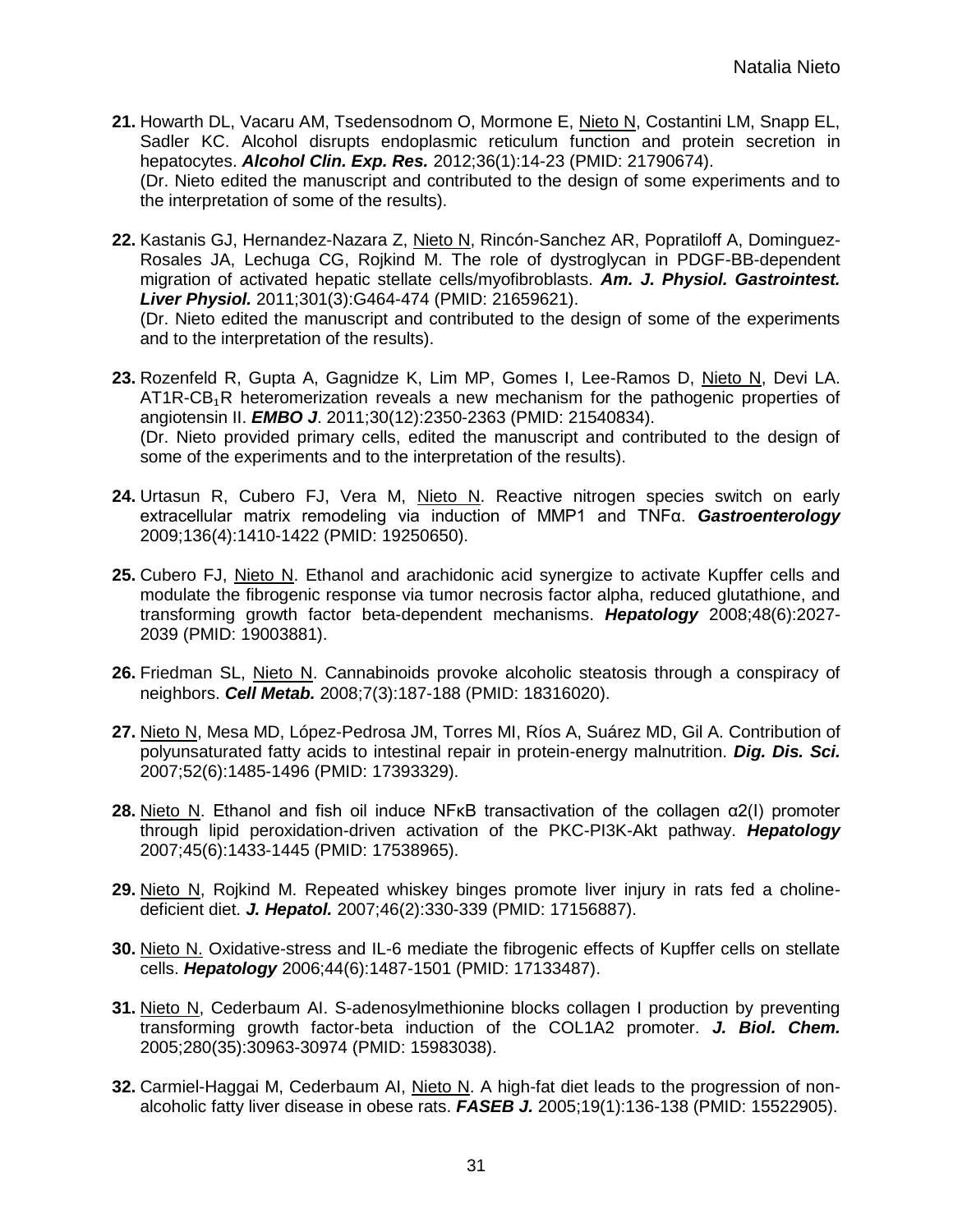- **33.** Gong P, Cederbaum AI, Nieto N. Heme oxygenase-1 protects HepG2 cells against cytochrome P450 2E1-dependent toxicity. *Free Radic. Biol. Med.* 2004;36(3):307-318 (PMID: 15036350).
- **34.** Gong P, Cederbaum AI, Nieto N. The liver-selective nitric oxide donor O2-vinyl 1-(pyrrolidin-1-yl)diazen-1-ium-1,2-diolate (V-PYRRO/NO) protects HepG2 cells against cytochrome P450 2E1-dependent toxicity. *Mol. Pharmacol.* 2004;65(1):130-138 (PMID: 14722244).
- **35.** Carmiel-Haggai M, Cederbaum AI, Nieto N. Binge ethanol exposure increases liver injury in obese rats. *Gastroenterology* 2003;125(6):1818-1833 (PMID: 14724834).
- **36.** Gong P, Cederbaum AI, Nieto N. Increased expression of cytochrome P450 2E1 induces heme oxygenase-1 through ERK MAPK pathway. *J. Biol. Chem.* 2003;278(32):29693- 19700 (PMID: 12777398).
- **37.** Nieto N, Cederbaum AI. Increased Sp1-dependent transactivation of the LAMγ 1 promoter in hepatic stellate cells co-cultured with HepG2 cells overexpressing cytochrome P450 2E1. *J. Biol. Chem.* 2003;278(17):15360-15372 (PMID: 12529372).
- **38.** Nieto N, Marí M, Cederbaum AI. Cytochrome P450 2E1 responsiveness in the promoter of glutamate-cysteine ligase catalytic subunit. *Hepatology* 2003;37(1):96-106 (PMID: 12500194).
- **39.** Nieto N, Friedman SL, Cederbaum AI. Cytochrome P450 2E1-derived reactive oxygen species mediate paracrine stimulation of collagen I protein synthesis by hepatic stellate cells. *J. Biol. Chem.* 2002;277(12):9853-9864 (PMID: 11782477).
- **40.** Nieto N, Friedman SL, Cederbaum AI. Stimulation and proliferation of primary rat hepatic stellate cells by cytochrome P450 2E1-derived reactive oxygen species. *Hepatology* 2002;35(1):62-73 (PMID: 11786960).
- **41.** Nieto N, Torres MI, Ríos A, Gil A. Dietary polyunsaturated fatty acids improve histological and biochemical alterations in rats with experimental ulcerative colitis. *J. Nutr.* 2002;132(1):11-19 (PMID: 11773501).
- **42.** Nieto N, Dominguez-Rosales JA, Fontana L, Salazar A, Armendariz-Borunda J, Greenwel P, Rojkind M. Rat hepatic stellate cells contribute to the acute-phase response with increased expression of alpha1(I) and alpha1(IV) collagens, tissue inhibitor of metalloproteinase-1, and matrix-metalloproteinase-2 messenger RNAs. *Hepatology* 2001;33(3):597-607 (PMID: 11230740).
- **43.** Nieto N, López-Pedrosa JM, Mesa MD, Torres MI, Fernández MI, Ríos A, Suárez MD, Gil A. Chronic diarrhea impairs intestinal antioxidant defense system in rats at weaning. *Dig. Dis.*  **Sci.** 2000;45(10):2044-2050 (PMID: 11117581).
- **44.** Nieto N, Torres MI, Fernández MI, Girón MD, Ríos A, Suárez MD, Gil A. Experimental ulcerative colitis impairs antioxidant defense system in rat intestine. *Dig. Dis. Sci.* 2000;45(9):1820-1827 (PMID: 11052326).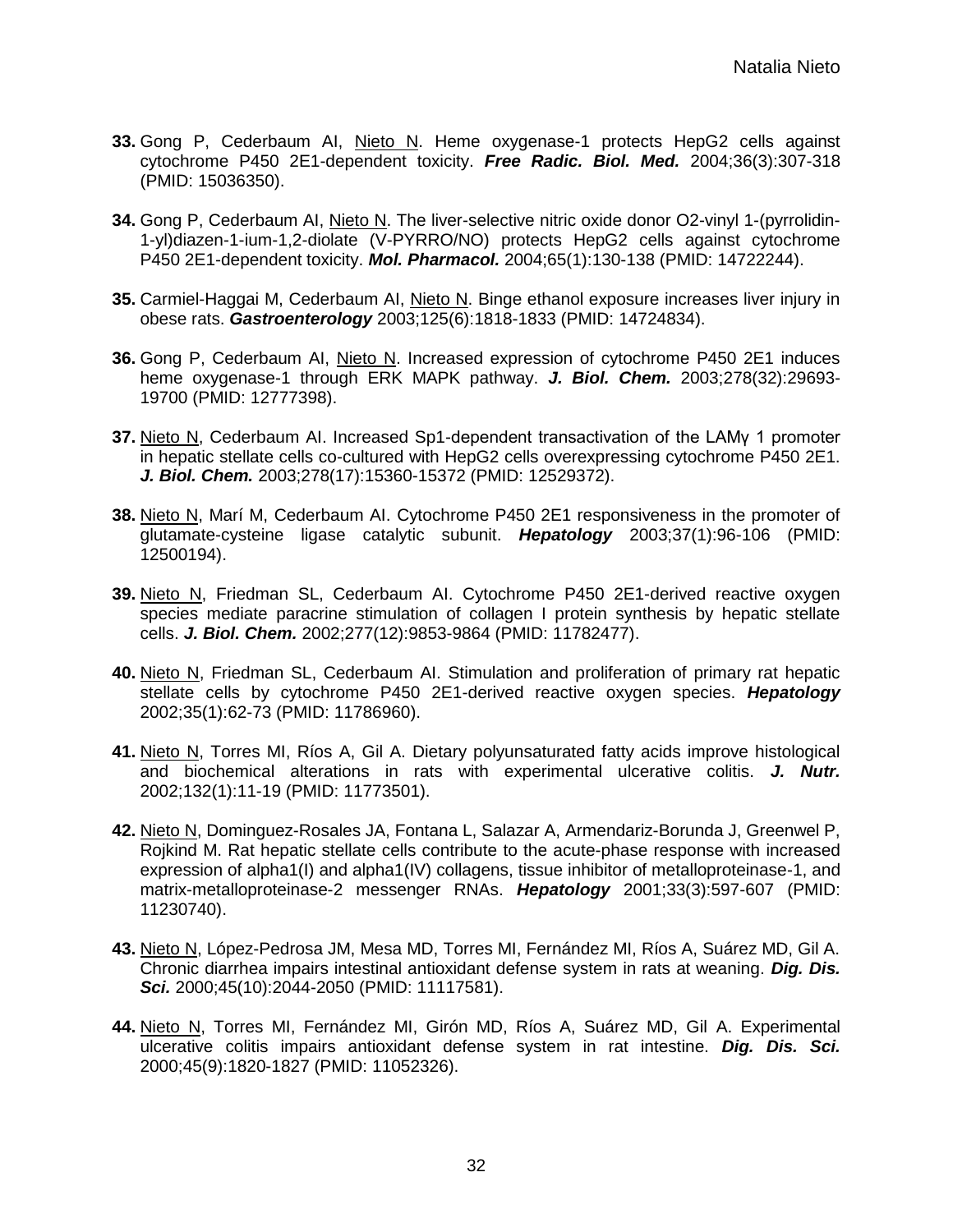- **45.** Nieto N, Greenwel P, Friedman SL, Zhang F, Dannenberg AJ, Cederbaum AI. Ethanol and arachidonic acid increase α2(I) collagen expression in rat hepatic stellate cells overexpressing cytochrome P450 2E1. Role of H<sub>2</sub>O<sub>2</sub> and cyclooxygenase-2. **J. Biol. Chem.** 2000;275(26):20136-20145 (PMID: 10770928).
- **46.** Torres MI, García-Martin M, Fernández MI, Nieto N, Gil A, Ríos A. Experimental colitis induced by trinitrobenzenesulfonic acid: an ultrastructural and histochemical study. *Dig. Dis. Sci.* 1999;44(12):2523-2529 (PMID: 10630507). (Dr. Nieto edited the manuscript and performed several experiments).
- **47.** Nieto N, Friedman SL, Greenwel P, Cederbaum AI. CYP2E1-mediated oxidative stress induces collagen type I expression in rat hepatic stellate cells. *Hepatology* 1999;30(4):987- 996 (PMID: 10498651).
- **48.** Girón MD, Salto R, González Y, Girón JA, Nieto N, Periago JL, Suárez MD, Hortelano P. Modulation of hepatic and intestinal glutathione S-transferases and other antioxidant enzymes by dietary lipids in streptozotocin diabetic rats. *Chemosphere* 1999;38(13):3003- 3013 (PMID: 10230044).
	- (Dr. Nieto edited the manuscript and performed several experiments).
- **49.** Nieto N, Giron MD, Suarez MD, Gil A. Changes in plasma and colonic mucosa fatty acid profiles in rats with ulcerative colitis induced by trinitrobenzene sulfonic acid. *Dig. Dis. Sci.* 1998;43(12):2688-2695 (PMID: 9881501).
- **50.** Nieto N, Fernandez MI, Torres MI, Ríos A, Suarez MD, Gil A. Dietary monounsaturated n-3 and n-6 long-chain polyunsaturated fatty acids affect cellular antioxidant defense system in rats with experimental ulcerative colitis induced by trinitrobenzene sulfonic acid. *Dig. Dis. Sci.* 1998;43(12):2676-2687 (PMID: 9881500).

#### **B. Other Peer Reviewed Publications**

- **1.** Nieto N. A systems biology approach for understanding the collagen regulatory network in alcoholic liver disease. *Liver Int*. 2012;32(2):189-198 (PMID: 21745314).
- **2.** Mormone E, George J, Nieto N. Molecular pathogenesis of hepatic fibrosis and current therapeutic approaches. *Chem. Biol. Interact.* 2011;193(3):225-231 (PMID: 21803030).
- **3.** Cubero FJ, Urtasun R, Nieto N. Alcohol and liver fibrosis. *Semin. Liver Dis.* 2009;29(2):211-221 (PMID: 19387920).
- 4. Urtasun R, Conde de la Rosa L, Nieto N. Oxidative and nitrosative stress and fibrogenic response. *Clin. Liver Dis.* 2008;12(4):769-790 (PMID: 18984466).
- **5.** Conde de la Rosa L, Moshage H, Nieto N. Hepatocyte oxidant stress and alcoholic liver disease. *Rev. Esp. Enferm. Dig.* 2008;100(3):156-163 (PMID: 18416641).
- **6.** Cubero J, Nieto N. Kupffer cells and alcohol-induced liver injury. *Current Res. Dev. Hepatol***.** 2008 (In press).
- **7.** Urtasun R, Nieto N. Hepatic stellate cells and oxidative stress. *Rev. Esp. Enferm. Dig.* 2007;99(4):223-230 (PMID: 17590105).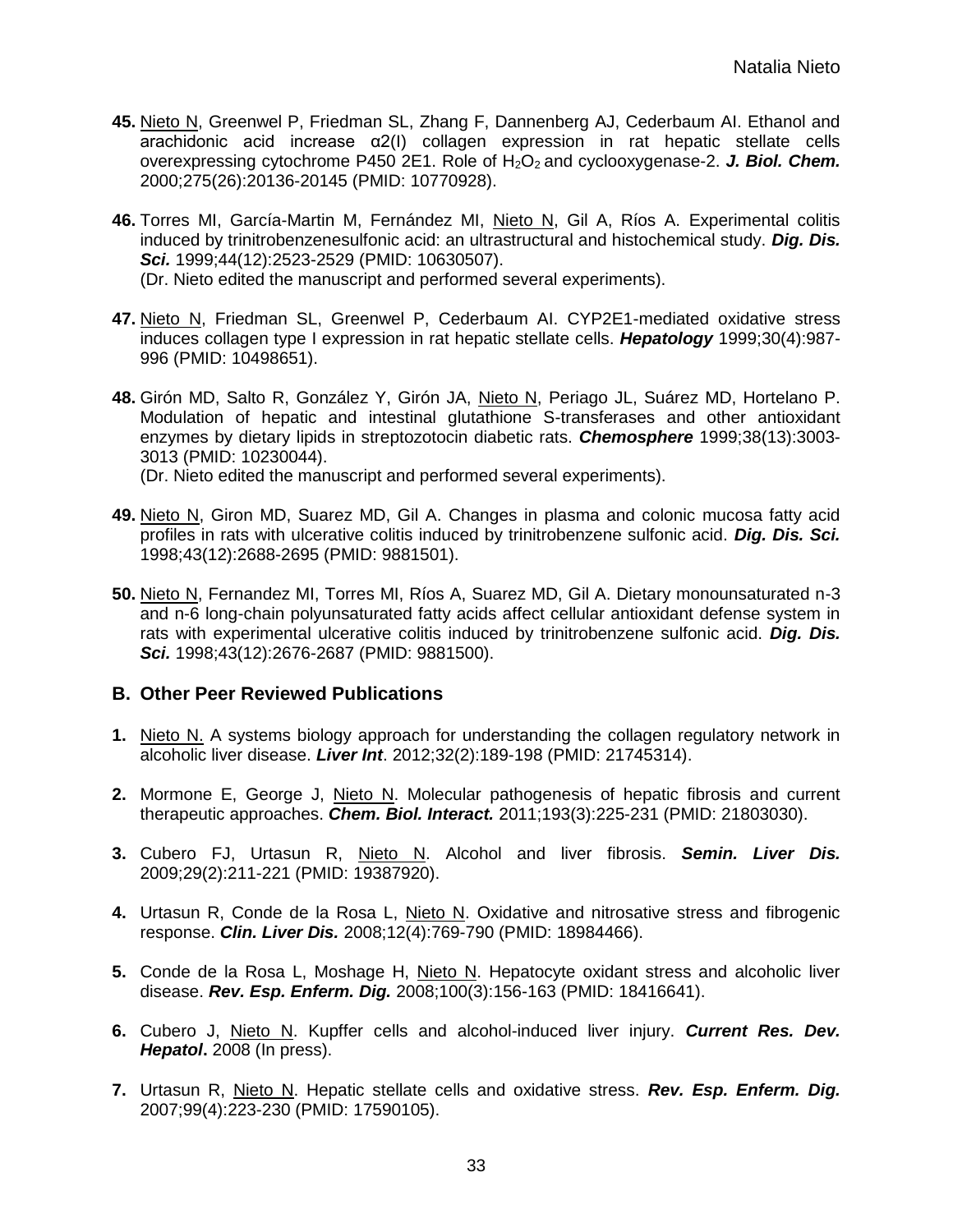- **8.** Vera M, Nieto N. Hepatic stellate cells and alcoholic liver disease. *Rev. Esp. Enferm. Dig*. 2006;98(9):674-684 (PMID: 17092199).
- **9.** Cubero FJ, Nieto N. Kupffer cells and alcoholic liver disease. *Rev. Esp. Enferm. Dig.* 2006;98(6):460-472 (PMID: 16948545).
- **10.** Rojkind M, Domínguez-Rosales JA, Nieto N, Greenwel P. Role of hydrogen peroxide and oxidative stress in healing responses. *Cell Mol. Life Sci.* 2002;59(11):1872-1891 (PMID: 12530519).

(Dr. Nieto wrote a section and edited the review).

- **11.** Nieto N, Friedman SL, Cederbaum AI. CYP2E1-mediated oxidative stress and hepatic stellate cells. *Recent Res. Dev. Mol. Pharmacol,* 2002;1:21-35.
- **12.** Donohue TM Jr, Clemens DL, Galli A, Crabb D, Nieto N, Kato J, Barve SS. Use of cultured cells in assessing ethanol toxicity and ethanol-related metabolism. *Alcohol Clin. Exp. Res.* 2001;25(5 Suppl ISBRA):87S-93S (PMID: 11411462). (Dr. Nieto edited the manuscript and wrote part of the manuscript).
- **13.** Marí M, Wu D, Nieto N, Cederbaum AI. CYP2E1-dependent toxicity and up-regulation of antioxidant genes. *J. Biomed. Sci.* 2001;8(1):52-58 (PMID: 11173976). (Dr. Nieto edited the manuscript and performed some experiments).

## **C. Invited Contributions**

- **1.** Arriazu E, Ruiz de Galarreta M, Cubero FJ, Varela-Reay M, Perez de Obanos MP, Leung TM, Lopategi A, Benedicto A, Abraham I, Nieto N. Extracellular matrix and liver disease. Antiox. Redox. Signal. 2014 Sep 1;21(7):1078-97 (PMID: 24219114).
- **2.** Leung TM and Nieto N. CYP2E1 and oxidant stress in alcoholic and non-alcoholic fatty liver disease. *J. Hepatol.* 2013;58(2):395-398 (PMID: 22940046).
- **3.** Nieto N, Lutolf MP. Extracellular matrix bioengineering and systems biology approaches in liver disease. *[Syst. Synth. Biol.](http://www.ncbi.nlm.nih.gov/pubmed/?term=nieto%2C+luetolf)* 2011;5(1-2):11-20 (PMID: 22654992).

## **D. Books and Book Chapters**

Nieto N, and Rojkind M. Pathophysiology of Alcoholic Liver Disease. The Liver: Biology and Pathobiology (5<sup>th</sup> Edition) Arias, Alter, Boyer, Cohen, Fausto, Shafritz and Wolkoff, Eds. 2009. p. 739-768.

**E. Non-Peer Reviewed Publications**  None

## **14.PRESENTATIONS AT MEETINGS**

**1.** Escudero A, Montilla JC, Sanchez-Quevedo C, Garcia JM, Nieto N, Periago JL, Hortelano P, Suarez MD. Effecto de los aceites de oliva, girasol y pescado sobre el perfil de acidos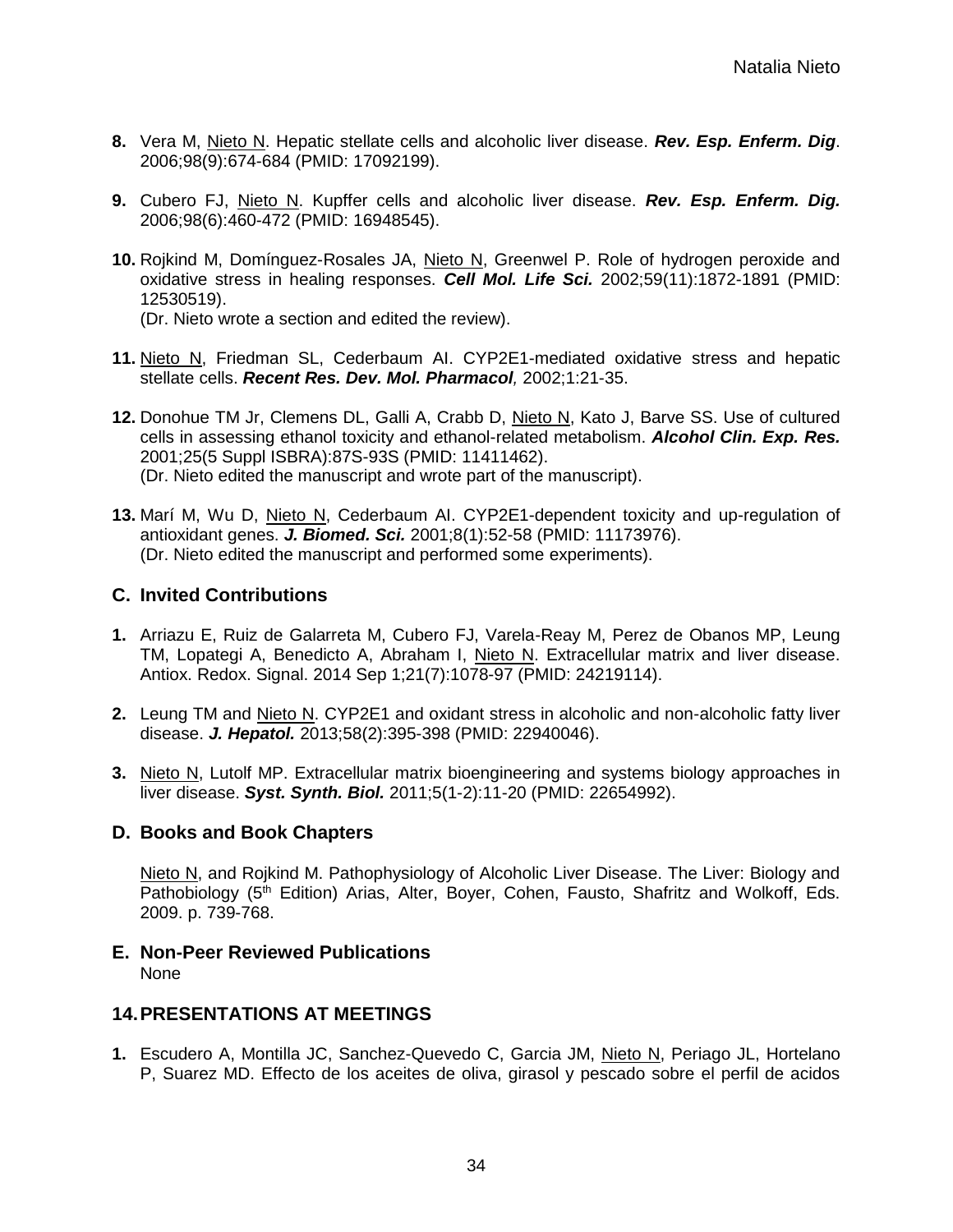grasos de las membranas y la morfologia de los eritrocitos de rata. XX Congreso Internacional de la Sociedad Farmaceutica del Mediterraneo Latino (Granada, Spain, 1992).

- **2.** Nieto N, Giron MD, Hortelano P, Gila A, Suarez MD. Influence of dietary polyunsaturated fatty acids in the antioxidant defense and fatty acid profile in inflammatory bowel disease. 36<sup>th</sup> International Conference on the Biochemistry of Lipids (Georgetown University, Washington DC, USA, 1995).
- **3.** Hortelano P, Montilla JC, Escudero A, Nieto N, Oliver C, Periago JL, Suarez MD. Influence of dietary fat on the antioxidant defense in different organs in the rat.  $36<sup>th</sup>$  International Conference on the Biochemistry of Lipids (Georgetown University, Washington DC, USA, 1995).
- **4.** Lopez-Pedrosa JM, Nieto N, Suarez MD, Gil A. Chronic diarrhea affects gut mucosa fatty acid profile and the antioxidant defense in weanling rats. (Federation of European Biochemical Societies, Barcelona, Spain, 1996)
- **5.** Delgado SA, Ferron JA, Delgado ML, Ramirez MC, Nieto N, Garrote D. Two-hit phenomenon in multiple organ failure. European Congress of Surgery (Rome, Italy, 1996).
- **6.** Delgado SA, Ferron JA, Deldago ML, Nieto N, Mansilla A, Hernandez J. Effects of allopurinol on leukocyte infiltration in sepsis. European Congress of Surgery (Rome, Italy, 1996).
- **7.** Delgado ML, Ferron JA, Deldago SA, Hernandez J, Collado A, Nieto N. Evidence that uric acid reduces liver and lung leukocyte sequestration during sepsis in rats. European Congress of Surgery (Rome, Italy, 1996).
- **8.** Nieto N, Lopez-Pedrosa JM, Gil A, Suarez MD. Lipid profiles and antioxidant defense system in an animal model of chronic diarrhea and recovery after feeding different fatty diets. International Society for Free Radical Research (Barcelona, Spain, 1996).
- **9.** 49<sup>th</sup> Meeting of the American Association for the Study of Liver Diseases (Chicago, USA, 1998)
- **10.** Nieto N, Friedman SL, Greenwel P, Cederbaum AI. Overexpression of CYP2E1 induces COL1A2 gene in rat hepatic stellate cells. FASEB Meeting (San Francisco, USA 1999).
- 11. Nieto N and Cederbaum AI. 10<sup>th</sup> Congress of the International Society for Biomedical Research on Alcoholism (Yokohama, Japan, 2000).
- **12.** Gong P, Cederbaum AI, Nieto N. The liver specific nitric oxide donor V-PYRRO/NO protects HepG2 cells against cytochrome P450 2E1-dependent toxicity. American Association for the Study of Liver Diseases (Boston, USA, 2002).
- **13.** Nieto N, Cederbaum AI. S-adenosyl-L-methionine represses the responsiveness of the alpha  $2(1)$  collagen promoter to  $CCI<sub>4</sub>$  in transgenic mice. American Association for the Study of Liver Diseases (Boston, USA, 2003).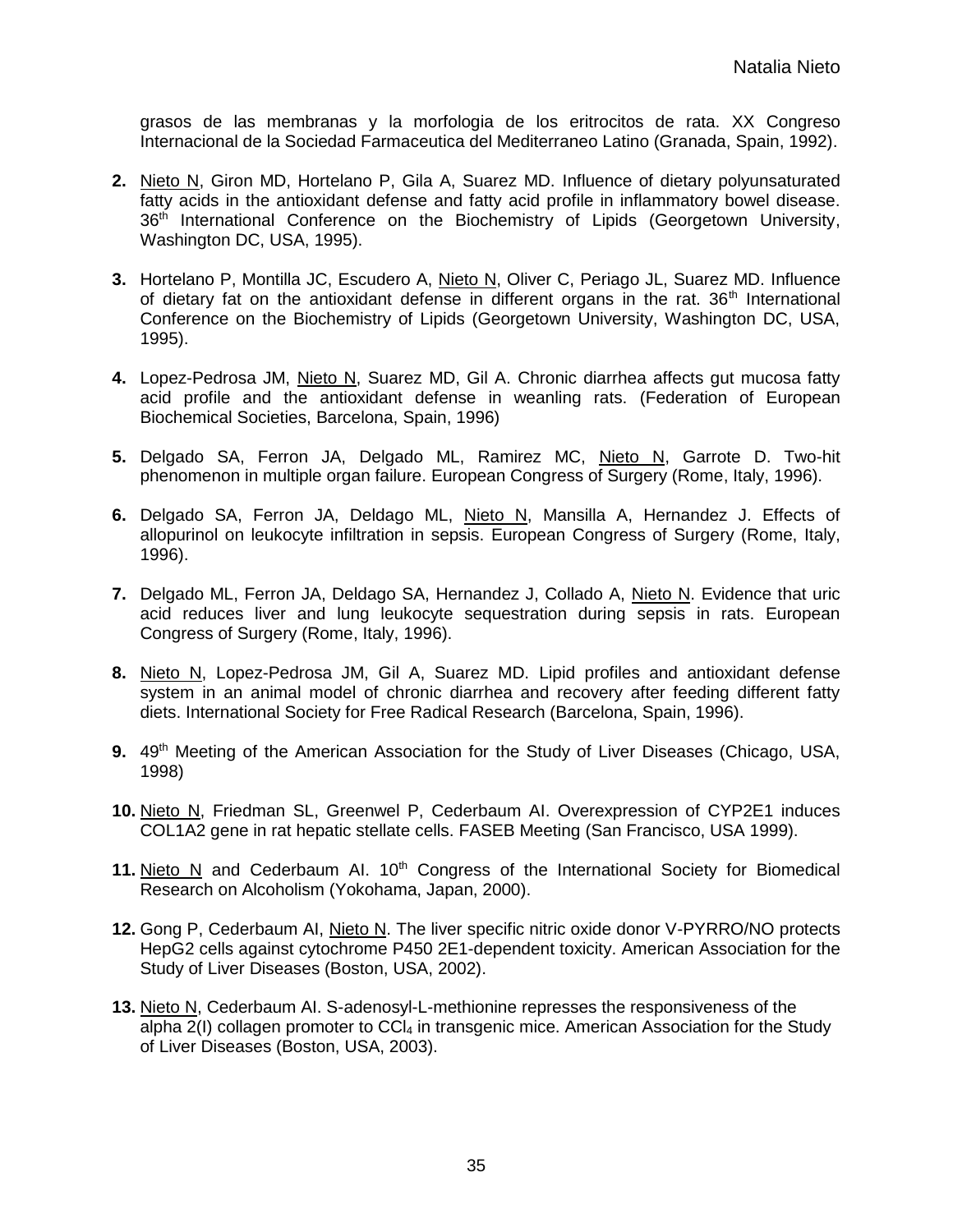- **14.** Nieto N, Cederbaum AI. *S*-adenosylmethionine and its metabolites down regulate collagen I expression in hepatic stellate cells. American Association for the Study of Liver Diseases (Boston, USA, 2004).
- **15.** Vera M, Nieto N. Peroxynitrite modulates hepatic stellate cell activation and extracellular matrix remodeling. American Association for the Study of Liver Diseases (Boston, USA, 2006).
- **16.** Cubero FJ, Allina J, Nieto N. Arachidonic acid activates Kupffer cells and induces a profibrogenic response in stellate cells. American Association for the Study of Liver Diseases (Boston, USA, 2006).
- **17.** Nieto N. Kupffer cells induce a fibrogenic response by transactivating the COL1A1 and COL1A2 promoters and by decreasing collagen-I degradation. European Association for the Study of the Liver (Vienna, Austria, 2006).
- **18.** Nieto N. Ethanol and fish oil induce NF<sub>K</sub>B transactivation of the COL1A2 promoter via a lipid peroxidation driven activation of the PKC-PI3K-Akt pathway. European Association for the Study of the Liver (Paris, France, 2007).
- **19.** Urtasun R, Nieto N. Osteopontin, an oxidant stress-sensor in hepatocytes and Kupffer cells, triggers a fibrogenic response in stellate cells. American Association for the Study of Liver Diseases (Boston, USA, 2007).
- **20.** Nieto N, Cubero FJ, Vera M, Urtasun R. Reactive nitrogen species modulate early extracellular matrix remodeling via induction of matrix metalloproteinase-1 and tumor necrosis factor- $\alpha$ . American Association for the Study of Liver Diseases (Boston, USA, 2007).
- **21.** Urtasun R, Cubero FJ, Yea S, Friedman SL, Nieto N. Oxidative stress modulates the expression of Krüppel-like factor-6 and its splice variants. American Association for the Study of Liver Diseases (Boston, USA, 2007).
- **22.** Yan W, Shannon P, Moron J, Conde del a Rosa L, Nieto N. Quantitative proteomic analysis of the ethanol response in hepatocytes using the isotope coded affinity tag method and a systems biology approach. American Association for the Study of Liver Diseases (Boston, USA, 2007).
- 23. Urtasun R, Nieto N. Osteopontin, an oxidant stress-sensor in hepatocytes and Kupffer cells, triggers a fibrogenic response in stellate cells. American Association for the Study of Liver Diseases (Boston, USA, 2007).
- **24.** Nieto N. Crosstalk Between Kupffer Cells and Hepatic Stellate Cells and Fibrogenic Response. American Association for the Study of Liver Diseases (San Francisco, USA, 2008).
- **25.** Urtasun R, Nieto N. Hepatic SPP1 switches on collagen-I deposition. American Association for the Study of Liver Diseases (San Francisco, USA, 2008).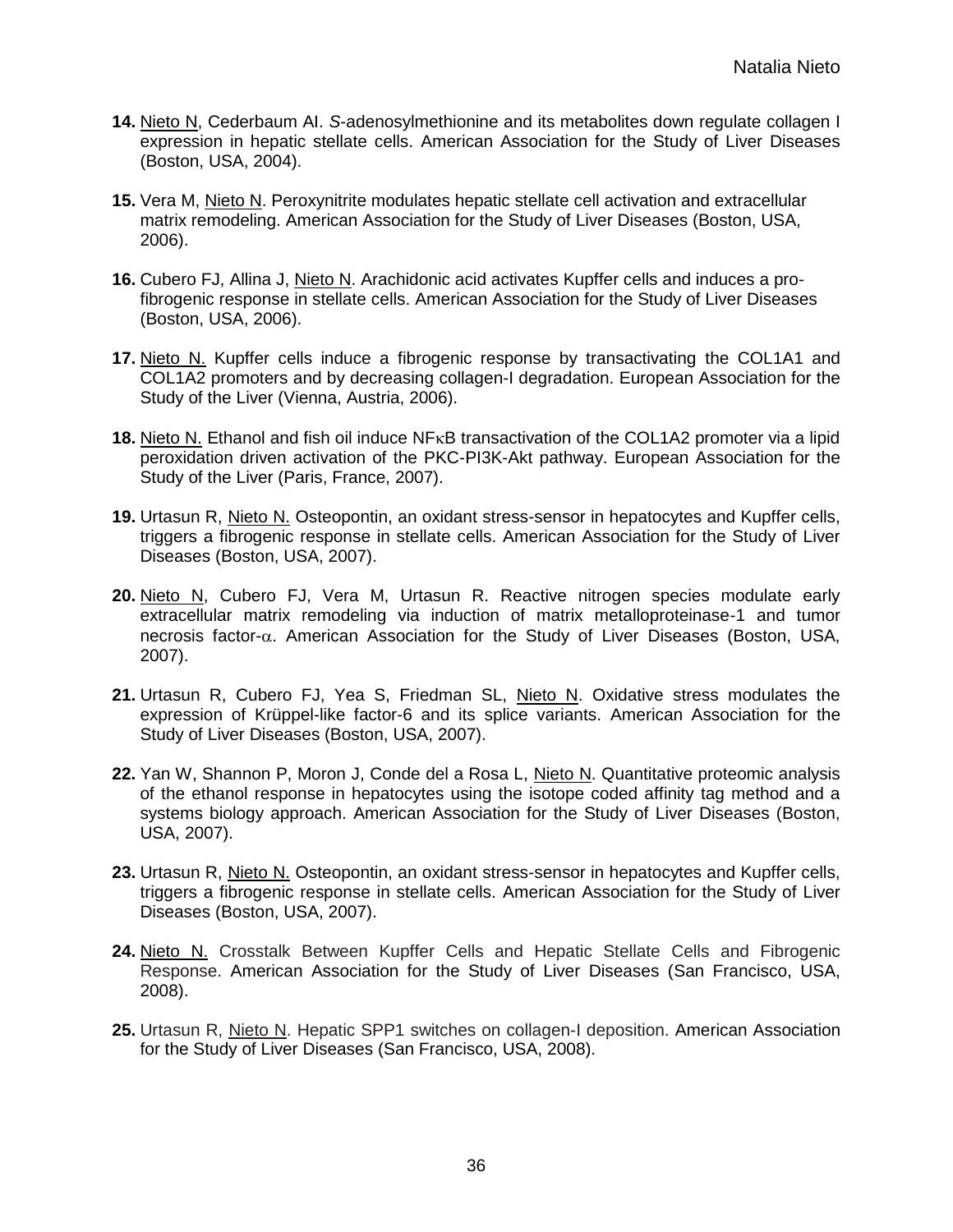- **26.** Conde de la Rosa L, Nieto N. Cartilage oligomeric matrix protein, a novel factor involved in collagen I deposition. American Association for the Study of Liver Diseases (San Francisco, USA, 2008).
- **27.** Cubero FJ, Nieto N. Ethanol and arachidonic acid synergize to activate Kupffer cells and modulate the fibrogenic response via TNF $\alpha$ , GSH, and TGFB-dependent mechanisms. American Association for the Study of Liver Diseases (San Francisco, USA, 2008).
- **28.** Yan W, Conde de la Rosa L, Urtasun R, Cubero FJ, Shannon P, Moron J, Nieto N. Argininosuccinate synthase and the regulation of inducible nitric oxide synthase in alcoholic liver disease. American Association for the Study of Liver Diseases (San Francisco, USA, 2008).
- **29.** Urtasun R, Wang X, Fiel MI, Kalantari F, Nieto N. Osteopontin, an extracellular protein induced in liver injury, triggers a fibrogenic response in stellate cells. American Association for the Study of Liver Diseases (Boston, USA, 2009).
- **30.** Leung TM, Lu Y, Ward SC, Nieto N. Argininosuccinate synthase and alcoholic liver disease. American Association for the Study of Liver Diseases (Boston, USA, 2009).
- **31.** Mormone E, Nieto N. Fibromodulin, a novel factor modulating Collagen I deposition. American Association for the Study of Liver Diseases (Boston, USA, 2009).
- **32.** Lu Y, Ward SC, Nieto N. Deficiency of argininosuccinate synthase attenuates liver injury by decreasing the induction of nitric oxide synthase-2. American Association for the Study of Liver Diseases (Boston, USA, 2009).
- **33.** Urtasun R, Cubero FJ, Nieto N. Krüppel-like factor 6 and its splice variants are sensitive to reactive oxygen species and modulate TNF $\alpha$  levels. American Association for the Study of Liver Diseases (Boston, USA, 2009).
- **34.** Nieto N. Osteopontin and the fibrogenic response to liver injury. Osteopontin FASEB Meeting (Denver, USA, 2010).
- **35.** Mormone E, Nieto N. Fibromodulin, a novel factor modulating collagen-I deposition in liver fibrosis. International Society of the Cells of the Hepatic Sinusoid. (Pasadena, USA, 2010).
- **36.** Leung TM, Lu Y, Ward S, Nieto N. Argininosuccinate synthase and alcoholic liver disease. International Society of the Cells of the Hepatic Sinusoid. (Pasadena, USA, 2010).
- **37.** Urtasun R, Wang X, Lopategi A, George J, Fiel MI, Kalantari F, Nieto N. Osteopontin, a cytokine induced in liver injury, contributes to the fribrogenic response of Hepatic Stellate Cells via Integrin αvβ3 and PI3K/pAkt Pathway. International Society of the Cells of the Hepatic Sinusoid. (Pasadena, USA, 2010).
- **38.** Arriazu E, Leung TM, Paganos S, George J, Fiel MI, Nieto N. Spp1 contributes to nonalcoholic steatohepatitis in mice fed a methionine-choline deficient diet. American Association for the Study of Liver Diseases (Boston, USA, 2010).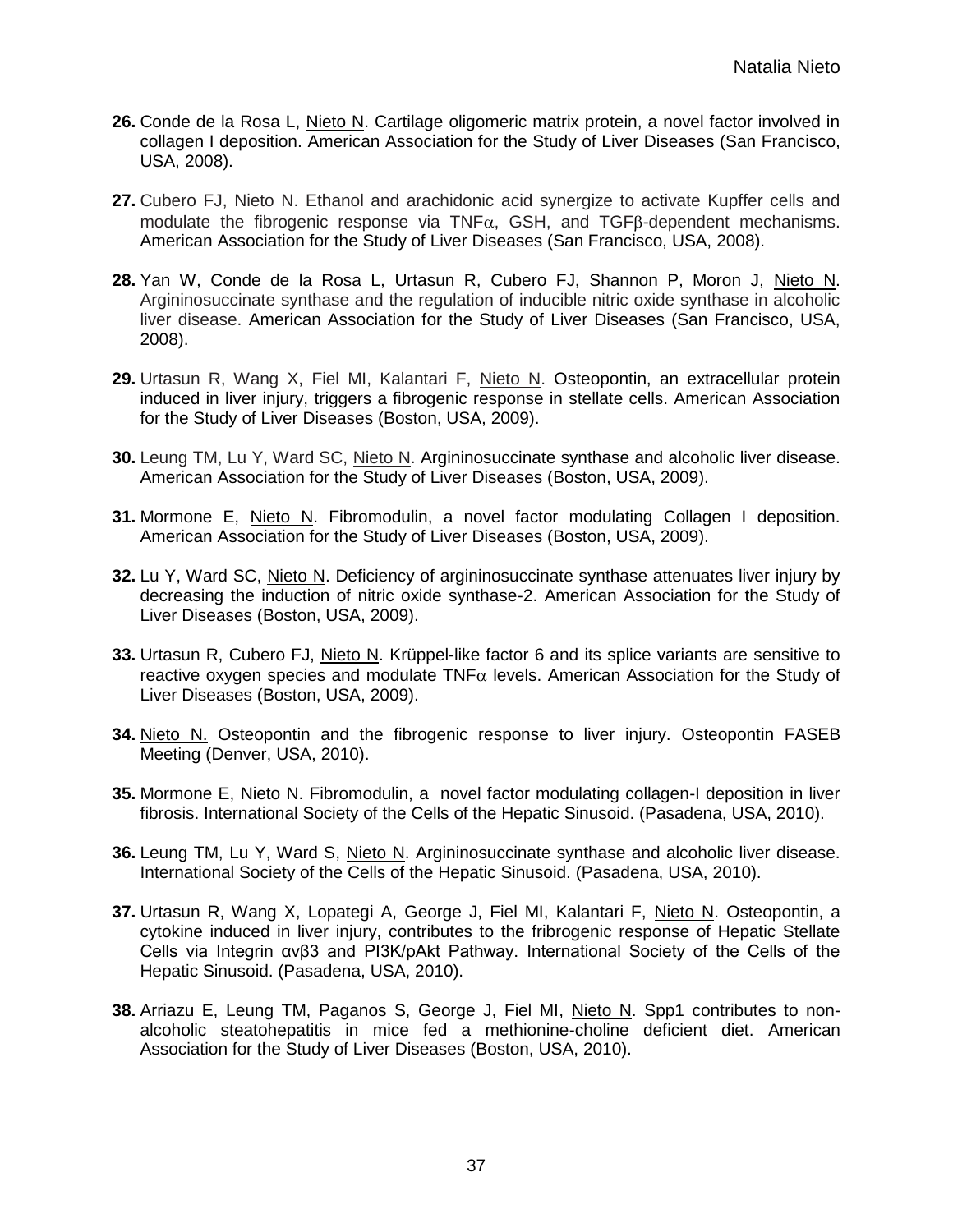- **39.** Leung TM, Lu Y, Ward SC, Nieto N. Ablation of argininosuccinate synthase promotes alcohol-induced liver damage. American Association for the Study of Liver Diseases (Boston, USA, 2010).
- **40.** George J, Fiel MI, Nieto N. Carbon tetrachloride-induced liver injury and fibrosis correlates with osteopontin expression in mice. American Association for the Study of Liver Diseases (Boston, USA, 2010).
- **41.** Lopategi A, George J, Nieto N. Oxidative stress up-regulation of osteopontin drives collagen-I induction in hepatic stellate cells by binding αvβ3 integrin and signaling via the THE PI3K/PAKT pathway. American Association for the Study of Liver Diseases (Boston, USA, 2010).
- **42.** Lu Y, Fiel MI, Nieto N. Spp1 promotes periportal liver fibrosis induced by common bile duct ligation. American Association for the Study of Liver Diseases (Boston, USA, 2010).
- **43.** Mormone E, Lu Y, Fiel MI, Nieto N. Fibromodulin, a novel factor modulating Collagen I deposition in liver fibrosis. American Association for the Study of Liver Diseases (Boston, USA, 2010).
- **44.** Arriazu E, Pérez de Obanos MP, López-Zabalza MJ, Leung TM, Nieto N, Herraiz MT, Iraburu MJ. Amino acid deprivation decreases intracellular reactive oxygen species and collagen I levels in hepatic stellate cells via GCN2 activation. American Association for the Study of Liver Diseases (Boston, USA, 2010).
- **45.** Arriazu E, Ge X, Leung TM, Lopategi A, Lu Y, Kitamura N, Urtasun R, Theise N, D'Souza L, Bianchi ME, Nieto N. The osteopontin and high-mobility group-1 axis and liver fibrosis. European Association for the Study of the Liver (Barcelona, Spain, 2012).
- **46.** Lopategi A, Wang X, Lu Y, Kitamura N, Ge X, Urtasun R, Leung TM, Fiel MI, Nieto N. Osteopontin induces ductular reaction and contributes to liver fibrosis. European Association for the Study of the Liver (Barcelona, Spain, 2012).
- **47.** Arriazu E, Ge X, Leung TM, Lopategi A, Lu Y, Kitamura N, Urtasun R, Theise ND, D'Souza L, Nieto N. The Osteopontin and High-mobility group-1 axis is involved in the pathogenesis of liver fibrosis. American Association for the Study of Liver Diseases (Boston, USA, 2012).
- **48.** Hilscher M, Hernandez-Gea V, Rozenfeld R, Lim M, Nieto N, Werner S, Devi LA, Friedman SL. Oxidant- and ER-stress convergently stimulate autophagy during cellular fibrogenesis. American Association for the Study of Liver Diseases (Boston, USA, 2012).
- **49.** Ge X, Leung TM, Arriazu E, Lu Y, Urtasun R, Christensen B, Fiel MI, Mochida S, Sørensen ES, Nieto N. The good side of a double-edged sword: Overexpression of osteopontin in hepatocytes prevents alcohol-induced liver injury in mice. American Association for the Study of Liver Diseases (Boston, USA, 2012).
- **50.** Wang X, Lopategi A, Lu Y, Kitamura N, Ge X, Urtasun R, Leung TM, Fiel MI, Nieto N. Osteopontin induces Ductular Reaction Contributing to Liver Fibrosis. American Association for the Study of Liver Diseases (Washington, USA, 2013).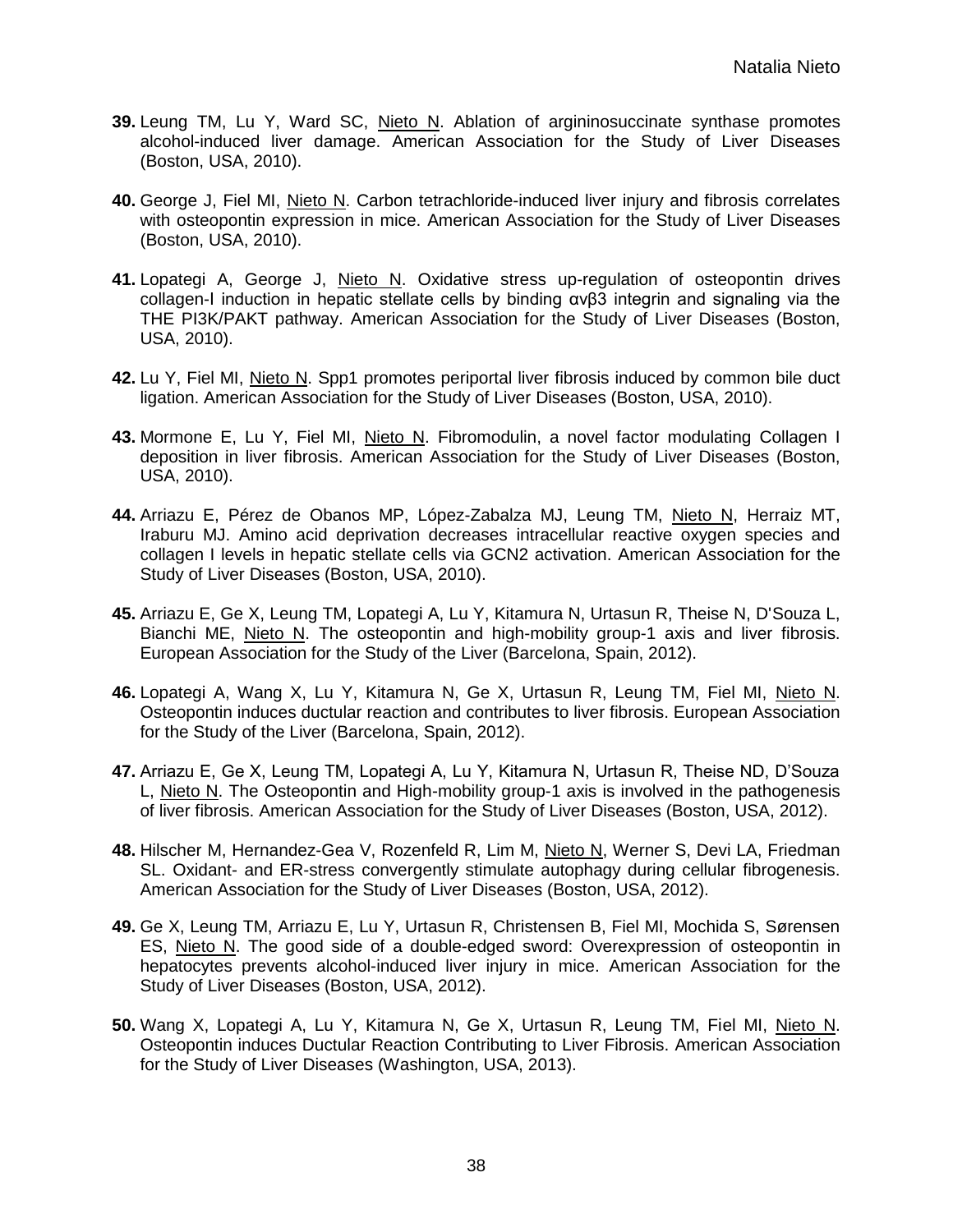- **51.** Arriazu E, Ge X, Leung TM, Lopategi A, Lu Y, Kitamura N, Urtasun R, Theise ND, Nieto N. Signaling via the osteopontin and high-mobility group box-1 axis drives the fibrogenic response to liver injury. American Association for the Study of Liver Diseases (Washington, USA, 2013).
- **52.** Arriazu E, Ge X, Leung TM, Lopategi A, Lu Y, Urtasun R, Theise ND, Nieto N. Signaling via the osteopontin and high-mobility group box-1 axis drives the fibrogenic response to liver injury. American Association for the Study of Liver Diseases (Boston, USA, 2014).
- **53.** Ge X, Antoine DJ, Lu Y, Arriazu E, Leung TM, Klepper AL, Branch AD, Fiel MI, Nieto N. High-mobility group box-1 participates in the pathogenesis of alcoholic liver disease. American Association for the Study of Liver Diseases (Boston, USA, 2014).
- **54.** Magdaleno F, Arriazu E, Ruiz de Galarreta M, Chen Y, Ge X, Conde de la Rosa L, Nieto N. Cartilage oligomeric matrix protein participates in the pathogenesis of liver fibrosis. American Association for the Study of Liver Diseases (San Francisco, USA, 2015).
- **55.** Magdaleno F, Ge X, Fey H, Aloman C, Fiel MI, Nieto N. Osteopontin ablation drives extramedullary hematopoiesis in the liver. American Association for the Study of Liver Diseases (San Francisco, USA, 2015).
- **56.** Chen Y, Ge X, Abraham-Enachescu I, Sun X, Guzman G, Hoshida Y, Nieto N. Hepatocytederived osteopontin promotes the development of hepatocellular carcinoma. American Association for the Study of Liver Diseases (San Francisco, USA, 2015).
- **57.** Magdaleno F, Arriazu E, Ruiz de Galarreta M, Chen Y, Ge X, Conde de la Rosa L, Nieto N. Cartilage oligomeric matrix protein participates in the pathogenesis of liver fibrosis. International Society of the Hepatic Sinusoid Research (Asilomar, CA, USA, 2015).
- **58.** Magdaleno F, Ge X, Fey H, Aloman C, Fiel MI, Nieto N. Osteopontin ablation drives extramedullary hematopoiesis in the liver. International Society of the Hepatic Sinusoid Research (Asilomar, CA, USA, 2015).
- **59.** Chen Y, Ge X, Abraham-Enachescu I, Sun X, Guzman G, Hoshida Y, Nieto N. Hepatocytederived osteopontin promotes the development of hepatocellular carcinoma. International Society of the Hepatic Sinusoid Research (Asilomar, CA, USA, 2015).
- **60.** Magdaleno F, Arriazu E, Ruiz de Galarreta M, Chen Y, Ge X, Conde de la Rosa L, Nieto N. Cartilage oligomeric matrix protein participates in the pathogenesis of liver fibrosis. Center for Wound Healing and Tissue Regeneration, University of Illinois at Chicago (Chicago, IL, USA, 2015).
- **61.** Magdaleno F, Ge X, Fey H, Aloman C, Fiel MI, Nieto N. Osteopontin ablation drives extramedullary hematopoiesis in the liver. Osteopontin Meeting (Chicago, IL, USA, 2015).
- **62.**Chen Y, Ge X, Abraham-Enachescu I, Sun X, Guzman G, Hoshida Y, Nieto N. Hepatocytederived osteopontin promotes the development of hepatocellular carcinoma. Osteopontin Meeting (Chicago, IL, USA, 2015).
- **63.** Nieto N. Osteopontin induced ductular reaction contributing to liver fibrosis. Osteopontin Meeting (Chicago, IL, USA, 2015).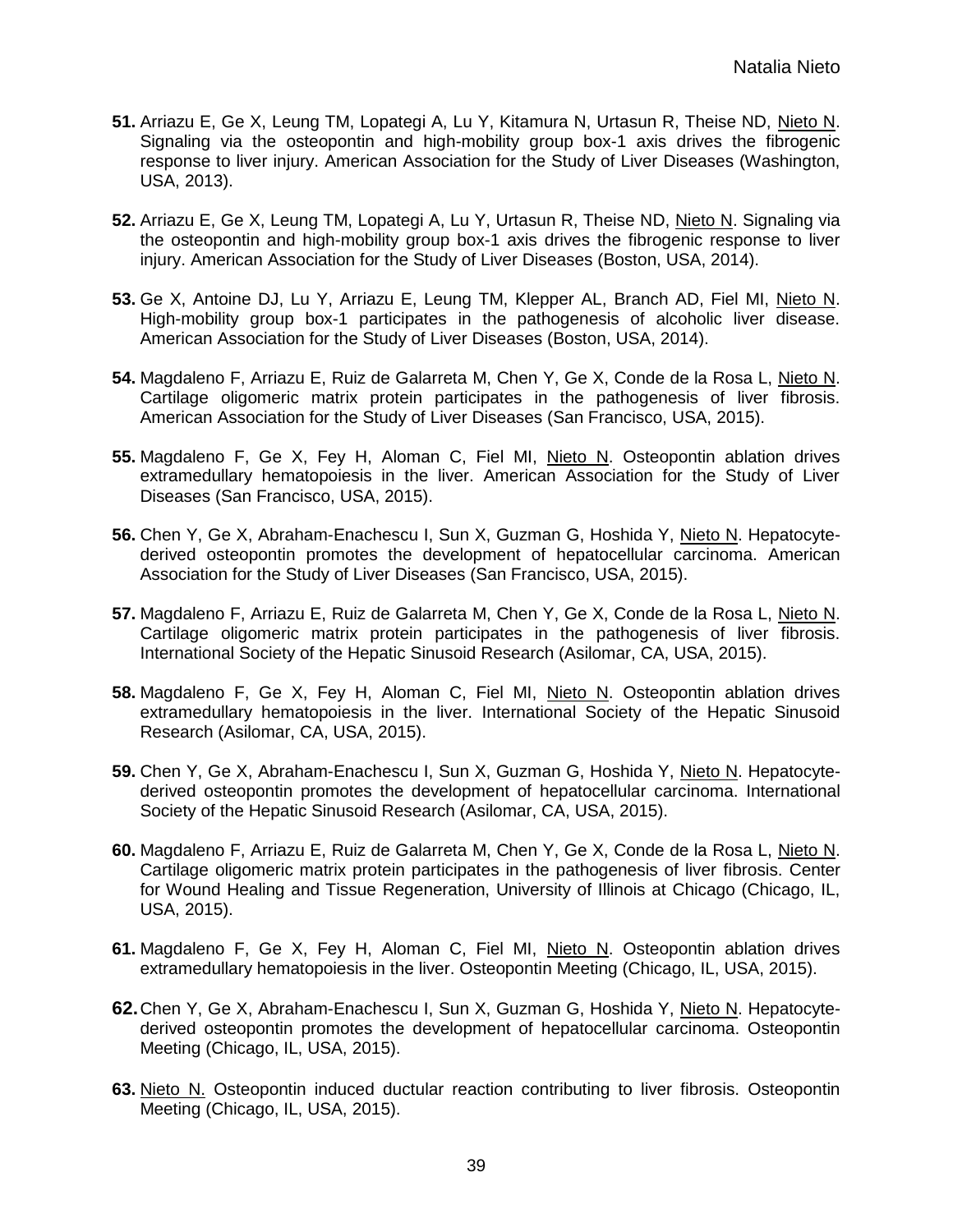- **64.** Magdaleno F, Arriazu E, Ruiz de Galarreta M, Chen Y, Ge X, Conde de la Rosa L, Nieto N. Cartilage oligomeric matrix protein participates in the pathogenesis of liver fibrosis. Cancer Center, University of Illinois at Chicago (Chicago, IL, USA, 2015).
- **65.** Chen Y, Ge X, Abraham-Enachescu I, Sun X, Guzman G, Hoshida Y, Nieto N. Hepatocytederived osteopontin promotes the development of hepatocellular carcinoma. UIC College of Medicine Research Day (Chicago, IL, USA, 2015).
- **66.** Magdaleno F, Arriazu E, Ruiz de Galarreta M, Chen Y, Ge X, Conde de la Rosa L, Nieto N. Cartilage oligomeric matrix protein participates in the pathogenesis of liver fibrosis. UIC College of Medicine Research Day (Chicago, IL, USA, 2015).
- **67.** Ge X, Abraham-Enachescu I, Chen Y, Sun X, Guzman G, Hoshida Y, Nieto N. Hepatocytederived osteopontin promotes the development of hepatocellular carcinoma. European Association for the Study of the Liver (Barcelona, Spain, 2016).
- **68.** Magdaleno F, Arriazu E, Ruiz de Galarreta M, Chen Y, Ge X, Conde de la Rosa L, Nieto N. Cartilage oligomeric matrix protein participates in the pathogenesis of liver fibrosis. European Association for the Study of the Liver (Barcelona, Spain, 2016).
- **69.** Cordoba-Chacon J, Guzman G, Nieto N, Kineman R. How does growth hormone (GH) protect against, and reverse, liver damage? Department of Medicine  $4<sup>th</sup>$  Annual Scholarly Activities Day, University of Illinois at Chicago (Chicago, IL, USA, 2015)
- **70.** Saha B, Adejumo A, Kodys K, Lowe P, Catalano D, Giansiracusa D, Vo T, Kroll A, Barton B, Nieto N, McCullough A, Nagy L, McClain C, Mitchell M, Szabo G. Macrophage activation marker sCD163 and sCD206 predict mortality in patients with alcoholic hepatitis. American Association for the Study of Liver Diseases (Boston, USA, 2016).
- **71.** Hicks DF, Goossens N, Blas-Garcia A, Wooden B, Wallace MC, Nieto N, Lade A, Readhead B, Dudley J, Lee YA, Hoshida Y, Friedman SL. Bioinformatic identification and validation of C1QTNF2 as a candidate antifibrotic molecule in hepatic stellate cells. American Association for the Study of Liver Diseases (Boston, USA, 2016).
- **72.** Antoine D, Ge X, Nieto N and the DASH Consortium on Translational Research in Alcoholic Hepatitis. Identification and quantification of the post-translational modifications of HMGB1 in patients with moderate or with severe acute alcoholic hepatitis. American Association for the Study of Liver Diseases (Boston, USA, 2016).
- **73.** Massie C, Varma V, Sreedhar H, Guzman G, Walsh M, Nieto N. Identification of early transformations and biochemical changes in patients with NASH by Fourier Transform Infrared spectroscopic imaging. American Association for the Study of Liver Diseases (Boston, USA, 2016).
- **74.** Magdaleno F, Ge X, Fey H, Blajszczak CC, Fiel MI, Aloman C, Nieto N. Osteopontin ablation drives hematopoietic stem cell mobilization and increases hepatic iron contributing to alcoholic liver disease. American Association for the Study of Liver Diseases (Boston, USA, 2016).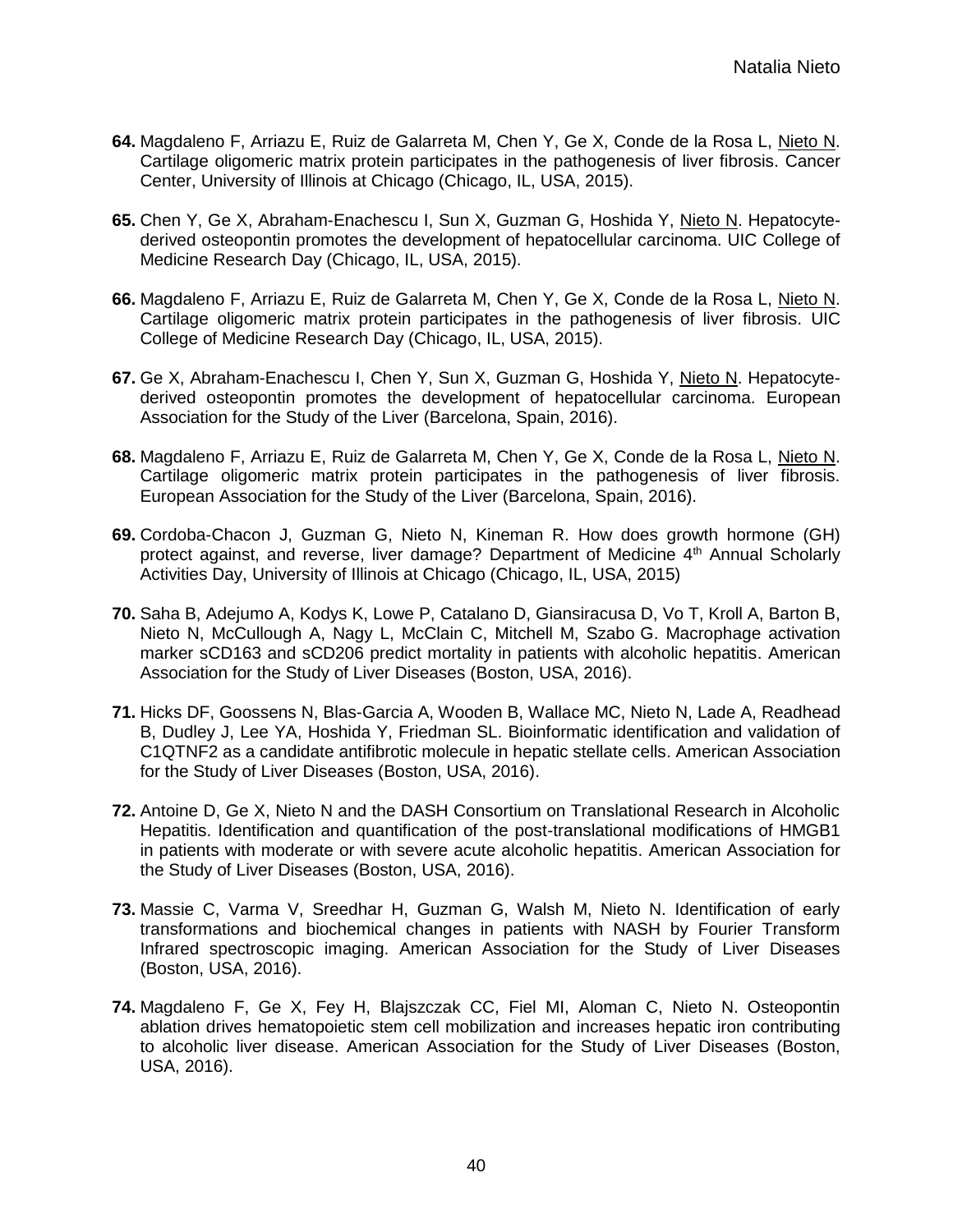- **75.** Ge X, Abraham-Enachescu I, Blajszczak CC, Chen Y, Sun X, Koh A, Guzman G, Hoshida Y, Nieto N. Hepatocyte-derived osteopontin promotes the development of hepatocellular carcinoma. American Association for the Study of Liver Diseases (Boston, USA, 2016).
- **76.** Ge X, Magdaleno F, Arriazu E, Chen Y, de la Cruz R, Theise N, Nieto N. High mobility group box-1 participates in the pathogenesis of liver fibrosis. American Association for the Study of Liver Diseases (Boston, USA, 2016).
- **77.** Massie C, Varma V, Sreedhar H, Guzman G, Walsh M, Nieto N. Biochemical Changes in Steatohepatitis Progression in the Liver. Biomedical Engineering Society (Minneapolis, USA, 2016).

#### **15.OTHER: COURSE WORK**

07/1991 Training Course in Biotechnology at Bayer and Hoechst (Leverkusen, Germany) 1995 First Certificate in English University of Cambridge (Cambridge, United Kingdom) 1997 English as a Second Language International English Language Institute Hunter College of the City University of New York (New York, USA) 1996 Hazardous Chemical Communications and Laboratory Safety Training Albert Einstein College of Medicine (New York, USA) 2002 Advances in Molecular Medicine Workshop (Pamplona, Spain) 2006 Proteomics Informatics Course NHLBI Seattle Proteomics Center Institute for Systems Biology (Seattle, USA) 2008, 2012 Data Security CITI Collaborative Institutional Training Initiative Icahn School of Medicine at Mount Sinai (New York, USA) 2008, 2012 HIPAA Training CITI Collaborative Institutional Training Initiative Icahn School of Medicine at Mount Sinai (New York, USA) 2012 CITI Good Clinical Practice Course CITI Collaborative Institutional Training Initiative Icahn School of Medicine at Mount Sinai